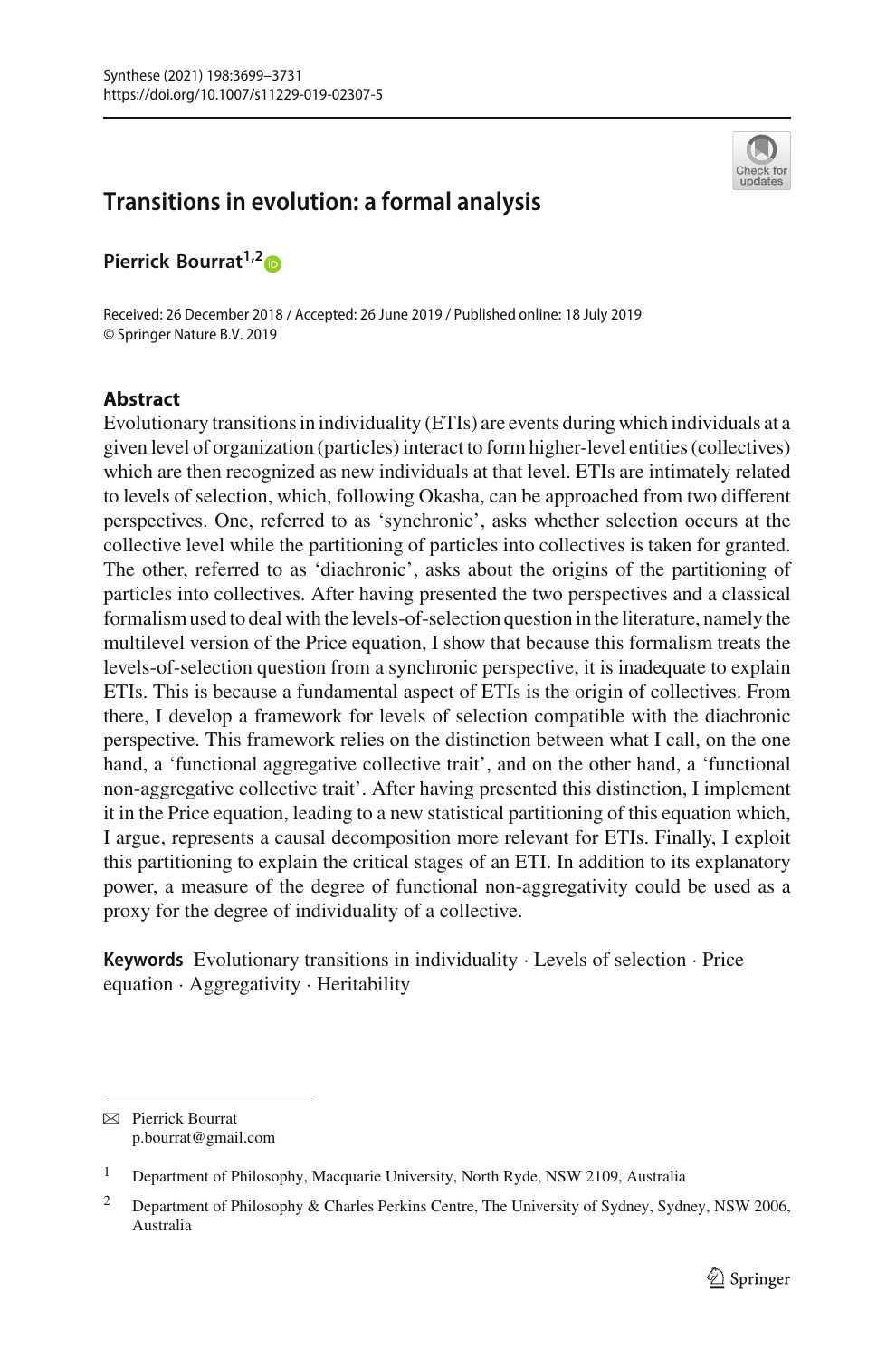### **1 Introduction: two ways to understand multilevel selection**

The levels-of-selection problem, perhaps evolutionary biology's most enduring problem (see William[s](#page-31-0) [1966;](#page-31-0) Sober and Wilso[n](#page-31-1) [1994,](#page-31-1) [1998;](#page-31-2) Kelle[r](#page-30-0) [1999;](#page-30-0) Okash[a](#page-31-3) [2006](#page-31-3); West et al[.](#page-31-4) [2007;](#page-31-4) Wilso[n](#page-31-5) [1975;](#page-31-5) Wilson and Wilso[n](#page-31-6) [2007](#page-31-6)), has traditionally been addressed in a *synchronic* rather than *diachronic* fashion (Okash[a](#page-31-3) [2006](#page-31-3), [2018](#page-31-7); Grieseme[r](#page-30-1)  $2000$ .<sup>1</sup> The synchronic perspective, taking a two-level scenario in which a population of lower-level entities (particles) are organized in higher-level entities (collectives), asks whether selection currently acts at the particle or the collective level, while a diachronic perspective asks about the evolutionary origins of new levels of selection.

There is a tradition to regard levels of selection, when asked synchronically, $\lambda^2$  as a matter of convention rather than facts (e.g., Dugatkin and Reeve[s](#page-29-0) [1994;](#page-29-0) Kerr and Godfrey-Smit[h](#page-30-2) [2002](#page-30-2); West et al[.](#page-31-4) [2007](#page-31-4)). Following this perspective, whether selection occurs solely at the level of particles, or as the result of a combination of different processes of selection occurring at the particle and the collective level, is just a matter of perspective and modeling choices.

This conventionalist answer to the levels-of-selection problem, which is not unrelated to Kim's causal exclusion argument (Ki[m](#page-30-3) [2005,](#page-30-3) Chap. 1), proves nonetheless insufficient when the question of the levels of selection is asked in a *diachronic* rather than a synchronic fashion. $3$  In fact, asking this question synchronically assumes that collectives already exist, or at least that they have some plausibility of existence, while nothing is said about their origin(s). Yet, there is mounting evidence that modern organisms (collectives of cells), including ourselves, are the outcomes of a succession of evolutionary events, known as evolutionary transitions in individuality  $(ETIs),<sup>4</sup>$  $(ETIs),<sup>4</sup>$  $(ETIs),<sup>4</sup>$  which have led particles to form collectives. These collectives have in turn entered into a new ETI which led to the formation of even higher-level entities, and so forth. In other words, life is hierarchically nested, and this nestedness is a product of evolutionary processes in which natural selection, in all likelihood, has played an important role (Maynard Smith and Szathmar[y](#page-30-4) [1995;](#page-30-4) Okash[a](#page-31-3) [2006](#page-31-3); Maynard Smith and Szathmar[y](#page-30-4) [1995;](#page-30-4) Calcott and Stereln[y](#page-29-1) [2011;](#page-29-1) Bouchard and Hunema[n](#page-29-2) [2013;](#page-29-2) Micho[d](#page-30-5) [1999](#page-30-5); Bus[s](#page-29-3) [1987;](#page-29-3) Bourk[e](#page-29-4) [2011](#page-29-4); Clark[e](#page-29-5) [2014,](#page-29-5) [2016](#page-29-6); Godfrey-Smith and Ker[r](#page-30-6) [2013](#page-30-6); van Gestel and Tarnit[a](#page-31-8) [2017\)](#page-31-8). Bourke [\(2011,](#page-29-4) pp. 11–15) distinguishes six major types of ETIs which have occurred in the tree of life. These are the transition from separate replicators to cells enclosing genomes, from separate unicells to symbiotic unicells (eukaryotic cells), from asexual unicells to sexual unicells, from unicells to multicellular organ-

<span id="page-1-0"></span> $1$  The distinction between the synchronic and diachronic perspectives on the levels of selection was first drawn by Okasha [\(2006,](#page-31-3) pp. 220–225).

<span id="page-1-1"></span><sup>2</sup> Note that evolutionary biologists typically do not make the distinction between the synchronic and the diachronic approach. Rather, it is often implicit in the type of questions they ask.

<span id="page-1-2"></span><sup>&</sup>lt;sup>3</sup> Ok[a](#page-31-3)sha [\(2006,](#page-31-3) [2018](#page-31-7)) argues that the move from asking the levels-of-selection question from a synchronic to a diachronic perspective is a special case of a more general strategy in evolutionary biology which he calls the 'strategy of endogenization,' in which the values of variables that were initially taken for granted in a model (exogenous to the model), become progressively explained (endogenized) by other variables in the model. In the case of levels of selection, the 'variable' which is endogenized is the existence of collectives.

<span id="page-1-3"></span><sup>&</sup>lt;sup>4</sup> The term 'event' should be understood here loosely in the sense that ETIs need not occur abruptly at a point in time. They might rather occur as a result of processes over a long period of time.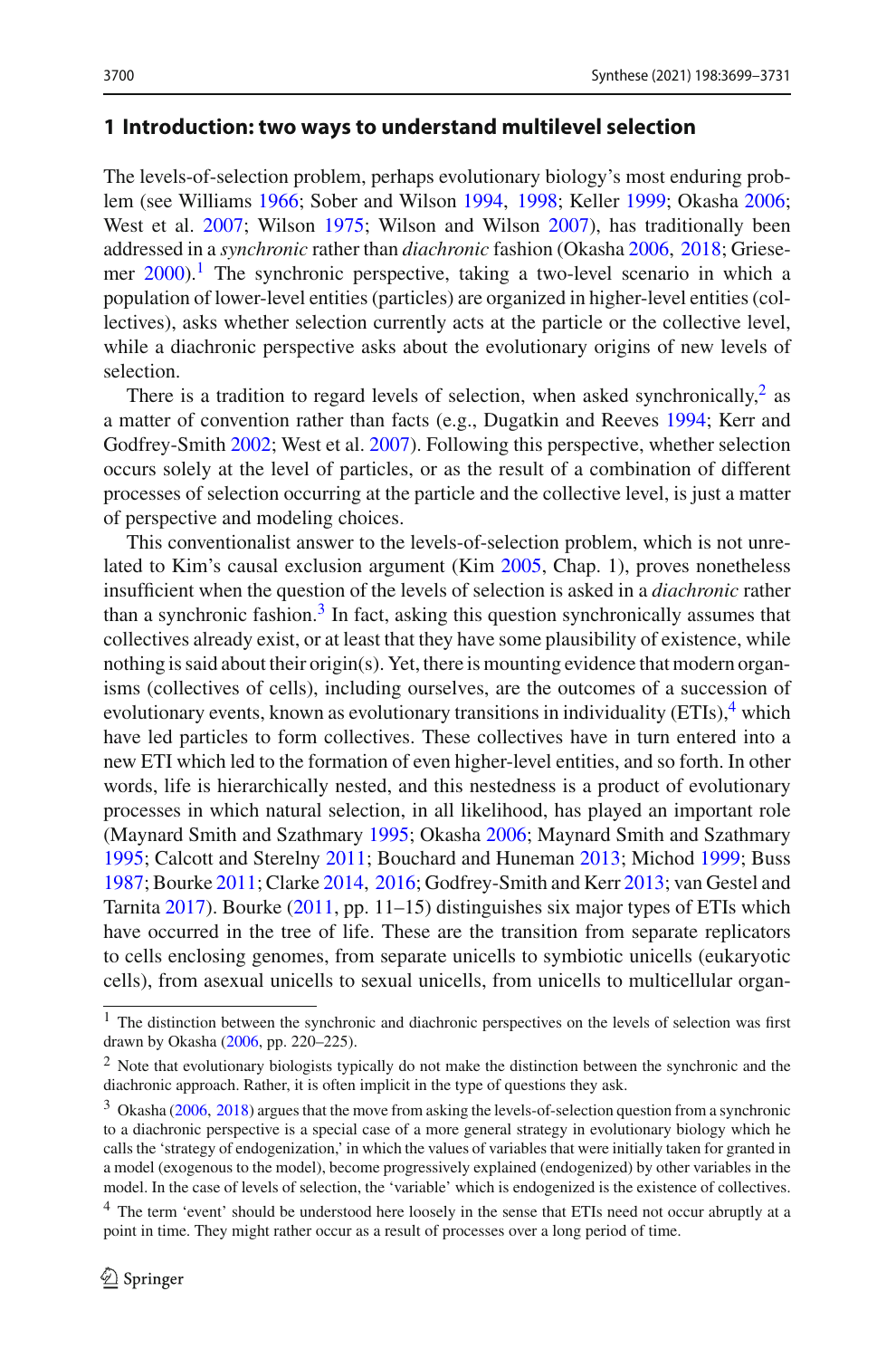isms, from multicellular organisms to eusocial societies, and from separate species to interspecific mutualisms.<sup>[5](#page-2-0)</sup> If the conventionalist position about levels of selection is perfectly sound, it is still incomplete since it is unable to account for these six ETIs.

To fully account for ETIs, the levels-of-selection question one should thus also address the question of the origins of the levels of organization. There is, furthermore, something troubling in the claim that whether selection occurs at the particle or collective level is a matter of perspective, when it is taken for granted that the way particles and collectives are nested is the outcome of evolution. By answering the question of levels of selection, one should thus be able to tell why life is hierarchically organized, rather than not, and propose mechanisms underlying this organization, but also, at the same time, still be compatible with the conventionalist position.

Thus, the sound proposition that levels of selection are not factual but a matter of convention is in tension with the equally sound proposition that life is factually nested. One way to release this tension is to recognize that the diachronic and synchronic approaches to the levels of selection, although related, understand the notion of 'level of selection' in two different ways. In fact, one can maintain from a synchronic approach that talking about the strength of selection at different levels of organization is just one way to partition a single evolutionary process, among many other ways. At the same time, motivated by the diachronic approach, one can recognize that some ways of partitioning a population of particles into collectives are more (biologically) legitimate than others, because they say something factual about the world, something that a less legitimate partitioning or a description purely at the particle level would leave out. This part left out, I want to argue, is whether the partitioning corresponds to biological units or individuals (for an overview of the topic of biological individuality see Wilson and Barke[r](#page-31-9) [2019\)](#page-31-9). If this is correct, an important question with respect to levels of selection becomes what the (evolutionary) mechanism(s) underlying the emergence of new units are. Answering this question will be the main focus of my paper.

To do so, it should first be noted that from a diachronic perspective one does not aim to know whether selection *is currently* acting differently at different levels of organization, but rather what relevant parameter(s) must evolve so that, at the beginning of an ETI, any partitioning of particles into collectives would represent arbitrary collectives, to a situation in which genuine collectives are present. To answer this question requires also identifying relevant criteria to delimit *genuine* collectives from *arbitrary* ones, a task I undertake in Sect. [3,](#page-8-0) by proposing non-aggregativity, a concept developed by Wimsatt [\(2007](#page-32-0), Chap. 12), as a candidate for making this demarcation. Correctly answering this question will require a full articulation of the terms used at the different levels of organization. A purely verbal account, although possible, would make this task difficult. A more rigorous approach, which I will use here, is to start from the formalism of the Price equation (Pric[e](#page-31-10) [1970,](#page-31-10) [1972](#page-31-11)). The Price equation has been used to deal with the levels-of-selection question from a synchronic perspective. In the next section, I review this approach and show why it cannot be

<span id="page-2-0"></span><sup>5</sup> There is a parallel here between the last of the six transitions and the literature on the holobiont—a macrobe and its microbial symbionts. Some have put forward the idea that the holobiont as opposed to the traditional organism—the macrobe without its symbionts—is the unit 'seen' by selection. Although in some specific cases holobionts might be regarded as units of selection, there are important problems with this idea. For an analysis see Bourrat and Griffith[s](#page-29-7) [\(2018](#page-29-7)).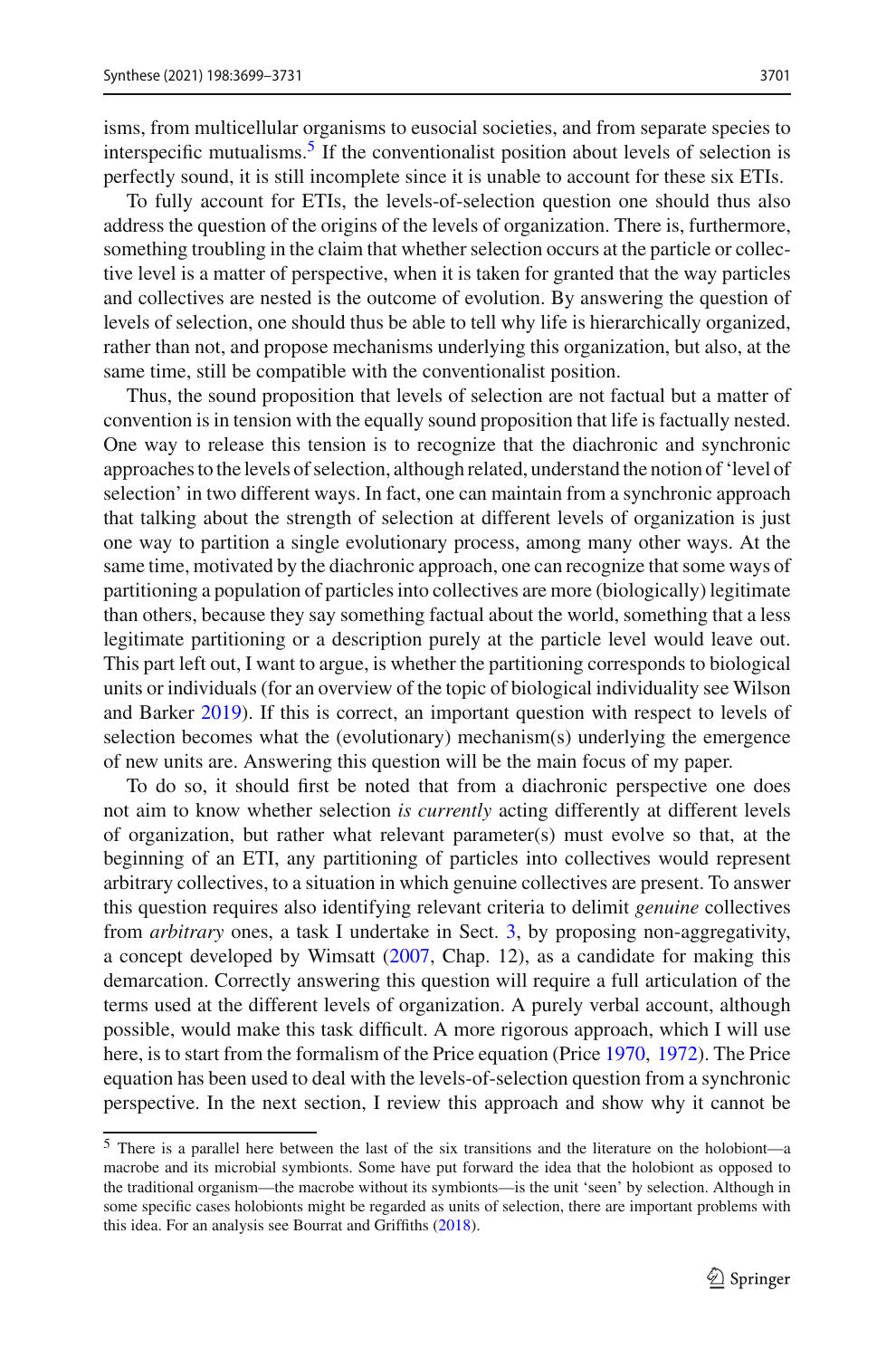used to answer the levels-of-selection question in a diachronic context. In Sect. [4,](#page-13-0) I develop an alternative form of the Price equation by formalizing the aggregativity criterion, proposed in Sect. [3](#page-8-0) to demarcate genuine from arbitrary collectives, which permits us to approach the levels-of-selection question from a diachronic perspective. Finally, in Sect. [5,](#page-22-0) I propose an account of ETIs using the equation developed in Sect. [4,](#page-13-0) by changing the value of the parameter proposed in Sect. [3.](#page-8-0) I conclude by listing a number of limitations to my approach and ways to develop it.

# <span id="page-3-3"></span>**2 The multilevel version of the price equation and (some of) its limitations**

A classical framework within the synchronic approach to the levels-of-selection question is the use of the hierarchical or multilevel form of the Price equation (for details see Pric[e](#page-31-11) [1972;](#page-31-11) Hamilto[n](#page-30-7) [1975;](#page-30-7) Okash[a](#page-31-3) [2006](#page-31-3); Fran[k](#page-29-8) [1998](#page-29-8), Chap. 2). It is derived from its single-level form (Pric[e](#page-31-10) [1970](#page-31-10); Okash[a](#page-31-3) [2006,](#page-31-3) Chap. 1), the latter of which expresses the total evolutionary change of a character  $(z)$ , say of particles, between two times (typically, but not necessarily, generations, see Bourra[t](#page-29-9) [\(2015a\)](#page-29-9)) in a population of entities ( $\Delta \bar{z}$ , where  $\bar{z}$  is the average value of the character), as the sum of two terms, as follows:

<span id="page-3-1"></span>
$$
\Delta \overline{z} = \text{Cov}(\omega_i, z_i) + \text{E}(\omega_i \Delta z_i). \tag{1}
$$

The first term on the right-hand side ( $Cov(\omega_i, z_i)$ ) represents the covariance between the character *z* and the relative reproductive output  $\omega$  of an entity *i*,<sup>[6](#page-3-0)</sup> the latter of which is defined as  $\omega_i = \frac{w_i}{w}$ , where w is the absolute fitness of *i*. This term is often labeled as the 'selection' term. The second term on the right-hand side ( $E(\omega_i \Delta z_i)$ ) measures the extent to which, on average, the character of offspring entities  $z'$ —which might be measured on the same entities between two times—deviates from that of their parent. This term is often labeled the 'transmission-bias' term. If the entities reproduce perfectly or do not change over time, this term is nil.

One property of Eq. [\(1\)](#page-3-1) is that it can be defined at any level of organization for any sorts of entities, so long as one can attribute them a character and a relative growth rate between two times. This means that, considering a population of collectives made of particles with a collective character *Z* and a collective relative reproductive output  $\Omega$ , one can write a collective-level version of Eq. [\(1\)](#page-3-1) as:

<span id="page-3-2"></span>
$$
\Delta \overline{Z} = \text{Cov}(\Omega_k, Z_k) + \text{E}(\Omega_k \Delta Z_k),\tag{2}
$$

where the index *k* refers to the collective *k* in the population of collectives.

Following Okasha [\(2006,](#page-31-3) pp. 64–65), provided the character  $Z_k$  and collective relative reproductive output  $\Omega_k$  of collective *k*, respectively, can be expressed as a

<span id="page-3-0"></span><sup>&</sup>lt;sup>6</sup> Although I will sometimes refer to w and  $\omega$  as fitness, they are, strictly speaking, not 'fitness,' but absolute and relative reproductive output which, as such, are proxies for or measures of fitness.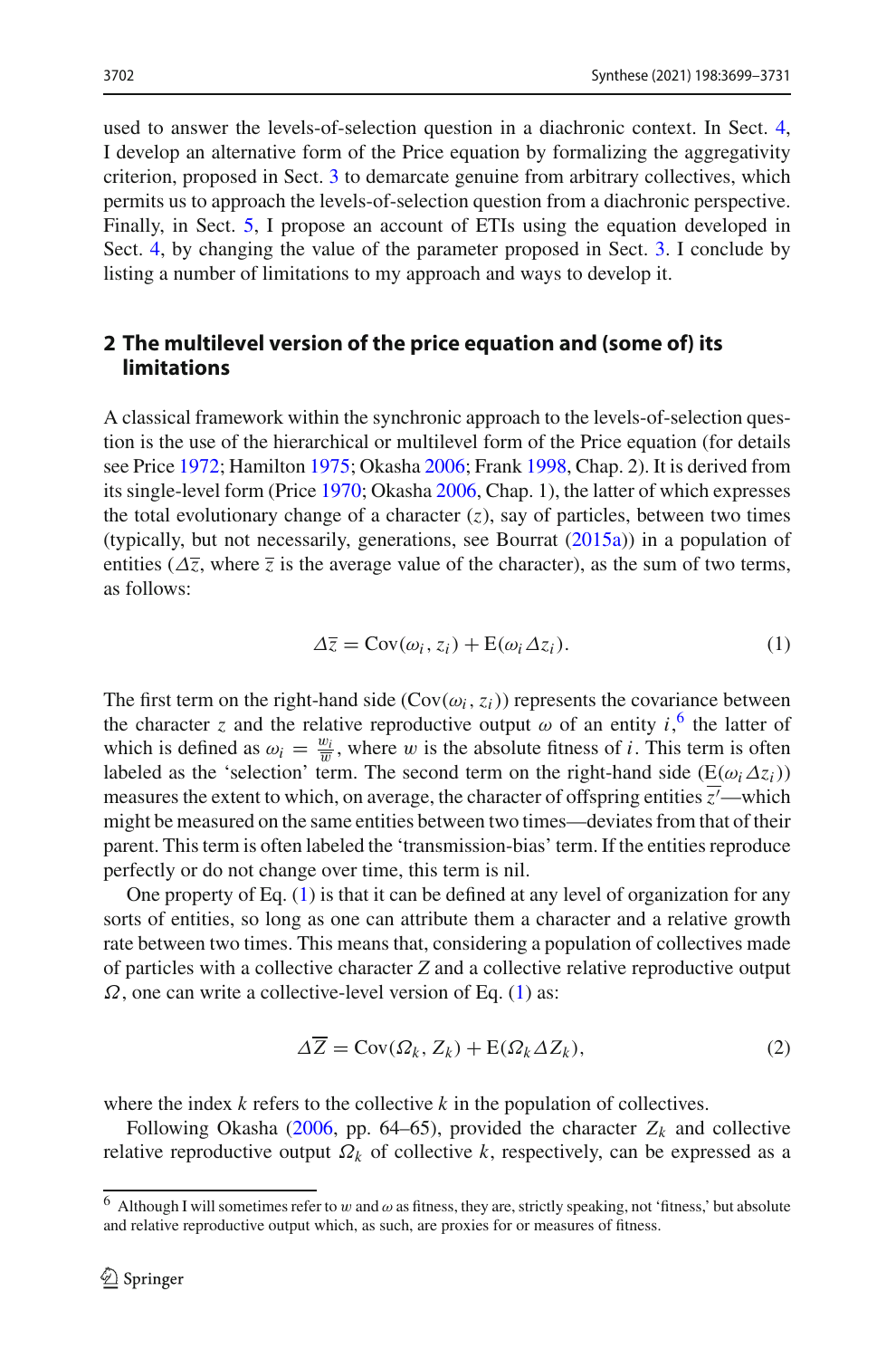statistical aggregate (more on this notion to come)<sup>7</sup> of the character *z* and relative fitness  $\omega$ , respectively, of its constituent particles, we can define these quantities as:

<span id="page-4-6"></span>
$$
Z_k = \frac{1}{n} \sum_{j=1}^n z_{jk},\tag{3}
$$

where  $z_{ik}$  represents the character *attributed*<sup>[8](#page-4-1)</sup> to the particle *j* in the collective *k*, and *n* is the number of particles in collective *k*; and:

<span id="page-4-5"></span>
$$
\Omega_k = \frac{1}{n} \sum_{j=1}^n \omega_{jk},\tag{4}
$$

where  $\omega_{jk}$  represents the relative fitness *attributed* to particle *j* in collective *k*. If  $Z_k$ and  $\Omega_k$  are *not* statistical aggregates of particle character and fitness respectively for instance the collective character is 'density of particles', or 'level of particle differentiation'—the relationship between particle and collective character/fitness will be more complex. I will assume here only the simplest cases.

With this in place, Eq. [\(2\)](#page-3-2) can be re-written into a multilevel form with two levels by considering that the selection term at the collective level  $(Cov(\Omega_k, Z_k))$ , represents 'between-collective selection', and the transmission-bias term  $(E(\Omega_k \Delta Z_k))$  represents 'within-collective selection.'

The interpretation of the collective-level transmission-bias term as 'withincollective selection' is warranted by the fact that the transmission-bias term contains the single form of the Price equation within every single collective one level lower. Expressing it in terms of covariance between particle character *z* and particle fitness  $\omega$ within each collective, that is, applying the single form of the Price equation recursively for each collective, the transmission-bias term can be expressed as an expected covariance between particle character and particle fitness within each collective. Assuming, for simplicity, that particle-level reproduction is asexual and perfect, that all collectives have the same size, that reproduction of particles and collectives occur in discrete generations and at the same time and that there is no migration of particles between collectives—I will keep these assumptions throughout—we can rewrite Eq. [\(2\)](#page-3-2) as: $9$ 

<span id="page-4-3"></span>
$$
\Delta \overline{Z} = \text{Cov}(\omega_i, z_i) = \text{Cov}(\Omega_k, Z_k) + \text{E}(\text{Cov}_k(\omega_{jk}, z_{jk})),\tag{5}
$$

where  $Cov_k$  is a covariance measured within collective  $k$ .

Importantly, because one of our assumptions is that the collective character *Z* is a statistical aggregate of *z*, we have  $\Delta \overline{Z} = \Delta \overline{z}$ , which means that:

<span id="page-4-4"></span>
$$
\Delta \overline{z} = \text{Cov}(\omega_i, z_i) = \text{Cov}(\Omega_k, Z_k) + \text{E}(\text{Cov}_k(\omega_{jk}, z_{jk})).
$$
 (6)

<span id="page-4-0"></span><sup>7</sup> 'Statistical aggregate' simply means that a collective property is defined as a mean of the properties of its constituent particles.

<span id="page-4-1"></span><sup>8</sup> The character is attributed, rather than intrinsic, here, because nothing guarantees that in a non-collective context, the same particle-level character would be observed.

<span id="page-4-2"></span> $9$  For details see Frank [\(1998,](#page-29-8) pp. 13–15).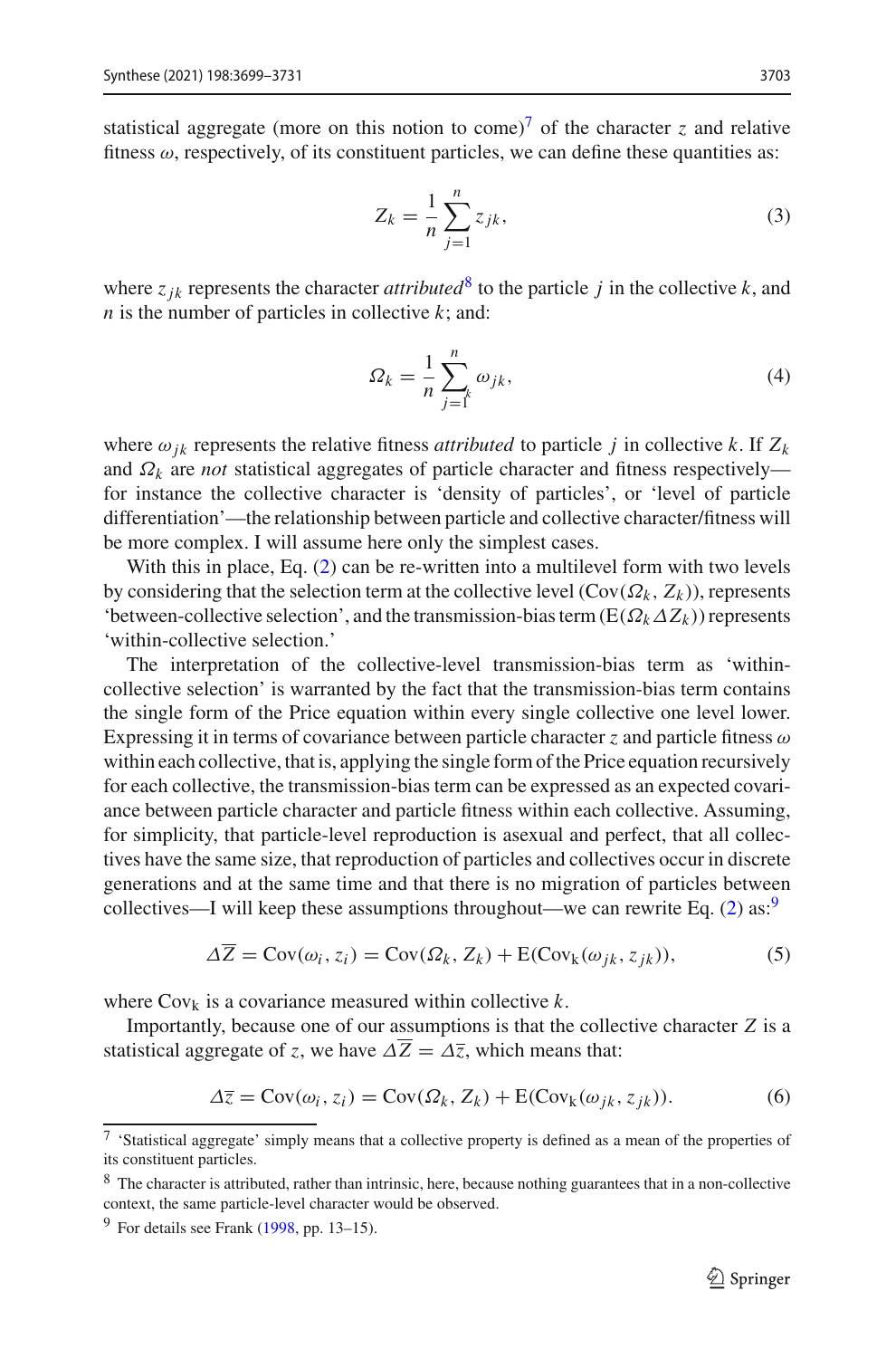Assuming that the relationship between *z* and w is causal from *z* to  $\omega$ , so that changing the value of *z* of a particle by means of an ideal intervention (Woodwar[d](#page-32-1) [2003;](#page-32-1) Pear[l](#page-31-12) [2009](#page-31-12)) would lead to a change in the value of  $\omega$  of this particle, the two-level version of the Price equation vindicates the conventionalist position about levels of selection. In fact, intervening on the character value of one particle, changing it from one value to another, assuming it is causally efficacious, will change the covariance value within the collective it belongs to, that is, the value of the second term on the right-hand side of Eqs. [\(5\)](#page-4-3) and [\(6\)](#page-4-4) ( $E(Cov_k(\omega_{ik}, z_{ik}))$ ). Yet, since changing the value of a single particle within a collective also affects the value of one collective character and its fitness, this implies that the first term on the right-hand side of Eqs.  $(5)$  and  $(6)$  $(Cov(\Omega_k, Z_k))$  will necessarily change too. Thus, because it is impossible to change the value of selection at one level without at the same time changing the value at the other level, it is implausible to consider the two levels as being distinct or autonomous in any strong sense.<sup>[10](#page-5-0)</sup> Rather, my interpretation is that the two levels represent a way of partitioning selection that reveals a biological structure that the observer finds relevant for an explanation.

The conventionalist position is reinforced by noticing that in the multilevel version of the Price equation, the way collectives are formed can be totally arbitrary. This point has been noted many times in the literature (e.g., Nunne[y](#page-31-13) [1985](#page-31-13); Heisler and Damut[h](#page-30-8) [1987;](#page-30-8) Okash[a](#page-31-3) [2006](#page-31-3)), but an illustrative example will drive the point home. Suppose a population of 16 particles of two phenotypes, 'white' and 'black', in equal proportions, with respective character values of  $z = 0$  and  $z = 1$ . Assume that black particles deterministically produce two offspring while the white particles only produce one at each generation. Applying Eq. [\(1\)](#page-3-1), we find  $\Delta \overline{z} = \frac{1}{6}$ , which represents a measure of the average change, after one generation, of the particle character. Assume now that the 16 particles are distributed in 4 collectives in the way presented in Fig. [1a](#page-6-0). In such a situation, applying Eq. [\(5\)](#page-4-3) or [\(6\)](#page-4-4), we also find that  $\Delta \overline{z} = \Delta \overline{Z} = \frac{1}{6}$  with  $Cov(\Omega_k, Z_k) = \frac{1}{12}$  and  $E(Cov_k(w_{jk}, z_{jk})) = \frac{1}{12}$ . A classical interpretation would, in this case, be that selection occurs in the same direction and with the same magnitude at the particle and collective level.

Yet, this way of partitioning the collectives is only one among many possible ways (both in terms of composition of the collectives and in terms of number of particles within a collective). For instance, if the particles are arranged in the ways presented in Fig. [1b](#page-6-0)–d, which are merely arbitrary rearrangements of the particles when compared

<span id="page-5-0"></span><sup>10</sup> Okasha [\(2006](#page-31-3), p. 107) defends the idea that the collective level can be an autonomous level of *selection* and that this is consistent with the supervenience of the collective level on the particle level. The problem with this argument is that the expected fitness of a collective, following my assumptions, depends on the fitness of its particles, so that there exists a relation of dependence between collective and particle fitness. Similarly, Okash[a](#page-31-14) [\(2016](#page-31-14)) discusses the problem of intervening on collective characters when they supervene on particle characters: intervening on one is impossible without, at the same time, intervening on the other, because they are two descriptions of the same material substrate. Such interventions as noted by Okash[a](#page-31-14) [\(2016](#page-31-14)), are known in the literature as 'fat-hand' interventions (Scheine[s](#page-31-15) [2005](#page-31-15)). Okasha [\(2016,](#page-31-14) p. 450) proposes to solve this problem by the following convention: "when we consider hypothetically intervening on the supervenient variable we do not hold fixed the variables on which it supervenes, but rather alter them to preserve consistency." This convention, although mathematically sound, is however inconsistent with the idea of supervenience. Unless there are good reasons to reject the supervenience of collective characters on particle characters, and I believe there are not, this convention cannot be justified. For other problems related to this convention see Birch [\(2017,](#page-29-10) pp. 92–93).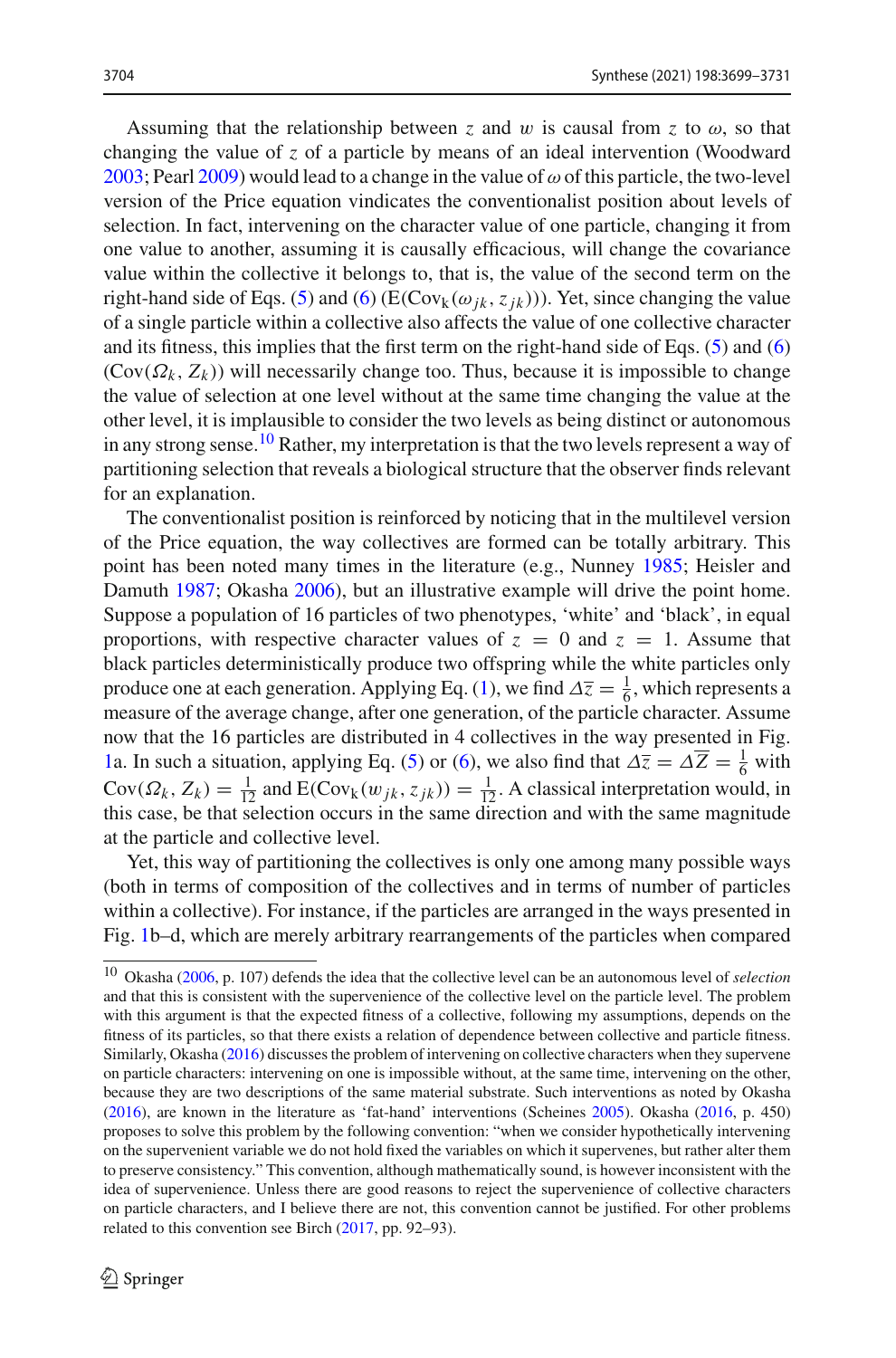

<span id="page-6-0"></span>**Fig. 1** Population of 16 particles with the same frequency of two types (0.5 black and 0.5 white) organized in collectives in six different ways. Assuming that white particles each have 1 offspring, and black particles have 2 offspring, independently from the collective they are found in, then applying the multilevel version of the Price equation finds different values for particle-level and collective-level selection in each situation. In and of itself, the Price equation cannot be used to determine whether a collective has genuine or arbitrary boundaries

to Fig. [1a](#page-6-0), then each way leads to different answers for the magnitude of particle-level and collective-level selection, under a classical interpretation. What's more, if we now change the size of collectives from 4 particles to say 2 (8 collectives), or 8 particles (2 collectives) as represented in Fig. [1e](#page-6-0), or if we assume that collectives can have different sizes as represented in Fig. [1f](#page-6-0), then, for each of these cases, Eq.  $(5)$  or  $(6)$ (or slightly modified versions of them to account for collectives of different sizes) will give different answers, under the classical interpretation, for the magnitude of selection at the two levels. The overall covariance will, nevertheless, keep the same value, namely  $\frac{1}{6}$ , regardless of how the particles are arranged.

Importantly, note that in the preceding paragraph I have assumed no particular reason why the collectives should be organized the way they are. The fact that the multilevel version of the Price equation can be applied consistently in different ways (size and compositions of collectives), which lead to different interpretations in terms of levels of selection, demonstrates that it should only be applied for situations in which there are independent reasons to assume that the partitioning of the particles into collectives, chosen by the observer, represents a genuine feature of the world. This means that, in its classical form, the multilevel Price equation cannot account for the origins of the partitioning into collectives. Because of this, it is a bad candidate to account for ETIs in which the main question of interest is the origin of collectives. Although the classical version of the multilevel Price equation is not adequate to account for ETIs, I propose in Sect. [4](#page-13-0) a modified version of it that points toward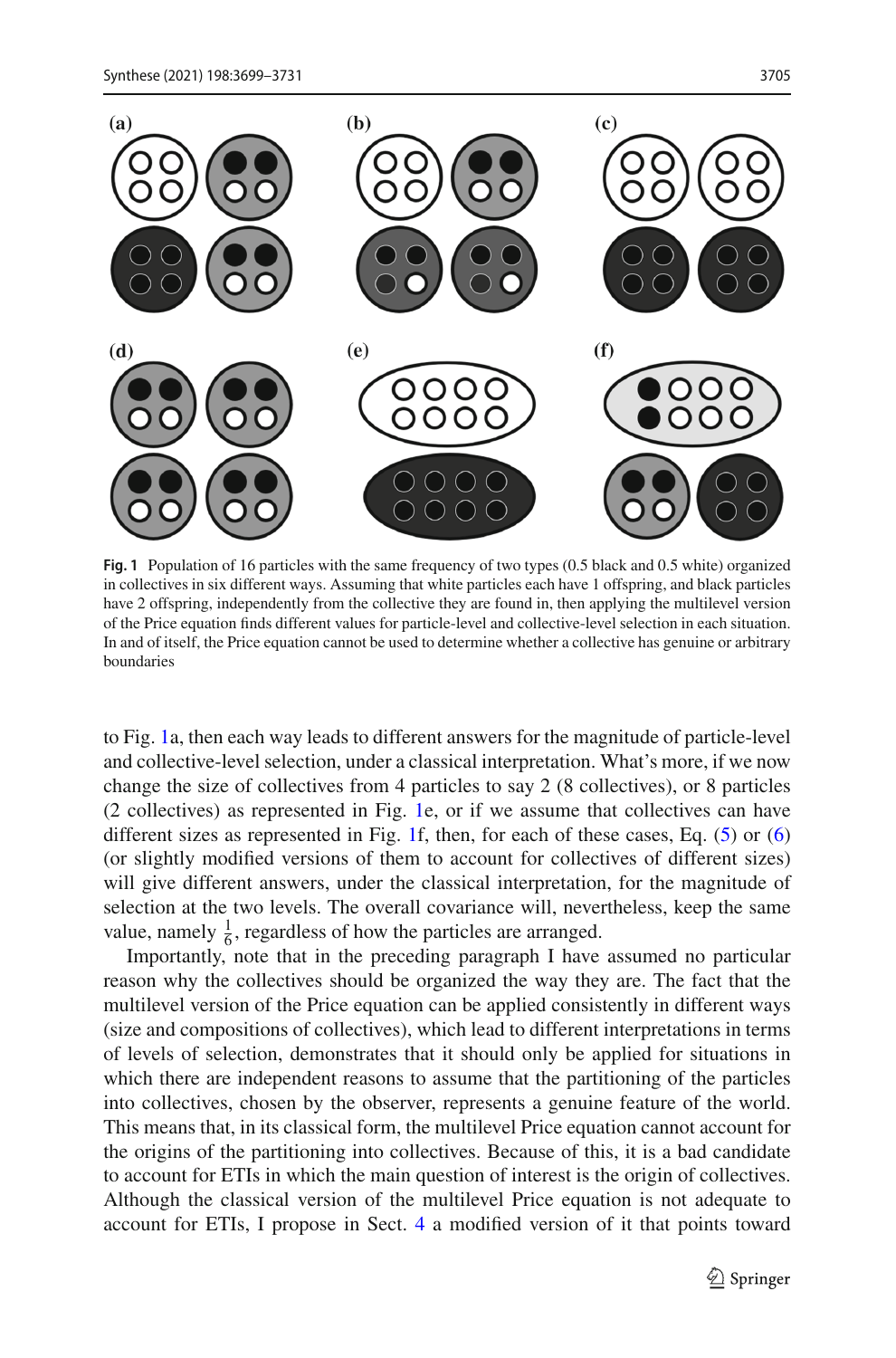critical aspects of ETIs and permits a coherent description of ETIs using a single equation.

Before going further, I will briefly discuss Okasha's [\(2006,](#page-31-3) Chap. 8) model for ETIs. Okasha's starting point is the distinction between multilevel selection 1 (MLS1) and multilevel selection 2 (MLS2). The distinction was initially introduced by Damuth and Heisle[r](#page-29-11) [\(1988](#page-29-11)) as a way to understand two perspectives on multilevel selection which were often conflated in the literature. From an MLS1 perspective, the focus of analysis is the particle level and the fitness of a collective is measured in terms of particles produced. From an MLS2 perspective, the focus of analysis is both the collective and the particle level. Collective fitness is defined as the number of collectives produced without focusing on the number of particles contained in a collective. Based on Michod's [\(2005](#page-30-9)) analysis that particle fitnesses during an ETI are progressively transferred to the collective level, so that collectives progressively gain individuality, Okasha's proposal is that a shift from MLS1 to MLS2 takes place to the point that, at the end of the transition, "MLS2 [...] occurs autonomously of MLS1" (Okash[a](#page-31-3) [2006,](#page-31-3) p. 238). This shift is thus seen as factual rather than as epistemic or conventional by Okasha. And, in fact, Okasha defended himself against the claim from Water[s](#page-31-16) [\(2011\)](#page-31-16) that the 'shift' from an MLS1 to an MLS2 approach can be regarded merely as a matter of perspective.

I regard Okasha's account as problematic. First, it goes against the idea that collective fitness ultimately depends on particle fitness, a position I consider as hardly tenable for reasons I have developed elsewhere. $^{11}$  Second and related, it relies on the idea of fitness transfer, which, if it can be used metaphorically (Godfrey-Smit[h](#page-30-10) [2011](#page-30-10); Bourra[t](#page-29-12) [2015b](#page-29-12)), is hard to flesh out without relying on a strong version of emergence, although see the next section where I briefly discuss a way to interpret the notion of transfer of fitness. Considering these problems, the modified version of the Price equation I propose below will largely be independent from the Michod/Okasha view about fitness transfer. I want to acknowledge, however, that my approach has been motivated by the aim of solving the problems their account faces and for that reason it has been a very useful one. Note that Okash[a](#page-31-3) [\(2006\)](#page-31-3) did not attempt to formalize ETIs using the classical Price formalism, but merely gestured towards it. Michod and Roz[e](#page-30-11) [\(1999](#page-30-11)) and Clarke [\(2014,](#page-29-5) see also Clark[e](#page-29-6) [2016\)](#page-29-6) have, however, made such an attempt.

<span id="page-7-0"></span><sup>&</sup>lt;sup>11</sup> Note, fu[r](#page-29-11)thermore, that Damuth and Heisler [\(1988\)](#page-29-11) are very explicit that MLS1 and MLS2 represent two perspectives on a given evolutionary process, not a factual distinction. When referring to the two approaches they claim (1988, pp. 410–411): "our point of view is that neither approach represents*the*multilevel selection process. Rather, both are aspects of any multilevel selection situation. Once one has decided to analyze a given situation in terms of multilevel selection processes both approaches are legitimate within that context and a choice has to be made depending upon what questions are of interest." Additionally, the definition of fitness as number of particles (MLS1) and number of collectives (MLS2) produced after one generation does not correlate perfectly with selection. As is well known in life-history theory, number of offspring is not the only measure of fitness. The size of offspring, for instance, is often correlated to long term evolutionary success. Once these other factors are taken into consideration, the MLS1 and MLS2 distinction collapses. For more details see Bourra[t](#page-29-13) [\(2016\)](#page-29-13).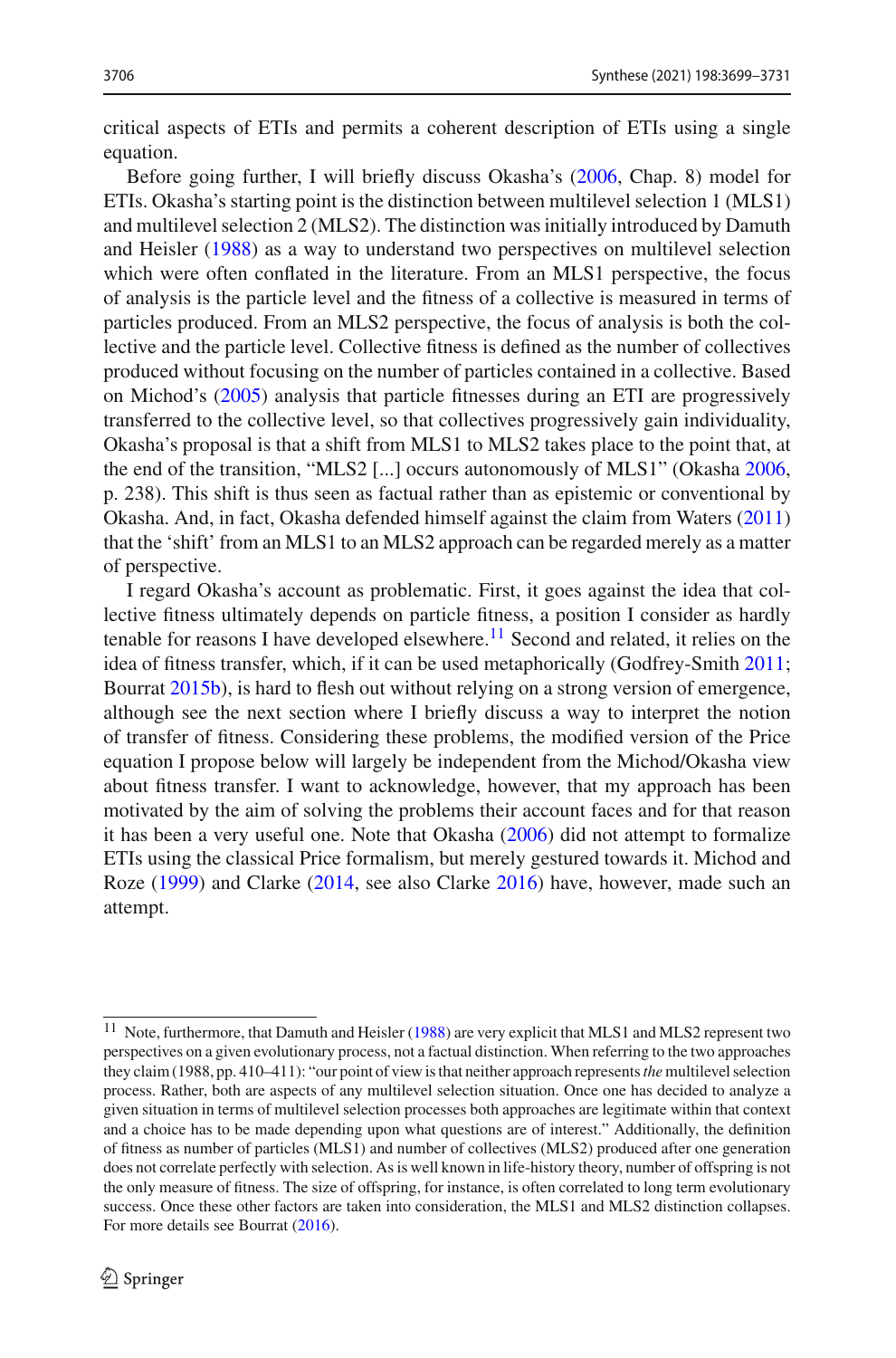# <span id="page-8-0"></span>**3 Aggregativity, genuine collective character and reproduction**

We saw in the previous section that the main problem with the multilevel Price equation is that it is sensitive to the way collectives are partitioned in the population of particles. Fundamentally, the problem with this approach is that it cannot distinguish collectives that have a biological reality from collectives that do not and have been considered as collectives for arbitrary reasons or criteria that are irrelevant to the question at hand, namely ETIs.

From there, a natural starting point is to ask whether there is a criterion or set of criteria that could be the basis for distinguishing collectives that have some biological reality, from those that do not. A further desideratum is that such a criterion or criteria are implementable in some formalism (such as the Price equation). A classical answer to the question of what distinguishes a genuine collective from an arbitrary one is that the former interacts 'as a whole' with its environment or that selection acts 'directly' on the collective, while this is not the case in the former case, in which each particle interacts directly with the environment and selection acts on particles. This way of presenting the distinction is, for instance, the one given by Hul[l](#page-30-12) [\(1980\)](#page-30-12) in his definition of an 'interactor.' The idea of an entity interacting as a whole is also underlying Williams' [\(1966,](#page-31-0) pp. 16–17) classical distinction between a 'herd of fleet deer' and a 'fleet herd of deer.' The difference in word order conveys the idea that, in the former case, each individual deer interacts with its environment separately when escaping predators, while in the latter case, the whole herd interacts as a whole (for a discussion see Sobe[r](#page-31-17) [1984](#page-31-17), Introduction). Finally, Okasha [\(2006](#page-31-3), p. 5) introduced the notion of a 'cross-level by-product' which he defines as a side-effect of a cause that can run up and down levels of organization. When explaining this idea, Okasha explicitly uses the language of 'direct selection': "[f]or example, *direct* selection on individuals living in a group-structured population may lead to a character-fitness covariance at the group level, and thus the appearance of a selection process acting *directly* on the groups." (2006, p. 5, my emphasis. One can replace 'group' and 'individual' with 'collective' and 'particle', respectively).

Although all these notions make sense intuitively, because collective properties (including those associated with 'fitness') depend on that of particles, they all fall prey to a form of the conventionalist argument briefly presented in the Introduction, since properties or characters at the collective level, *ceteris paribus*, depend on the properties or characters at the particle level (see also footnote [10\)](#page-5-0). In a population, talking about the properties of particles or of collectives just invokes different perspectives on the same population. If this is right, it implies that, to make sense, the idea of entities interacting as a 'cohesive whole' or 'directly' must refer to a concept that is compatible with the dependence of collective characters on particle characters, $12$  yet captures the biological fact that collectives are not fully arbitrary entities, so that there can be reasons to define them in one way rather than another.

But even with such a concept at hand, it would still be insufficient to account for a collective in an evolutionary context. What makes a collective relevant for evolution

<span id="page-8-1"></span><sup>&</sup>lt;sup>12</sup> Of course, taking a single collective character, there is no guarantee that it will depend on a single character of particles. It might depend on more than one particle character(s).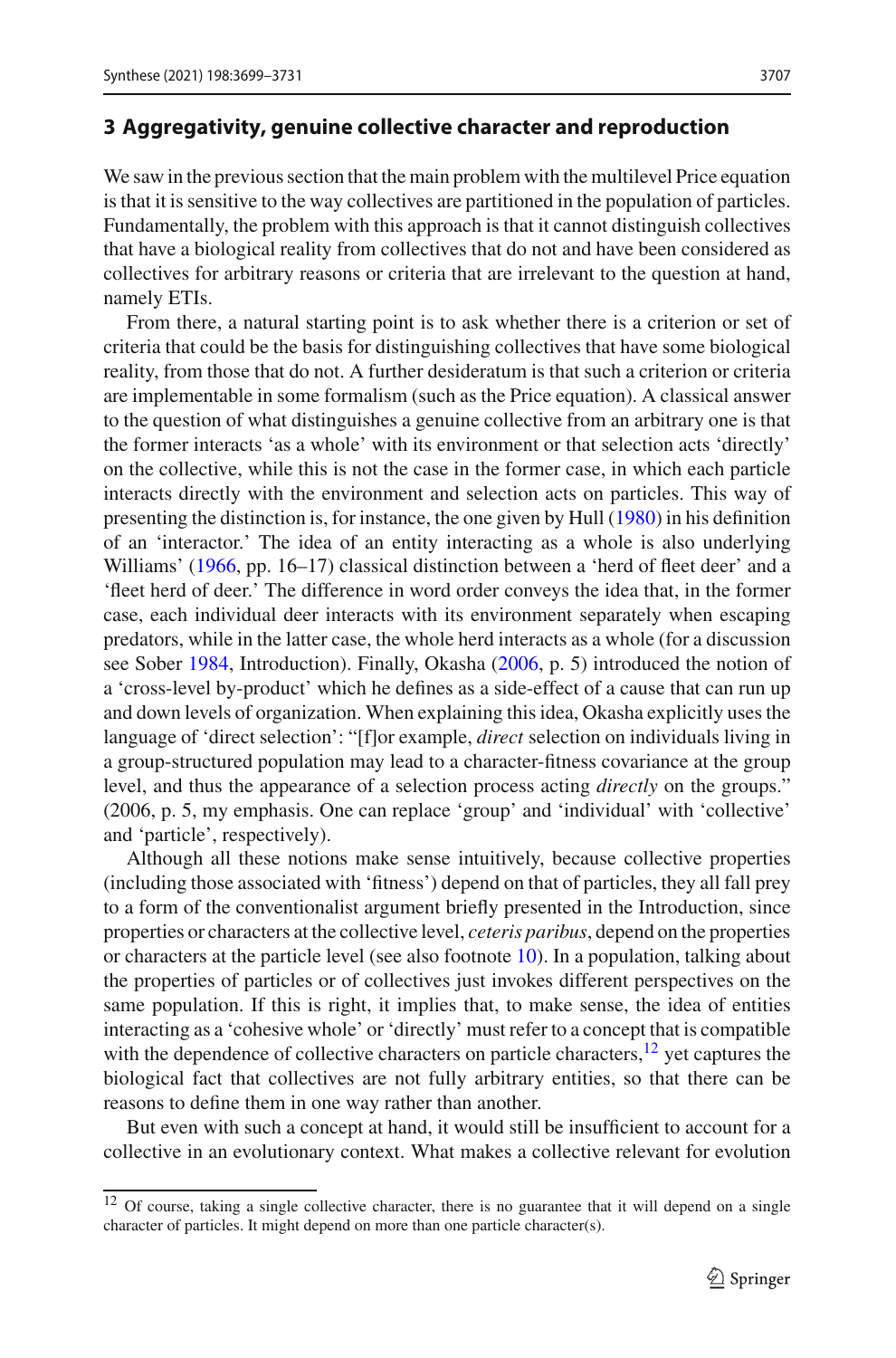is that it is able to participate in an evolutionary response to selection. I use here the language of quantitative geneticists (e.g., Falconer and Macka[y](#page-29-14) [1996\)](#page-29-14), for whom evolution by natural selection is the outcome of two components, a selection process that changes the average value of a character within one generation, and the ability to give traction to this change cross-generationally (the response).<sup>13</sup> Although a response to selection, and more generally evolution, can occur for a limited amount of time when there is no multiplication, for these processes to occur indefinitely will involve the multiplication of the entities of this population (Bourra[t](#page-29-15) [2014](#page-29-15))—typically, but not necessarily, by reproduction (Bouchar[d](#page-29-16) [2008,](#page-29-16) [2011\)](#page-29-17). The idea of a collective being able to reproduce in and of itself is a marker of transitions for some authors (see for instance Godfrey-Smit[h](#page-29-18) [2009](#page-29-18), [2011,](#page-30-10) [2015;](#page-30-13) Grieseme[r](#page-30-1) [2000](#page-30-1)).

Like the idea of collective-level selection, the idea of collective-level multiplication is difficult to articulate because any notion of collective multiplication relies *ultimately* on the multiplication of at least some of the particles that compose it (often through some very complex function). Thus, with multiplication too, one must find a way to distinguish the idea of a collective multiplying from that of its particles multiplying based on criteria that are both consistent with the inescapable dependence of collective multiplication on particle multiplication, and at the same time provide some insights on the fact that collectives multiply in a way that captures the distinction between a particle multiplying somehow *independently from* and *as part of* a collective.

To capture the ideas of collective-level interaction with the environment (selection phase) and collective-level reproduction (evolutionary response phase),  $^{14}$  $^{14}$  $^{14}$  I propose that the concept of functional aggregativity from Wimsatt [\(2007](#page-32-0), Chap. 12, see also Wimsat[t](#page-32-2) [1986\)](#page-32-2) is key to make this distinction. The idea underlying the notion of functional aggregativity is that a system's properties are aggregative if operations of substitution, addition/subtraction, and decomposition and reaggregation of the parts of the system, do not change the relationship between the properties of the parts of the system *taken independently* and the properties of the system in its (biological) context. For a system's property to be an aggregative property of its parts there should thus be no functionally relevant interactions between its parts in producing the system's property.<sup>15</sup> A system might be functionally aggregative for one property but not for another, and for some operations but not others. Finally it might be aggregative when the system is decomposed in one way but not another. In all these cases the system is *partially* aggregative. As shown by Wimsatt, complete aggregativity is very rare in nature, with mass being the only example of a fully aggregative property.<sup>16</sup>

<span id="page-9-0"></span><sup>&</sup>lt;sup>13</sup> Note that in real situations the two components might not occur temporally when generations are not discrete, and there might be some interaction between them.

<span id="page-9-1"></span><sup>&</sup>lt;sup>14</sup> I will only consider the reproductive mode of multiplication in the reminder of the article. Note also that the notion of 'phase' I use here should not be understood temporally. They are conceptual phases so that the selection and response phases can occur at the same time, consistently with the point made in Footnote [13.](#page-9-0)

<span id="page-9-2"></span><sup>&</sup>lt;sup>15</sup> The clause that the parts are taken independently is important. If they are not, then because of the existence of a relationship of mereological supervenience between the system and the properties of its parts, a system would always be aggregative. As we will see in the next section, this subtlety is at the heart of what distinguishes a *functional* aggregate from a *statistical* aggregate.

<span id="page-9-3"></span><sup>&</sup>lt;sup>16</sup> Even this is controversial since some mass is transformed into energy during exothermic reactions.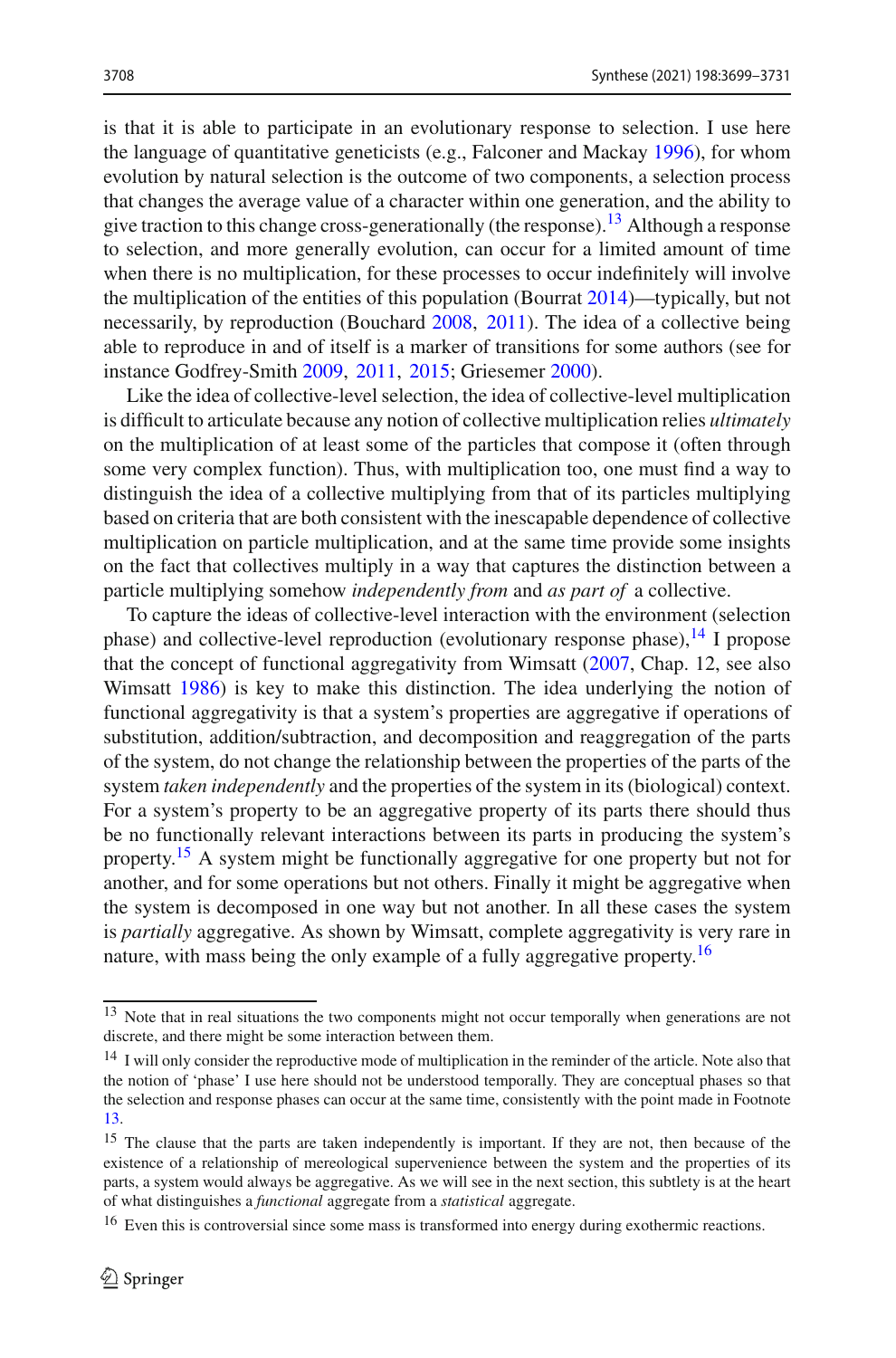

<span id="page-10-0"></span>**Fig. 2** Time taken for the world champion of single sculling (**a**), the world champion team for double sculling (**b**), a team two individuals back-to-back (**c**), and the world champion team for quad sculling (**d**), to cover 2000 m

Applied to our question at hand, I propose that the notions of genuine collective-level character(s) and reproduction correspond to the notions of non-aggregative collective character(s) and reproduction. The criterion of aggregativity fits neatly with the idea of an ETI, for which an archetypal ground zero is a situation in which all the particles of a 'collective' (which is not a unit, but delimited arbitrarily by an observer) are interacting with their environment and reproducing independently—or nearly so from one another, to a situation in which collective-level characters are non-aggregative functions of particle characters.

To illustrate the idea of aggregativity versus non-aggregativity, suppose a modified version of Dawkin[s](#page-29-19) [\(1976](#page-29-19)) rowing metaphor (a metaphor also used by Maynard Smith and Szathmar[y](#page-30-4) [\(1995\)](#page-30-4) with what they call the 'sculling game'), which I borrow from Corning [\(2003](#page-29-20), [2010](#page-29-21), p. 65). The world champion for single sculling is able to cover a distance of 2000 m in about 6 min and 30 s (see Fig. [2a](#page-10-0)). If we now take the world champion team for double sculling, the time goes down to 6 min (see Fig. [2b](#page-10-0)), and the world champion team for quad sculls is able to cover the 2000 m in 5 min 38 s (see Fig. [2d](#page-10-0)). If the performance of a team of scullers was an aggregative property of the scullers that compose a boat, then, assuming each sculler of a boat would perform the same for single sculling, the time to cover the 2000 m would not vary whether the boat has one, two or four scullers (see blue line in Fig. [3](#page-11-0) in which the distinction between aggregativity and some forms of non-aggregativity is represented graphically and abstractly).<sup>17</sup> Yet, because the time to cover the  $2000$  m decreases as one adds scullers (the performance increases), there is a synergistic effect for performance at sculling (see red line in Fig. [3\)](#page-11-0). The existence of a synergistic property for a system is an indication the system is at least partly a non-aggregative one.

<span id="page-10-1"></span><sup>&</sup>lt;sup>17</sup> To illustrate my point, I assume that the weight each sculler has to carry is the same in each situation, which in reality is not the case. A boat for a single person is not four times lighter than a boat for four people. It is heavier than that.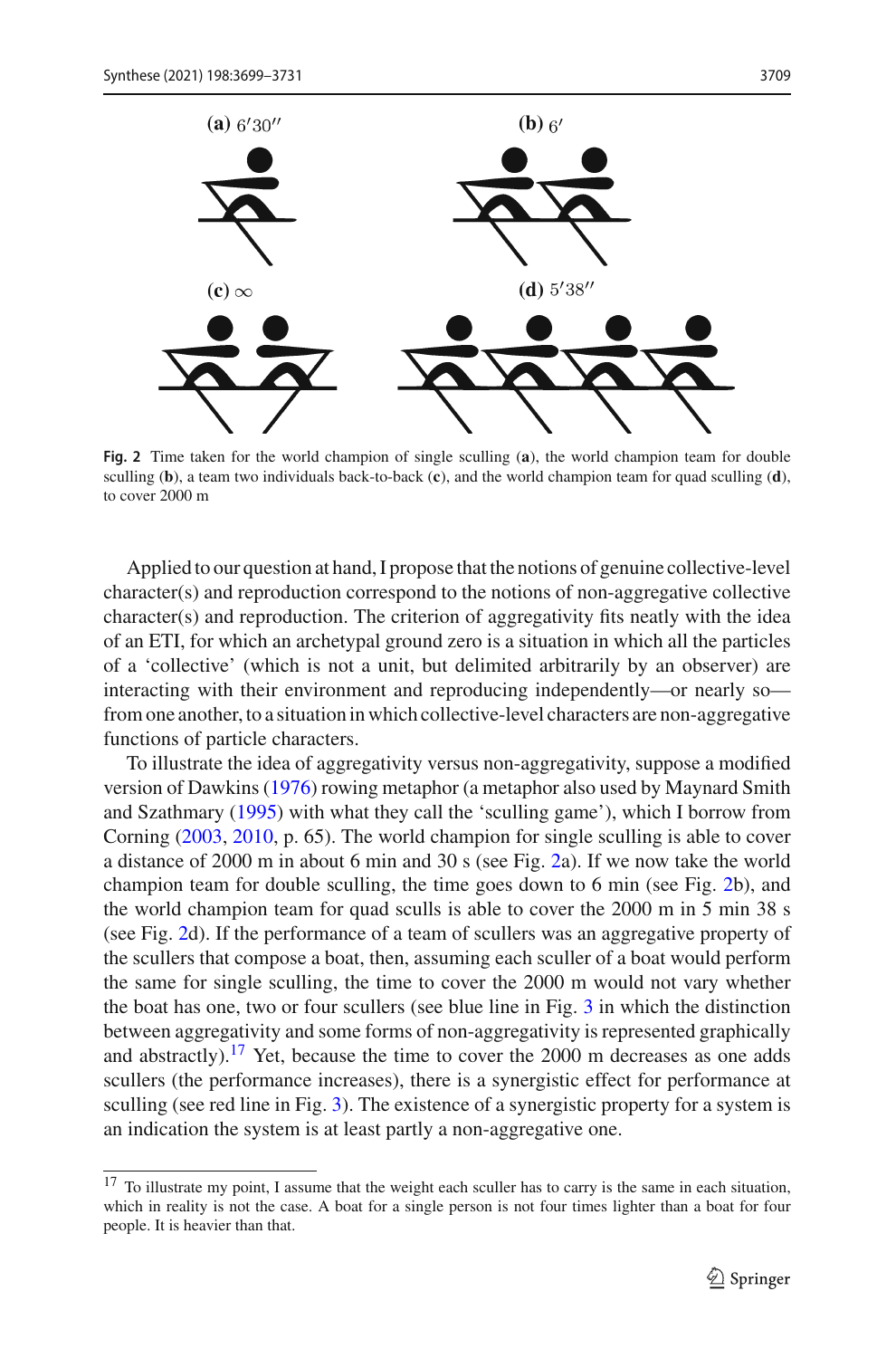

<span id="page-11-0"></span>**Fig. 3** Representation of the effect of increasing the size of a collective on the performance attributed to a single particle in the case of an aggregative trait (blue line), a linear non-aggregative trait (linear synergy of scale; red line), and a non-aggregative trait (synergy of scale) with a threshold effect (green line). (Color figure online)

In nature this type of synergy, which Corning [\(2003](#page-29-20), pp. 17–19) calls 'synergy of scale', is very common. One example—many more can be found in Corning [\(2003,](#page-29-20) [2010\)](#page-29-21)—is that of a bacterium in a biofilm. A biofilm is "an assemblage of microbial cells that is irreversibly associated (not removed by gentle rinsing) with a surface and enclosed in a matrix of primarily polysaccharide material" (Donla[n](#page-29-22) [2002](#page-29-22)). When organized in a biofilm, bacteria are able to better resist an antimicrobial agent by a magnitude which is 10 to 1000 times larger than is the case for cells suspended in liquid (Mah and O'Tool[e](#page-30-14) [2001](#page-30-14)). A second biological example of synergy proposed by Corning [\(2003,](#page-29-20) p. 24) is the effect of huddling in emperor penguins. These birds have different strategies to resist the cold. One of them is to adopt a specific posture that reduces heat loss. Another is to huddle with other penguins. When this second strategy is used, it has been estimated that penguins lose between 20 and 50% less energy than a penguin in isolation loses (Prévos[t](#page-31-18) [1961](#page-31-18)). The reduction of heat loss achieved by many penguins is higher than that of single penguins taken independently.

A special case of synergy of scale proposed by Corning [\(2003,](#page-29-20) pp. 19–20) is what he calls 'threshold effects.' For some collective characters, a threshold effect exists in the sense that the character is not even exhibited when a particle is in isolation from other particles. This is the case for instance with the perception of luminescence in *Vibrio fisheri*, a species of bacteria which can live symbiotically in the light organ of the bobtail squid (Mcfall-Nga[i](#page-30-15) [1994;](#page-30-15) McFall-Nga[i](#page-30-16) [2014;](#page-30-16) Bouchar[d](#page-29-23) [2010](#page-29-23), [2018\)](#page-29-24). In a planktonic state, the bacteria do not express detectable bioluminescence. It is only in the presence of other *Vibrio* bacteria that they will do so, when a certain density of bacterial cells is reached in the light organ of the squid. The bacteria can sense when this density is reached by cell-to-cell communication (quorum sensing), and trigger the expression of genes that will induce the production of bioluminescence (Waters and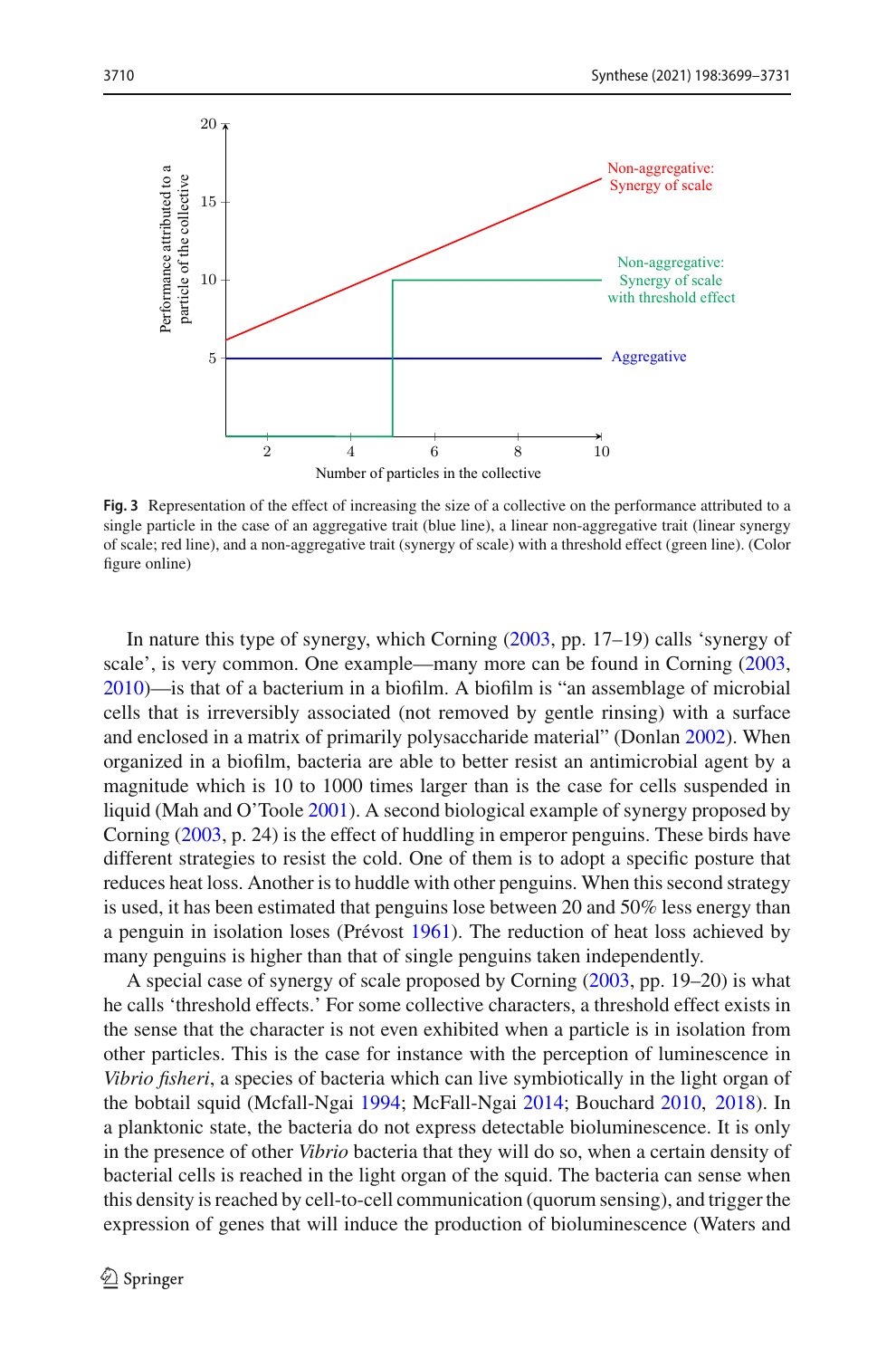Bassle[r](#page-31-19) [2005](#page-31-19)). More generally, quorum sensing systems permit a bacterium (together with other bacteria) to perform a range of activities that it would not be able to do in a planktonic state because of some synergy of scale including threshold effects. The idea of a threshold effect, as opposed to a synergy of scale with no threshold, is illustrated in Fig. [3](#page-11-0) (green and red line respectively).

What might distinguish 'simple' synergies of scale from threshold effects, I propose, is that in the former cases, the principles that apply to a particle (taken independently) and to a collective are the same, but because the particles are organized into a collective one cannot consider anymore that they apply to the particles in the same way that they would if the particles were taken independently. For instance, in the case of the emperor penguins, although the same thermodynamic principles apply to a single penguin and to a group of penguins, when the group of penguins huddles, the fact that each penguin is not wholly surrounded by air, but only part of its surface is, becomes relevant. Effectively, a huddle of penguins can be considered as a single mass with a smaller surface area than that of the penguins taken separately. In the case of threshold effects things are different. In fact, the collective phenotype is *not* properly exhibited at the particle level.<sup>[18](#page-12-0)</sup> This might be the result of principles that only occur at a particular scale, but not others, even though the collective level depends on the particle level. In the case of *Vibrio* bioluminescence, although each bacterium is able in principle to produce some luciferase, the protein responsible for the bioluminescence (Miyashiro and Rub[y](#page-30-17) [2012\)](#page-30-17), a single bacterium would not be able to produce enough to be detectable. Light only becomes visible for an observer (or a possible predator) when a given density of luciferase is reached, one that can only be produced by a large number of bacteria (assuming everything is equal). The ability to detect light is governed by rules which mean that only a collective of bacteria can produce visible light.

I have illustrated the idea of non-aggregativity with synergistic effects involving scales. As briefly alluded to above, there are other criteria, beyond that of scale, to characterize a non-aggregative system. In fact, Wimsatt [\(2007](#page-32-0), pp. 280–281, see also Wimsat[t](#page-32-2) [1986\)](#page-32-2) has proposed that a system is aggregative when the system exhibits four non-independent properties. The first one is 'intersubstitution': the parts of a system can be rearranged without changing the properties of the system. For instance, in the case of sculling, putting two scullers back-to-back will lead to a different outcome (the boat doesn't move) than when they are put in the traditional position (see Fig. [2c](#page-10-0)). The second one is 'size scaling' which corresponds to a lack of synergy of scale discussed above. The third one is 'decomposition and reaggregation': the parts of a system can be decomposed and then recomposed without changing the property of the system. Finally, the last one is 'linearity', which according to Wimsatt corresponds to the idea that there is no interaction between the parts of the system. For instance, in the case of sculling, there are interactions between the scullers which permit them to go faster when they are more numerous.

In the remainder of the article, I will focus primarily on non-aggregativity *qua* size scaling which also relates to linearity, and leave aside the properties of intersubstitution,

<span id="page-12-0"></span><sup>&</sup>lt;sup>18</sup> One might want to attribute a phenotype of 0 to all particles taken independently, but the phenotype would be undefined since there would be no contrast phenotype (that is a phenotype with a value different from 0) to compare this phenotype to when particles are taken independently.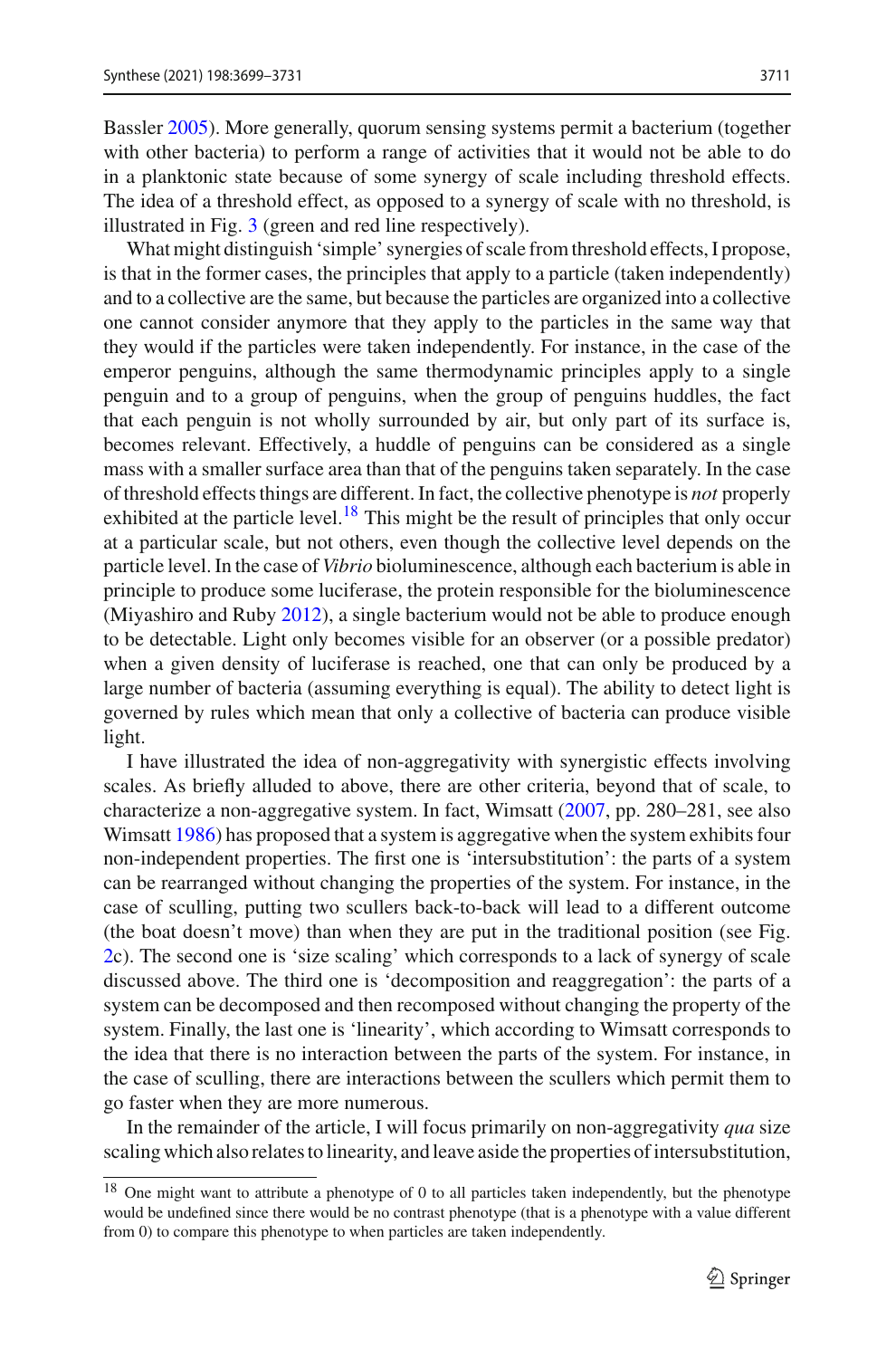decomposition and reaggregation.<sup>[19](#page-13-1)</sup> This is not because I regard these as unimportant, but rather because they would be harder to formalize mathematically, which ultimately is my goal here. Furthermore, size scaling seems to be crucially involved in ETIs since during transitions the collective-level entity is typically larger than a particle-level one, and an evolutionary explanation must explain this phenomenon.

Before going further, two remarks should be made. First, for Wimsat[t](#page-32-0) [\(2007](#page-32-0)), a failure in aggregativity is a condition for the system to exhibit emergent properties. As pointed out by Humphreys [\(2016](#page-30-18), pp. 234–240), equating failure in non-aggregativity with emergence can be problematic in the following sense. If non-aggregativity is equated with emergence, emergence will turn out to be a very common phenomenon in nature. Although for Humphrey an account that sees emergence as a common phenomenon in nature should not be rejected too hastily, it might be considered by some that such an account does not capture well what is classically meant by emergence. That said, the conclusions I make here do not hinge on whether non-aggregativity can be equated with emergence since I regard the distinction between aggregative and nonaggregative properties as key to account for ETIs independently from the implications non-aggregativity may have for emergence.

Second, one interpretation of Michod's notion of transfer of fitness (see Micho[d](#page-30-9) [2005\)](#page-30-9) from the particle to the collective level mentioned at the end of the previous section could be that 'transfer' corresponds to the progressive change of the collective from an aggregative to an non-aggregative system with respect to fitness. This indeed seems to be what Michod has meant when, together with Shelton (see Shelton and Micho[d](#page-31-20) [2014](#page-31-20)), he proposed the notion of 'counterfactual fitness':  $^{20}$  the fitness a particle would have in the absence of a collective, that is, if the fitness of a particle was measured in a non-social context. Although this is a move in the right direction, the notion of counterfactual fitness takes the collective in which it should be measured for granted. Furthermore, considering the difficulties surrounding the concept of fitness (Rosenberg and Bouchar[d](#page-31-21) [2010;](#page-31-21) Ariew and Lewonti[n](#page-29-25) [2004](#page-29-25); Godfrey-Smit[h](#page-29-18) [2009](#page-29-18)), it is perhaps better not to attempt to start using fitness as a measurable property and rather use other properties causally influencing multiplication or growth. The formal approach I develop in the next section permits to avoid these difficulties.<sup>[21](#page-13-3)</sup>

# <span id="page-13-0"></span>**4 Formalization**

In the previous section, I proposed that what makes a collective 'genuine' is that its characters and ability to reproduce are non-aggregative functions of the characters and reproduction of its particles. One way to implement the concepts of aggregativity and non-aggregativity (*qua* synergy of scale) mathematically is to use the notions of particle additive and non-additive contribution to the collective character, where non-additivity

<span id="page-13-1"></span><sup>19</sup> Note, however, that the procedure used to assess whether failure in non-aggregativity *qua* size scaling occurs will involve linearity, decomposition and recomposition, and intersubstitution.

<span id="page-13-2"></span><sup>&</sup>lt;sup>20</sup> Note, however, that the use of fitness transfer and associated terms seem to have meant different things in the different venues Michod has published.

<span id="page-13-3"></span><sup>&</sup>lt;sup>21</sup> There are also ambiguities associated with the notion of fitness applying over different timescales when switching from one level of organization to another (Bourra[t](#page-29-12) [2015b](#page-29-12), [c\)](#page-29-26).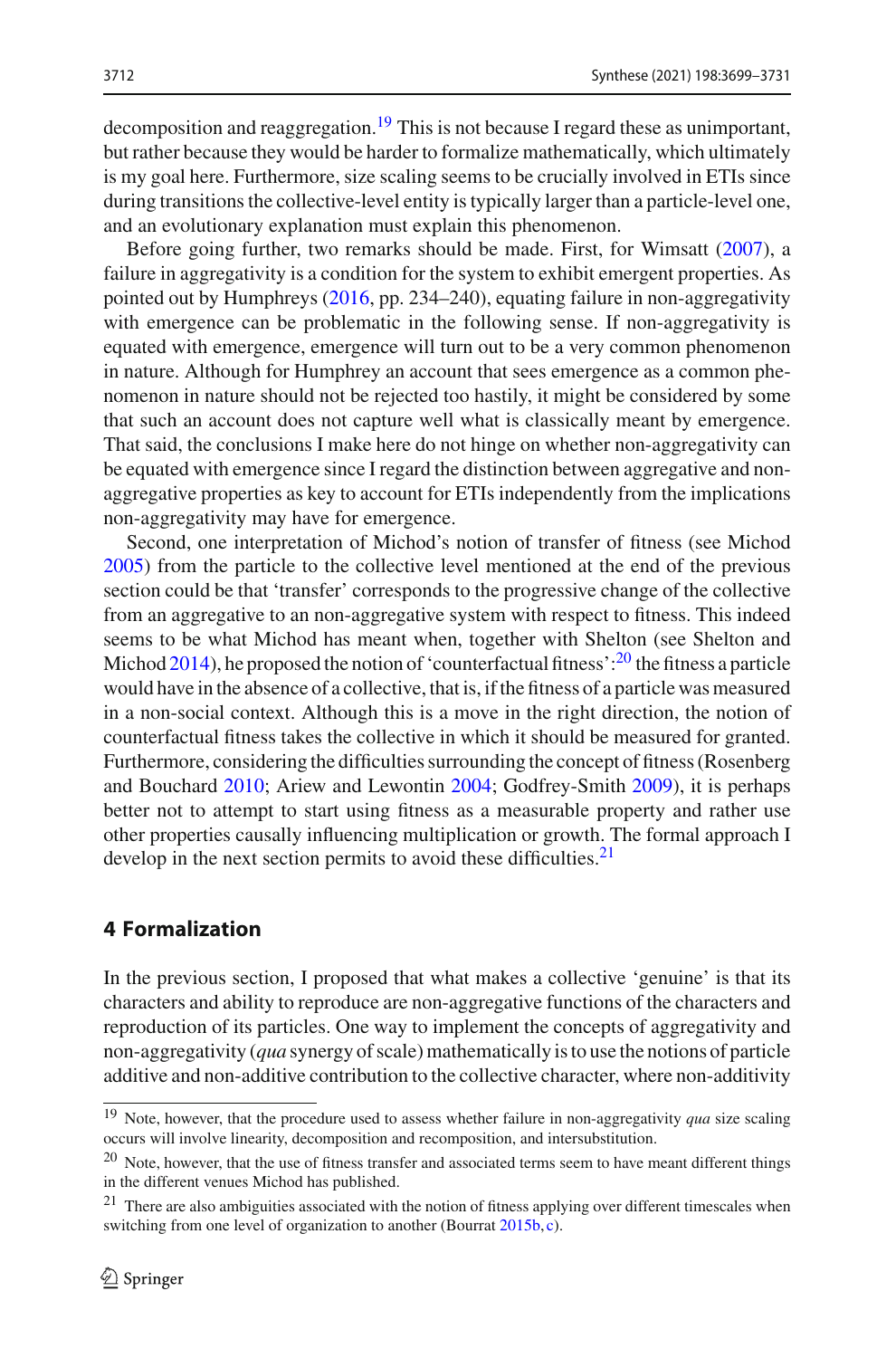measures the amount of synergy for the collective character. Note however that '(non- )additivity' and '(non-)aggregativity' are not perfectly overlapping concepts. In fact, recall that size scaling and linearity (synonymous with additivity) are only two aspects of aggregativity. Additivity is just one way to measure imperfectly the degree of nonaggregativity in a system with respect to a property. Importantly, it should also be noted that the notion of additivity, as it is used in population biology (e.g., additive fitness), is a purely statistical one. As such a non-aggregative character could manifest as a statistical additive character at the population. In particular, this is because in this context 'additivity' refers to terms in a *particular population*, not to terms insensitive to population-level changes (e.g., change in frequency of an allele). For a brief yet more rigorous treatment of this point see Lewonti[n](#page-30-19) [\(1991](#page-30-19)). As such, 'additivity' in the context of population biology does not typically correspond to functional independence of the entities forming a population, which is to what I will refer by 'functional additivity' here (see also Footnote [26\)](#page-17-0).

Before proceeding, I will introduce a different version of the Price equation from the one presented in Sect. [2](#page-3-3) in which a term of heritability appears. This different version, which I label the 'Lewontinized' version of the Price equation, for reasons that will soon be obvious, can be derived from the classical form. The reason I use this version is that heritability can be indirectly associated with the notion of reproduction via the response to selection, something that is not possible with the classical version of the Price equation.<sup>[22](#page-14-0)</sup> Starting from Eq. [\(1\)](#page-3-1), using the same assumptions we can rewrite it as:

<span id="page-14-2"></span>
$$
\Delta \overline{z} = h^2 \operatorname{Cov}(\omega_i, z_i) + \operatorname{E}(\Delta z_i)
$$
  
=  $h^2 \beta_{wz} \operatorname{Var}(z_i) + \operatorname{E}(\Delta z_i),$  (7)

where  $h^2$  represents the heritability of the character *z* (I will assume there is no correlation between the parental and offspring environment), and  $\beta_{wz}$  is the slope of the regression of an entity fitness and the value of the character. It measures, assuming there is a relation of causality between a character and the reproductive output of the entity bearing this character, the strength of this relationship. Under these assumptions  $h^2$  is defined as:

$$
h^{2} = \frac{\text{Cov}(\overline{z'_{i}}, z_{i})}{\text{Var}(z_{i})},
$$

where  $z_i'$ , is the average character of offspring particles coming from i. I refer to this version of the Price equation as 'Lewontinized', because as shown by Okasha [\(2006,](#page-31-3) Chap. 1), it almost vindicates Lewontin's [\(1970\)](#page-30-20) three conditions for evolution by natural selection, namely (1) phenotypic variation (2) that lead to differences in fitness, and (3) which are heritable.<sup>23</sup> Condition (1) is equivalent to Var( $z_i$ ) > 0;

<span id="page-14-0"></span><sup>&</sup>lt;sup>22</sup> For details of the derivation see Okasha [\(2006,](#page-31-3) Chap. 1), who d[r](#page-31-22)ew from the work of Queller [\(1992](#page-31-22)) and Ric[e](#page-31-23) [\(2004\)](#page-31-23). See also Bourra[t](#page-29-9) [\(2015a](#page-29-9)).

<span id="page-14-1"></span><sup>&</sup>lt;sup>23</sup> Note also that the first term on the right-hand side of Eq. [\(4\)](#page-4-5) has the same form as a well-known equation in quantitative genetics, namely the breeder's equation (Falconer and Macka[y](#page-29-14) [1996\)](#page-29-14).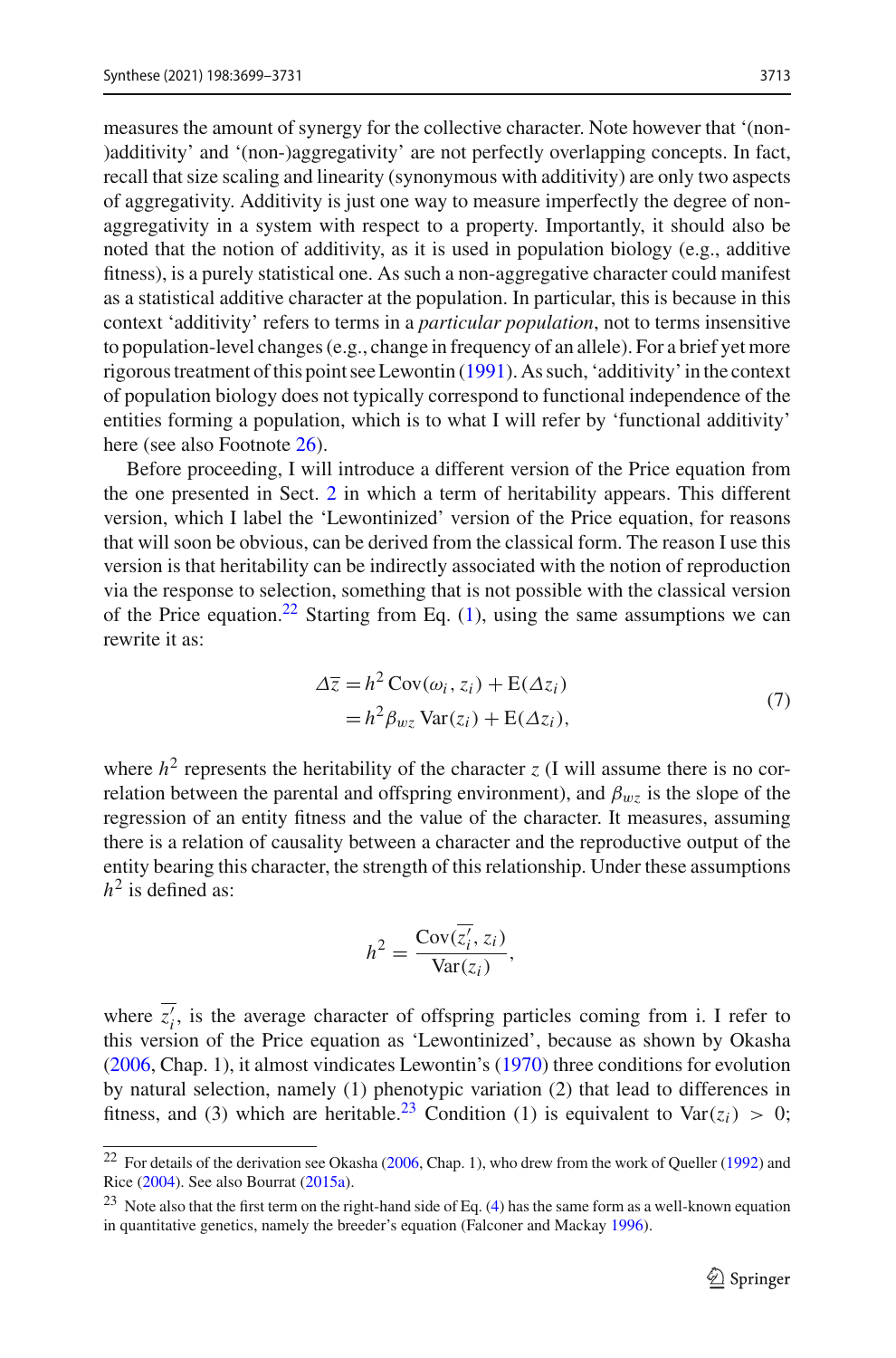condition (2) is equivalent to  $\beta_{wz} \neq 0$  since the coefficient can only be positive if there is variation in the population and we supposed that there is a causal relationship between the character and its reproductive output;<sup>[24](#page-15-0)</sup> and condition (3) is equivalent to  $h \neq 0$ . One difference between Lewontin's three conditions and Eq. [\(7\)](#page-14-2) is that the latter also describes evolutionary change due to other factors than natural selection, which are captured by the second term of the equation, namely  $E(\Delta z_i)$ . Importantly, because of the similarities between Lewontin's conditions and the Price equation, most problems associated with one approach will also be found in the other. This is a point which I believe has been under-appreciated in the literature.

One difference between Eqs.  $(7)$  and  $(1)$  is that the transmission-bias term of Eq. [\(1\)](#page-3-1) is weighted by  $\omega$  while it is not in Eq. [\(7\)](#page-14-2). In Eq. (1), if an entity does not reproduce then its transmission bias is 0, while this does not affect the transmission-bias term in Eq. [\(7\)](#page-14-2), so that one must assign a value for the average offspring character of entities that this entity would have if it was able to reproduce. Following Bourra[t](#page-29-9) [\(2015a](#page-29-9)), I will assume by convention that this value, in such cases, is equal to that of the average offspring character in the population. This convention can be justified on the basis that an entity producing no offspring, or offspring with the average value of the offspring population, does not make any difference in terms of character change at the next generation.

Since the Price equation can be derived for a character at any level of organization, we can write a version of Eq. [\(7\)](#page-14-2) at the collective level as:

<span id="page-15-2"></span>
$$
\Delta \overline{Z} = H^2 \text{Cov}(\Omega_k, Z_k) + \text{E}(\Delta Z_k),\tag{8}
$$

where  $H^2$  is the collective-level heritability of *Z* and is defined as:

<span id="page-15-3"></span>
$$
H^{2} = \frac{\text{Cov}(\overline{Z_{k}}^{T}, Z_{k})}{\text{Var}(Z_{k})},
$$
\n(9)

where  $Z'_{k}$  is the average character of offspring collective coming from *k*.

With the Lewontinized version of the Price equation in place, I will now characterize the degree of functional (non-)aggregativity of a collective character *Z* in terms of particle character, in terms of functional additivity and non-additivity. To do so, let us define the character of a particle *j* belonging to collective  $k$  ( $z_{ik}$ ), so that:

<span id="page-15-1"></span>
$$
z_{jk} = \alpha_{jk} + \gamma_{jk}.\tag{10}
$$

I refer to the first term on the right-hand side of Eq. [\(10\)](#page-15-1),  $\alpha_{jk}$ , as the functional additive component of the character of particle  $j$  in collective  $k$ , that is, the character this particle (or a particle with the same intrinsic properties) would have if its character was measured independently from other particles. I refer to the second term on the right-hand side,  $\gamma_{kj}$ , as the non-additive or synergistic component of the character of particle *j* in collective *k*.

<span id="page-15-0"></span><sup>&</sup>lt;sup>24</sup> It is still possible that in spite of a causal relationship from *z* to  $\omega$ , it is a non-linear one in such a way that  $\beta_{wz}$  is nil. I will assume here that that is not the case. For a more careful analysis of the relationship between the Price equation and Lewontin's three conditions see Okasha [\(2006,](#page-31-3) Chap. 1).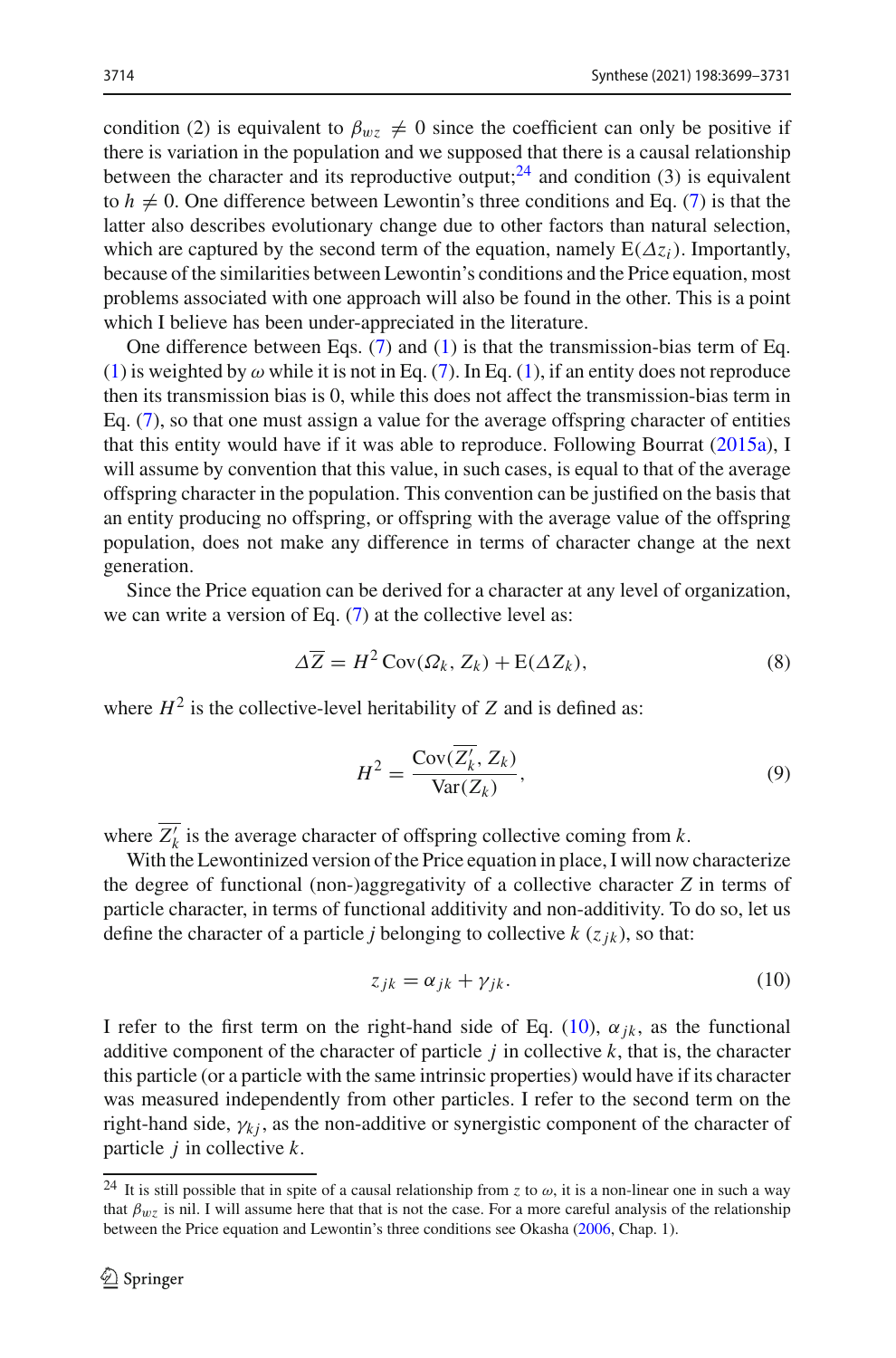A pragmatic way to obtain the value of the functional additive and non-additive components of a particle's character would involve developing an experimental design and measuring the value of the particle character taken independently. This value would correspond to the functional additive component of the particle  $(\alpha_{ik})$ . To obtain the non-additive component would involve first measuring the value of the collective character, then dividing this value by the number of particles it contains. We would have at hand the character *attributed* to the particle in the collective context  $(z_{ik})$ . To obtain the value of the non-additive component, one would then have to subtract the value of the character of the particle taken independently from the value of the character attributed to the particle, since  $\gamma_{ik} = z_{ik} - \alpha_{ik}$ .

Furthermore, to establish that this non-additive component corresponds to *functional* non-additivity, collectives composed of particles with the same character when taken independently (i.e., same composition for the aggregative component of particle character) should have the same collective character, everything else being equal. When this condition is established, this is evidence that the interactions between the particles of the two collectives are similar or, in other words, that the boundaries of the collectives chosen by the observer correspond to genuine boundaries. In cases where this condition is not verified, this is evidence that at least some particles with a given aggregative character interact differently in the two collectives carved up by the observer and having the same particle composition. In such situations it would be reasonable to assume that the boundaries drawn by the observer around the collectives do not correspond to genuine boundaries.

I have assumed here that no errors of measurement are made. In a real setting, such errors would exist and the value of each component could be determined only with some confidence using appropriate statistical tests after having eliminated environmental effects and the influence of other particle characters different from *z* on the collective character.<sup>[25](#page-16-0)</sup> More concretely, this means that the level of non-aggregativity could be measured experimentally.

Substituting Eq.  $(10)$  into Eq.  $(3)$ , we have:

<span id="page-16-1"></span>
$$
Z_k = \frac{1}{n} \sum_{j=1}^n (\alpha_{jk} + \gamma_{jk}) = A_k + \Gamma_k,
$$
 (11)

where  $A_k$  and  $\Gamma_k$  are the average additive contribution and non-additive contribution, respectively, of the particles composing the collective *k* to its collective character.

*Mutatis mutandis*, we define *Z'* as:

<span id="page-16-2"></span>
$$
Z'_k = A'_k + \Gamma'_k. \tag{12}
$$

Before going further, I should clarify the two notions of aggregativity I have used so far, namely *statistical* and *functional* aggregativity. These two notions correspond to the difference between the decomposition of the collective character (*Z*) in terms of

<span id="page-16-0"></span> $\frac{25}{25}$  Note, however, that this last problem is taken care of by our assumption that the collective character is a statistical aggregate of the particle character of its constituent particles.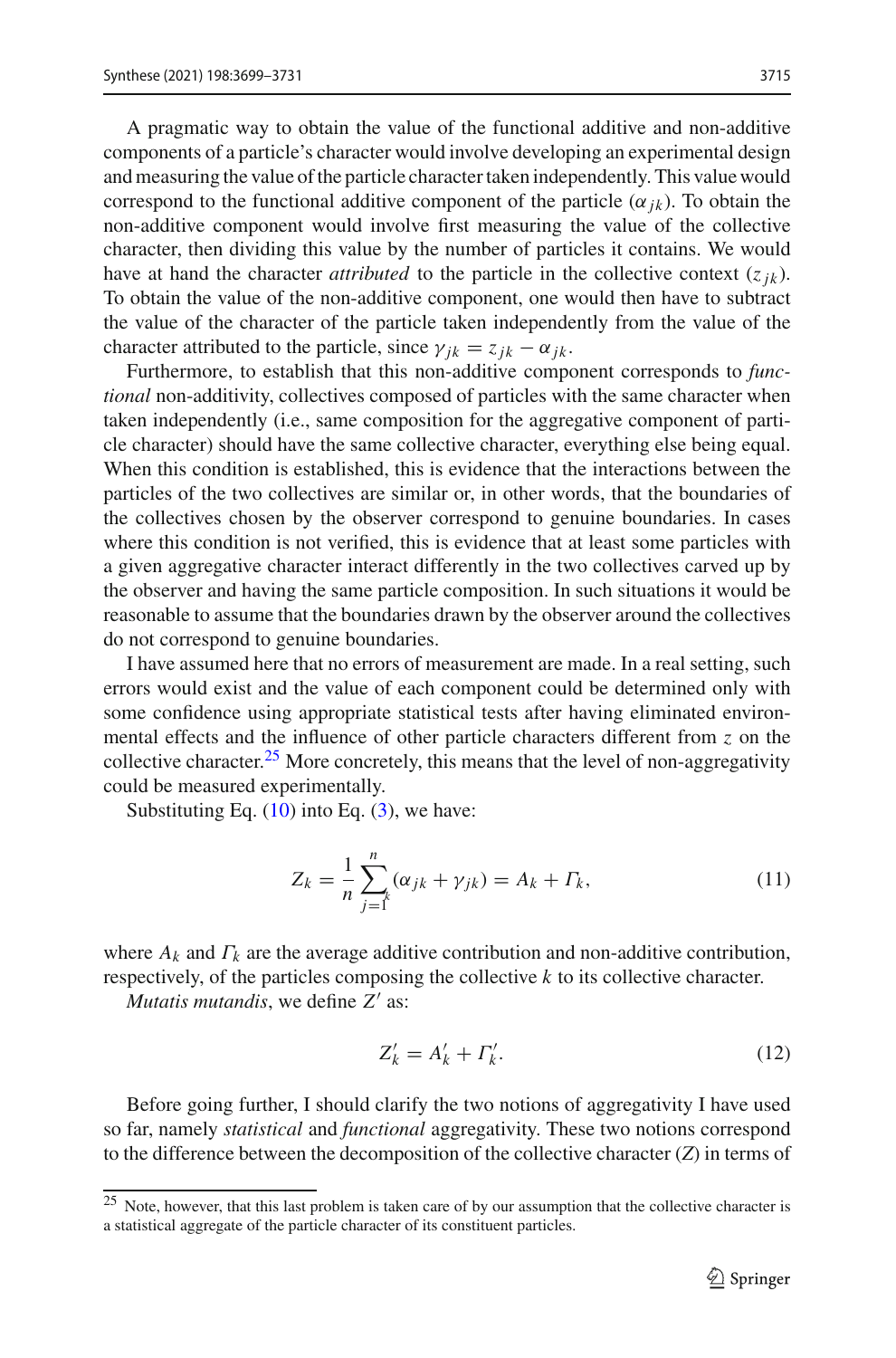particle contributions in Eq.  $(3)$  and in Eq.  $(11)$ , respectively. In Eq.  $(3)$ , the decomposition of the character is statistical. That is to say, that even though the character might be at least partly the result of interactions between its particles, each particle will be considered as making a single (statistical) contribution to the collective character  $(z_{ik})$ . I referred to this as the character *attributed to* the particle, because it does not take into account the fact that one part of this character results from the interaction between the particles. The collective character is just an average of its particle *statistical* contributions and thus it is a statistical aggregate. This statistical way of partitioning the contribution of particles is compatible with any other partitioning, whether arbitrary or not, and thus with that of Eq.  $(12)$ . But in this latter equation, aggregativity corresponds to (or aims at approximating) Wimsatt's notion presented in Sect. [3.](#page-8-0) Aggregativity is here functional rather than statistical. It corresponds to the property a collective would exhibit if the property of each of its particles was taken independently (that is, it corresponds to  $\alpha_{ik}$ ). Crucially, a functional-aggregate character will always be a statistical-aggregate character, but the converse is not true.<sup>26</sup>

Importantly, contextual analysis, which is considered by some as a more causally faithful partitioning of the covariance particle character and particle fitness—one that takes into account the structure of a population (for more on contextual analysis see Heisler and Damut[h](#page-30-8) [1987](#page-30-8); Goodnight et al[.](#page-30-21) [1992;](#page-30-21) Goodnight and Steven[s](#page-30-22) [1997;](#page-30-22) Okash[a](#page-31-3) [2006;](#page-31-3) Okasha and Paternott[e](#page-31-24) [2012](#page-31-24); Godfrey-Smit[h](#page-29-27) [2008](#page-29-27); Earnsha[w](#page-29-28) [2015;](#page-29-28) Jele[r](#page-30-23) [2014](#page-30-23); Bourra[t](#page-29-13) [2016\)](#page-29-13)—does not make the distinction between functional and statistical aggregates either, so that, like the classical version of the multilevel Price equation, it can be applied to units that are not functional ones, and thus falls prey to some of the problems associated with the multilevel form of the Price equation. Note, furthermore, that like the multilevel version of the Price equation, contextual analysis only accounts for the selection phase of a process, not the response to the selection phase. This point is made clear by one of the main architects of contextual analysis, Charles Goodnight, who together with colleagues writes that "[t]his model is based on phenotypic change in the traits of individuals and the group means of these traits but makes no assumptions about the inheritance of these traits" (Goodnight et al[.](#page-30-21) [1992,](#page-30-21) pp. 759–760).

The distinction between statistical and functional aggregativity is important in the context of ETIs and more specifically with the use of the Price equation. In fact, if the functional interactions between particles is one of the drivers for ETIs, surely this phenomenon should appear in the formalism. Yet, using the Price equation, a functional non-aggregative collective character will appear as a statistical aggregate, so long as this character can be defined from the point of view of the particle character. As I show below, the functional decomposition provided in Eq. [\(12\)](#page-16-2) becomes very useful

<span id="page-17-0"></span><sup>&</sup>lt;sup>26</sup> The point here is similar to the idea that the gene's eye view does not describe a causal relationship between genes and phenotype, but merely accounts for it statistically. This idea is known as the 'book keeping objection' to the gene's eye view (see Okash[a](#page-31-3) [2006,](#page-31-3) p. 158ff, for a review of the literature on the book keeping objection). I should add that the distinction between statistical and functional aggregativity resonates with the distinction between statistical and physiological epistasis (also known as gene-gene in[t](#page-30-24)eraction) sometimes made by quantitative geneticists (Goodnight [1988](#page-30-24); Wad[e](#page-31-25) [2016;](#page-31-25) Wolf et al[.](#page-32-3) [2000](#page-32-3)). Physiological epistasis corresponds to the notion of functional non-aggregativity: in spite of a high level of functional epistasis for a character, that is to say that the character would not be expressed in the absence of, or by the knocking out of, one of the alleles contributing to the organisms' character, the effect might be considered as statistically additive in a population.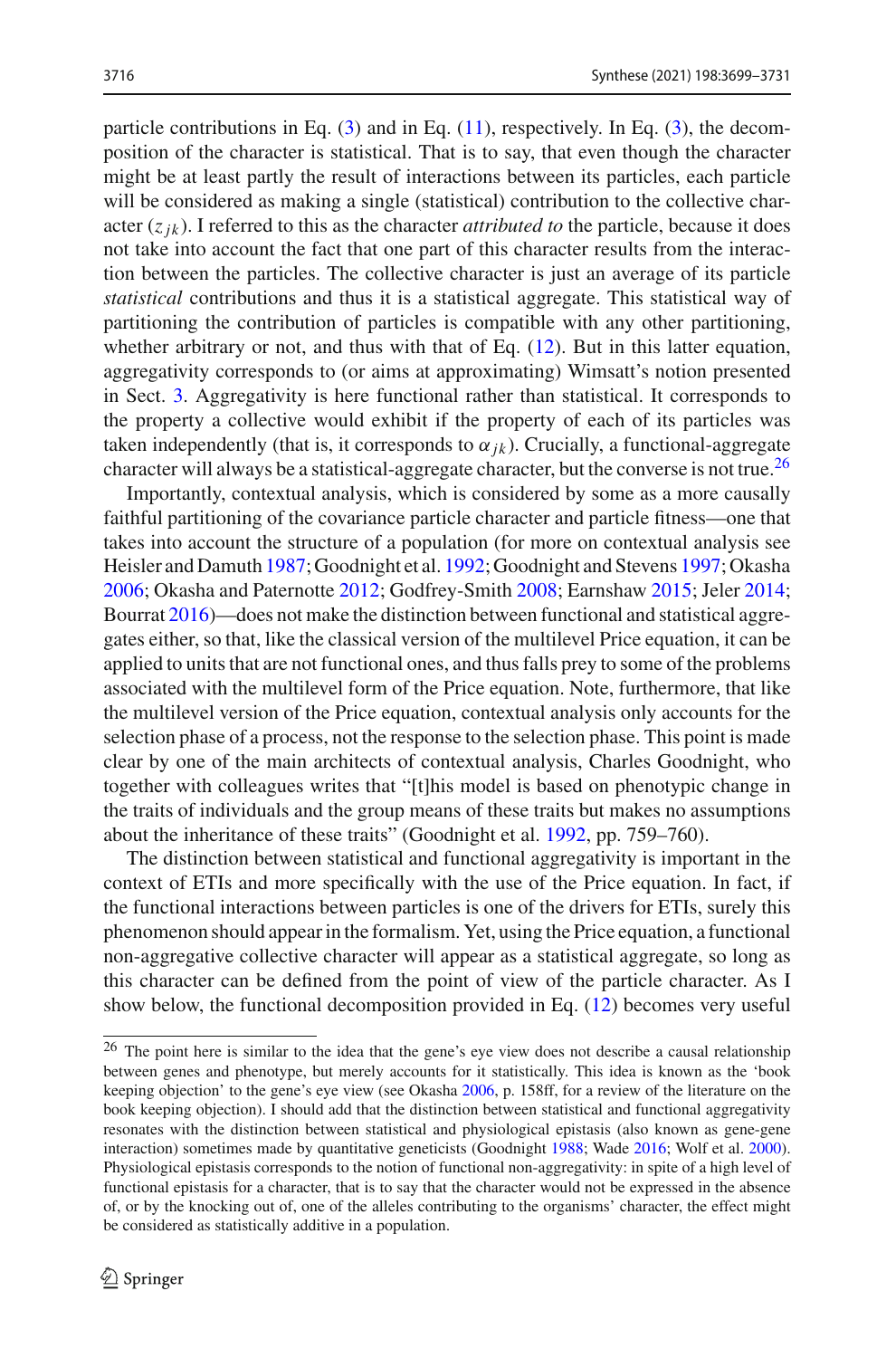to interpret ETIs when inserted into the Lewontinized version of the Price equation for collective character [Eq. [\(8\)](#page-15-2)].

With *Z*,  $\overline{Z'}$ , and  $H^2$  being defined and the distinction between statistical and functional aggregativity drawn, we can now substitute Eqs.  $(9)$ ,  $(11)$ , and  $(12)$  in Eq.  $(8)$ . This leads to:

<span id="page-18-0"></span>
$$
\Delta \overline{Z} = \frac{\text{Cov}(\overline{Z_k'}, Z_k)}{\text{Var}(Z_k)} \text{Cov}(\Omega_k, Z_k) + \text{E}(\Delta Z_k)
$$
  
= 
$$
\frac{\text{Cov}(\overline{A_k'} + \overline{\Gamma_k'}, A_k + \Gamma_k)}{\text{Var}(A_k + \Gamma_k)} \text{Cov}(\Omega_k, A_k + \Gamma_k)
$$
(13)  
+ 
$$
\text{E}(\Delta Z_k).
$$

Applying the distributive rule for variances and covariances, Eq. [\(13\)](#page-18-0) can be rewritten as:

<span id="page-18-2"></span>
$$
\Delta \overline{Z} = \frac{\text{Cov}(\overline{A'_k}, A_k) + \text{Cov}(\overline{A'_k}, \Gamma_k) + \text{Cov}(\overline{\Gamma'_k}, A_k) + \text{Cov}(\overline{\Gamma'_k}, \Gamma_k)}{\text{Var}(A_k + \Gamma_k)} \text{Cov}(\Omega_k, A_k + \Gamma_k) \n+ \text{E}(\Delta Z_k) \n= \frac{\text{Cov}(\overline{A'_k}, A_k) + \text{Cov}(\overline{A'_k}, \Gamma_k) + \text{Cov}(\overline{\Gamma'_k}, A_k) + \text{Cov}(\overline{\Gamma'_k}, \Gamma_k)}{\text{Var}(A_k + \Gamma_k)} \text{Cov}(\Omega_k, A_k) \quad (14) \n+ \frac{\text{Cov}(A'_k, A_k) + \text{Cov}(A'_k, \Gamma_k) + \text{Cov}(\overline{\Gamma'_k}, A_k) + \text{Cov}(\overline{\Gamma'_k}, \Gamma_k)}{\text{Var}(A_k + \Gamma_k)} \text{Cov}(\Omega_k, \Gamma_k) \n+ \text{E}(\Delta Z_k).
$$

Assuming there is no covariance between the average offspring functional additive and the parental non-additive components of collective character ( $Cov(A'_k, \Gamma_k) = 0$ ), as well as no covariance between the functional additive component of the parental collective character and the functional non-additive component of average offspring collective character  $(Cov(A_k, \Gamma'_k) = 0)$ , so that they are independent (which are both reasonable assumptions as there is no particular reason why they should be correlated $^{27}$ ), Eq. [\(14\)](#page-18-2) simplifies into:

$$
\Delta \overline{Z} = \frac{\text{Cov}(\overline{A'_k}, A_k) + \text{Cov}(\overline{\Gamma'_k}, \Gamma_k)}{\text{Var}(A_k + \Gamma_k)} \text{Cov}(\Omega_k, A_k) + \frac{\text{Cov}(\overline{A'_k}, A_k) + \text{Cov}(\overline{\Gamma'_k}, \Gamma_k)}{\text{Var}(A_k + \Gamma_k)} \text{Cov}(\Omega_k, \Gamma_k) + \text{E}(\Delta \Gamma_k). \tag{15}
$$

Finally, this equation can be developed into:

<span id="page-18-1"></span><sup>&</sup>lt;sup>27</sup> They might be correlated in specific cases, but not in the general case.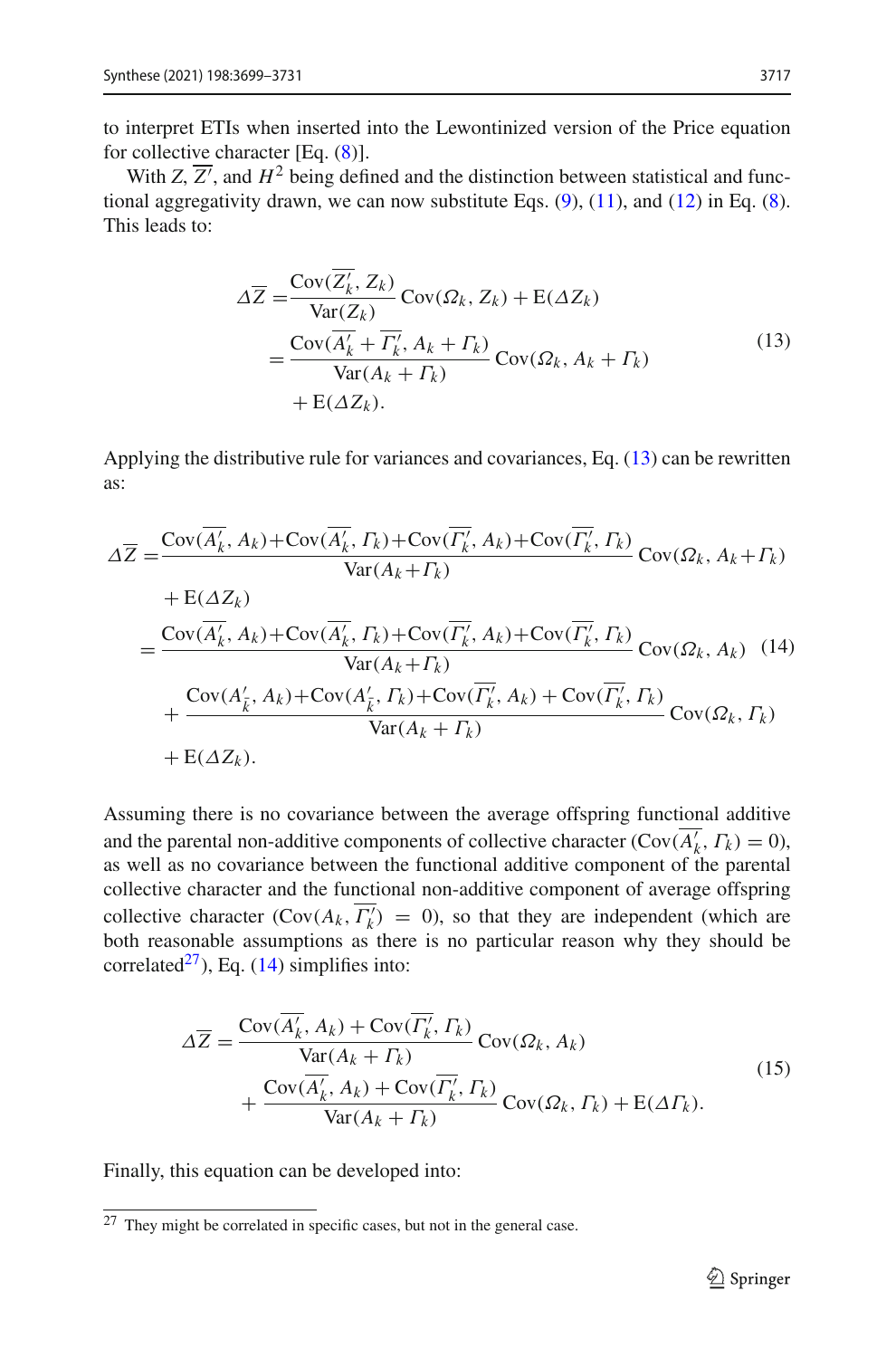<span id="page-19-2"></span>
$$
\Delta \overline{Z} = \frac{\text{Cov}(\overline{A'_k}, A_k)}{\text{Var}(A_k + \Gamma_k)} \text{Cov}(\Omega_k, A_k) + \frac{\text{Cov}(\overline{\Gamma'_k}, \Gamma_k)}{\text{Var}(A_k + \Gamma_k)} \text{Cov}(\Omega_k, A_k) + \frac{\text{Cov}(\overline{A'_k}, A_k)}{\text{Var}(A_k + Z)} \text{Cov}(\Omega_k, \Gamma_k) + \frac{\text{Cov}(\overline{\Gamma'_k}, \Gamma_k)}{\text{Var}(A_k + \Gamma_k)} \text{Cov}(\Omega_k, \Gamma_k) + \text{E}(\Delta Z_k).
$$
 (16)

Let us now define collective heritability as:

$$
H^2 = H_A^2 + H_\Gamma^2,\tag{17}
$$

where  $H_A^2$  is the functional additive (aggregative) component of collective heritability, and is equal to:

<span id="page-19-0"></span>
$$
H_A^2 = \frac{\text{Cov}(A'_k, A_k)}{\text{Var}(A_k + \Gamma_k)},\tag{18}
$$

and  $H^2_\Gamma$  is the non-additive component of collective heritability which is equal to:

<span id="page-19-1"></span>
$$
H_{\Gamma}^2 = \frac{\text{Cov}(\overline{\Gamma_k'}, \Gamma_k)}{\text{Var}(A_k + \Gamma_k)}.
$$
\n(19)

Inserting Eqs.  $(18)$  and  $(19)$  in Eq.  $(16)$ , we get:

<span id="page-19-4"></span>
$$
\Delta \overline{Z} = H_A^2 \overline{\text{Cov}(\Omega_k, A_k)} + \overline{H_F^2 \text{Cov}(\Omega_k, A_k)}
$$
\n
$$
+ \underbrace{H_A^2 \text{Cov}(\Omega_k, A_k)}_{\text{Particle response to}} + \underbrace{H_F^2 \text{Cov}(\Omega_k, A_k)}_{\text{Calculate response to}} + \underbrace{E(\Delta Z_k)}_{\text{Indective selection}}
$$
\n
$$
+ \underbrace{E(\Delta Z_k)}_{\text{Intransision bias ofcollective state}}.
$$
\n(20)

Inspired by the terminology used in quantitative genetics (Falconer and Macka[y](#page-29-14) [1996\)](#page-29-14), I propose to interpret the first term on the right-hand side ( $H_A^2$ Cov( $\Omega_k$ ,  $A_k$ )) as the particle response to particle selection. In fact, both the component of the covariance between collective fitness and collective character, and the component of collective heritability, concern here the functional additive (aggregative) component of the collective character (*A*).[28](#page-19-3) I propose, following the same reasoning, that the second term on the

<span id="page-19-3"></span><sup>&</sup>lt;sup>28</sup> More accurrately it represents the particle contribution of the collective-level response to the particle contribtution of collective-level selection, which is a bit cumbersome and hence the reason why I use 'particle response to particle-level selection'. *Mutatis mutandis* the same can be said for the other three response to selection terms.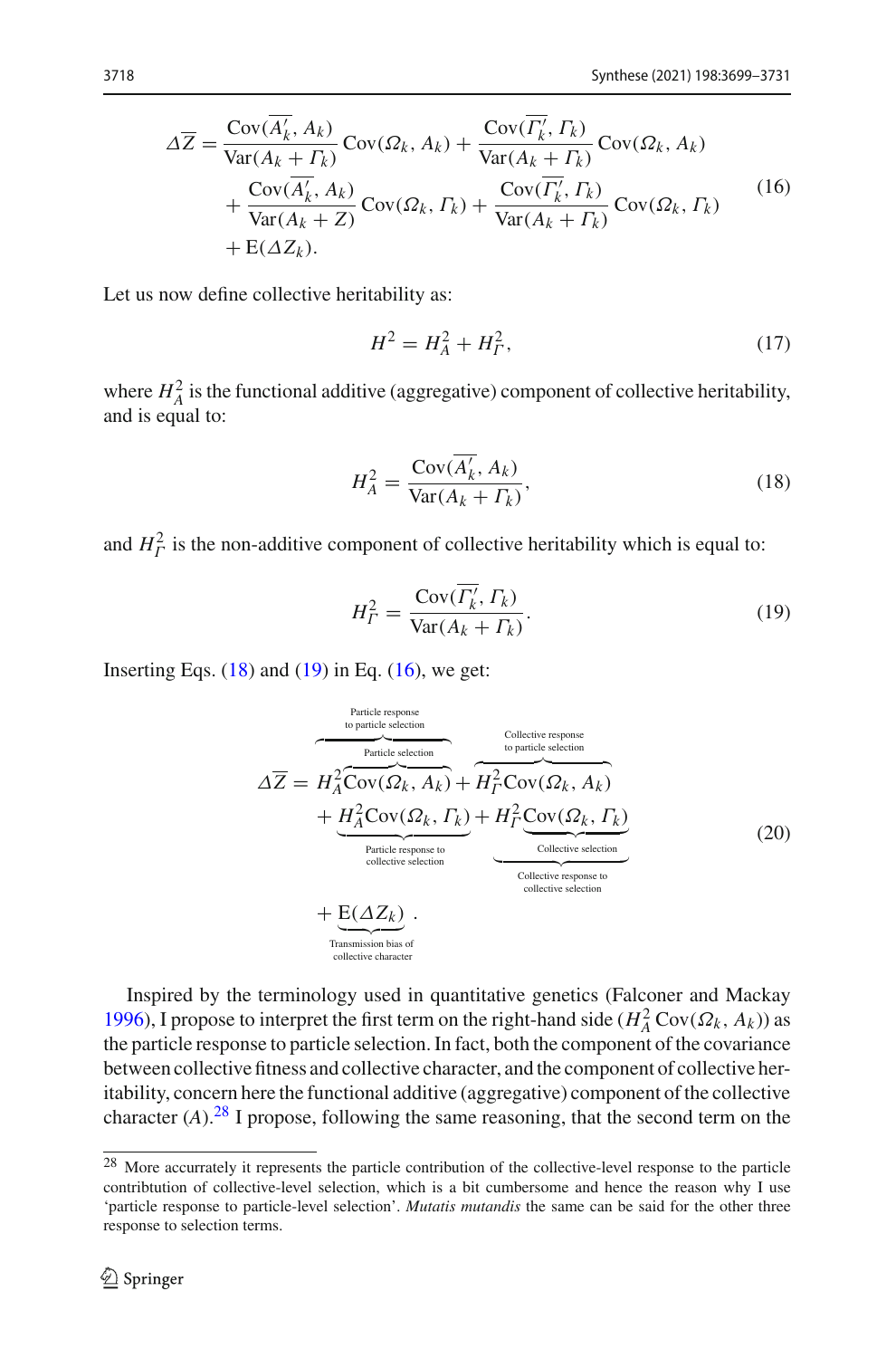right-hand side should be interpreted as the collective response to particle selection, since the covariance component between collective fitness and collective character concerns here the functional additive component of the collective character (*A*), while the collective heritability component concerns the non-aggregative component of the collective character (Γ ). *Mutatis mutandis*, I propose to interpret the third and fourth terms on the right-hand side  $(H_A^2 \text{Cov}(\Omega_k, \Gamma_k))$ , and  $H_\Gamma^2 \text{Cov}(\Omega_k, \Gamma_k)$ , respectively), as the particle response to collective selection, and the collective response to collective selection, respectively. The fifth term on the right hand side  $(E(\Delta Z_k))$  is the transmission bias of the collective character.

However, it should be noted that strictly speaking all components of  $H^2$  and *Z* (i.e., aggregative and non-aggregative) refer to the collective-level character. Yet, there is some ground to argue that the aggregative components represent outcomes that would occur if there was no group structure in the population.<sup>[29](#page-20-0)</sup> For that reason, I assume that the aggregative components of selection and heritability refer in some legitimate sense, to the particle level in Eq.  $(20)$ .

Before moving further, something should be said about the relationship between collective-level heritability and collective-level reproduction. Heritability and reproduction are obviously very different concepts. As shown in Bourra[t](#page-29-9) [\(2015a\)](#page-29-9), the concept of heritability extends to situations in which there is no reproduction. Yet, in a case in which one can distinguish discrete generations of particles and collectives, as I have assumed, for there to be a positive heritability across generations the collectives (and particles that constitute them) *must* reproduce. Thus, although the Lewontinized version of the Price equation, in and of itself, is silent about whether genuine collective-level reproduction occurs or whether it is only a functional aggregate of the activities of the particles that compose the collectives, one can nevertheless deduce some consequences about collective-level reproduction from the existence of a non-additive component of collective-level heritability  $(H^2_\Gamma > 0)$  in particular situations.

Although  $H^2$  can be 1 when there is no genuine collective character (functionally additive trait),  $H^2_\Gamma$  will be nil. This implies that the positive collective-level heritability should be *fully* attributed to the aggregative activities of the particles that compose

<span id="page-20-0"></span><sup>&</sup>lt;sup>29</sup> Note however that when there is no variation in the aggregative component of particles between the collectives but there is some within each collective or when the correlation between collective fitness and the aggregative component is nil but there are differences in fitness between particles of a collective, the term Cov( $\Omega_k$ ,  $A_k$ ) will be nil. This might be interpreted as a lack particle-level selection which seems wrong since there could exist differences in fitness between the particles with different aggregative components of a collective. *Mutatis mutandis*, the same will be true with the non-aggregative component of the collective-level character. That said, a situation in which all the collectives have the same aggregative (or non-aggregative) component, although possible, is rather artificial. In general, if there is variation *within* collectives, we can expect that this will translate into variation *between* collectives. Nevertheless, perhaps ways to address this potential worry—although this would require a careful assessment—would be either to apply the aggregative/non-aggregative distinction in the single-level version of the Price equation at the level of the *particle* rather than the collective level, or to apply it to the *hierarchical* version of the Price equation as opposed to the single-level version at the collective level. In this latter case, one would essentially have to insert Eq. [\(20\)](#page-19-4) recursively in the transmission bias term of Eq. [\(20\)](#page-19-4). In both cases, one could assess whether each component of particle-character is correlated with particle fitness (either globally or within each collective depending on the option chosen). Having flagged up this potential worry and provided possible directions to address it, I leave a full analysis for future work.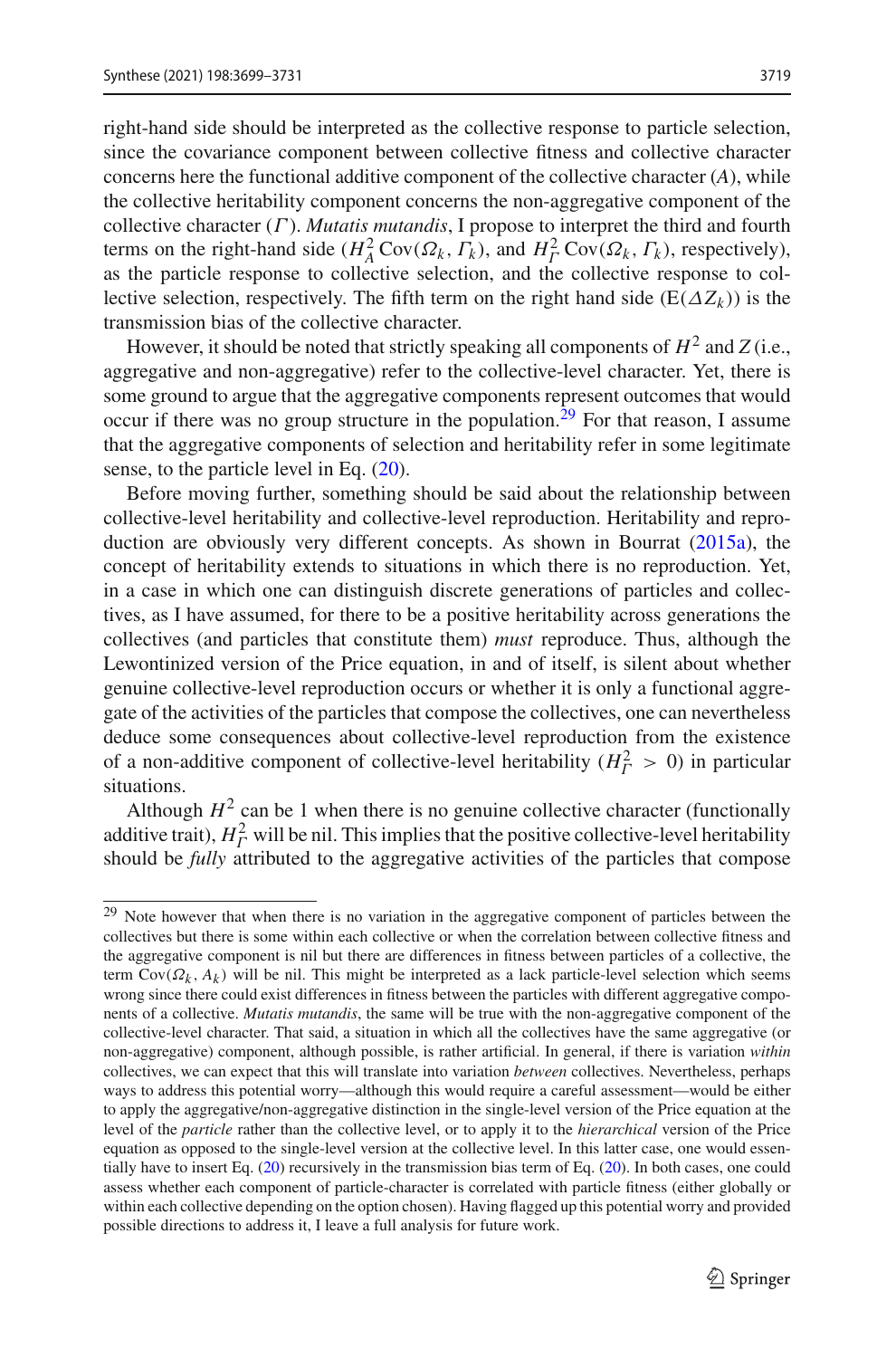the collectives with respect to the character of particles that compose the collective. From there, since there would be no interaction between the particles for the collective trait, one might be tempted to argue that there could be no genuine collective-level reproduction. This last remark is, however, incorrect. In fact, it may well be the case that there is genuine collective-level reproduction due to the interaction of traits that are different from the focal trait *Z*. Thus, one possibility to make collective heritability a better proxy for the absence or presence of genuine collective-level reproduction, is to put forward the following two criteria, one that concerns the absence of collective-level reproduction, while the other concerns its presence:

**Sure criterion for the absence of genuine collective-level reproduction:** Collective-level reproduction is spurious, that is due to the functionally aggregative reproductive activities of the particles that compose it, when the nonaggregative contribution of particles to the collective character is nil for *all possible collective traits*.

I qualified this criterion as a 'sure criterion,' because if it is fulfilled, then for sure, there cannot be collective-level reproduction. In fact, for there to be genuine collective-level reproduction, particles should at least interact for one collective trait that would enable collective-level reproduction. Note that the converse of the sure criterion is not true. In fact, the existence of functional non-aggregativity for a collective trait is not enough for collective-level heritability and reproduction. To deal directly with the presence of collective-level reproduction, I propose the following criterion:

**Criterion indicating genuine collective-level reproduction:** When collectivelevel reproduction is genuine, that is not solely due to the functionally aggregative reproductive activities of the particles that compose it, there will exist a positive covariance between the parental and average offspring non-aggregative component of the collective character ( $Cov(\Gamma_k', \Gamma_k) \neq 0$ ).

This criterion can be justified as follows: if there is genuine collective-level reproduction, this implies that at least one collective-level character is the result of the interaction of the particles that compose a collective and lead to the emergence of collective-level reproduction, the latter of which I define as a higher than chance probability for two offspring particles from a single parent to form a collective offspring (i.e., positive assortment of particle offspring based on their parental origin). That such an interaction exists will impact any non-aggregative trait. Note that this is not a 'sure' criterion because  $Cov(\Gamma'_k, \Gamma_k)$  could be different from 0 without there being any collective-level reproduction. Thus, the converse of the criterion is not true. Nevertheless, the criterion is an indicator. Other criteria, such as the existence of a developmental phase (which I do not treat here) might permit us to define collectivelevel reproduction more precisely.

Another approach to detect collective-level reproduction is to move away from heritability, and rather focus on the variance of the average collective character for a given parent, without considering the aggregative and non-aggregative components of the collective character, as I have proposed elsewhere (Bourrat, in press). If the variance is high, this is evidence that the particles of a collective parent are not reproducing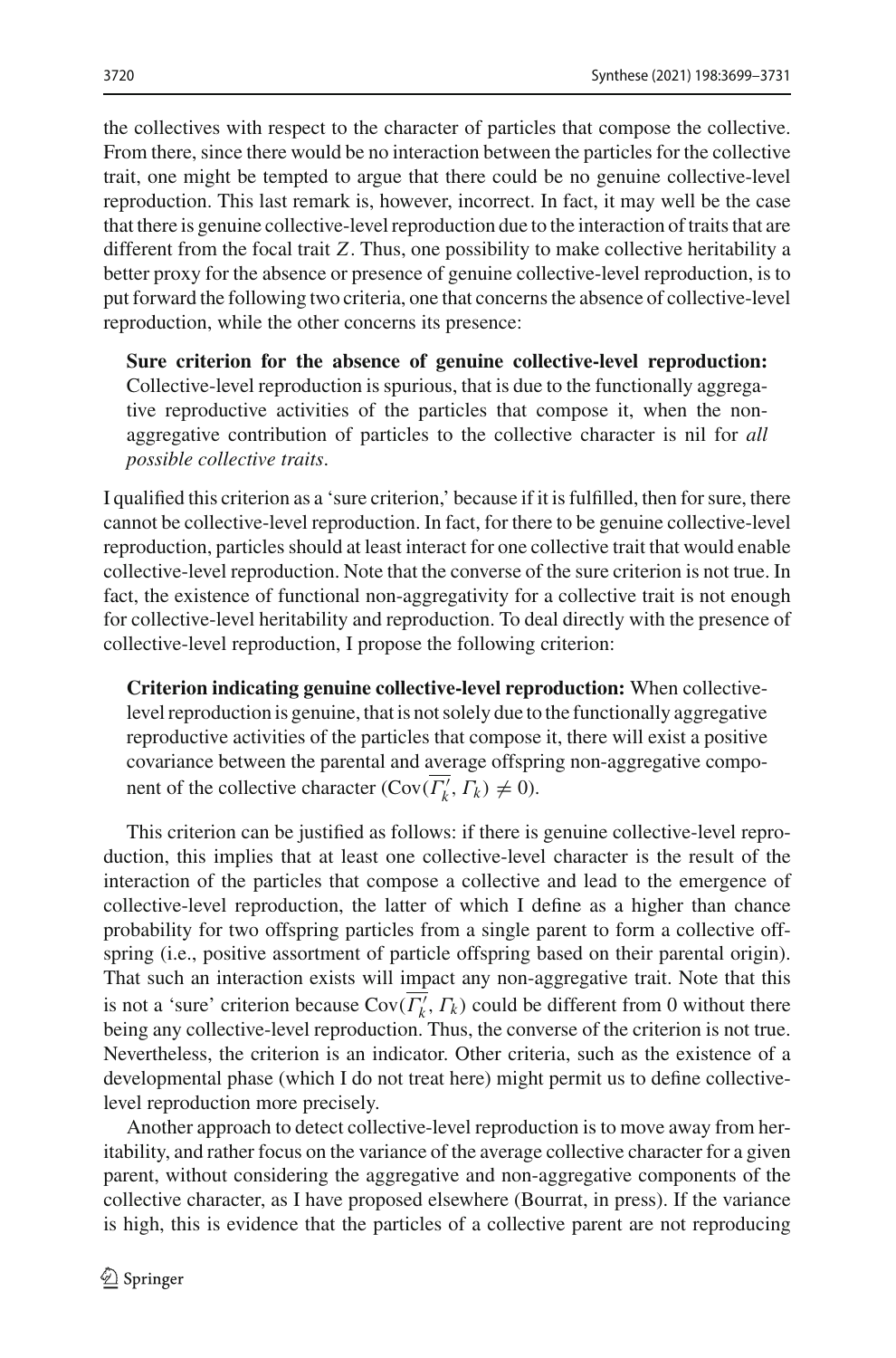together, while if there is a low variance, they are, which indicates a genuine collectivelevel reproduction. That the offspring particles of a collective together form a new collective, could however be due to the environment and consequently not attributable to the interaction of particles (especially if the collective character is a functional aggregate of the particle character). One 'test' in such a case for knowing whether collectivelevel reproduction is genuine would be to see whether the variance in collectiveoffspring character from one parent remains low when the environment is changed. If it remains low, this would be evidence that the interaction between the particles that compose the collective are responsible for the collective-level reproduction rather than external conditions. Note, however, that a structured environment could very well be an important driver of ETIs and collective-level reproduction (by making the interaction between neighboring particles more likely than with remote particles). This is an idea I explore elsewhere with collaborators (Black et al[.](#page-29-29) [2019](#page-29-29)). I will come back to the distinction between collective-level heritability and reproduction in the next section.

Having distinguished the four different ways in which particle and collective selection and particle and collective heritability can interplay using a partitioning of the Price equation [Eq. [\(20\)](#page-19-4)] in which the collective character is defined as an outcome of the interactions of the particles rather than as a pure statistical contribution of them, we now have an ontologically sound conception of levels of selection, one which is immune to the problems to which the classical multilevel equation presented in Sect. [2](#page-3-3) falls prey, and consequently we are in a good position for providing an analysis of the conditions required for an ETI to occur.

# <span id="page-22-0"></span>**5 The different stages of an ETI**

#### **5.1 Stage 0**

Before an ETI has started, as I argued earlier, it is reasonable to assume that there are no (or marginal) interactions between the particles of a collective. In fact, there is no biological reality of collectives. This implies that however the collectives are partitioned in the population of particles, taking Eq. [\(20\)](#page-19-4), for any collective character thus delimited, we have  $Z_k = A_k$  so that  $\Gamma_k = 0$  and  $\overline{\Gamma_k'} = 0$ . As  $H_\Gamma^2 = 0$ , we have  $Cov(\Gamma_k', \Gamma_k) = Cov(0, 0) = 0$ . Similarly, because  $\Gamma_k = 0$  and, because a covariance with a constant is nil, we have  $Cov(\Omega_k, \Gamma_k) = 0$ .

Taking all this into consideration, Eq. [\(20\)](#page-19-4) simplifies into:

<span id="page-22-1"></span>
$$
\Delta \overline{Z} = H_A^2 \text{Cov}(\Omega_k, A_k) + E(\Delta Z_k). \tag{21}
$$

Equation [\(21\)](#page-22-1) is simply Eq. [\(8\)](#page-15-2) where the collective character is not only a *statistical aggregate*, but also a *functional aggregate* of particle character.

Note that the fact that the particles reproduce perfectly guarantees neither that the aggregative component of colective-level heritability is 1, nor that the transmission bias is nil. Particles within each collectives reproducing differentially could and will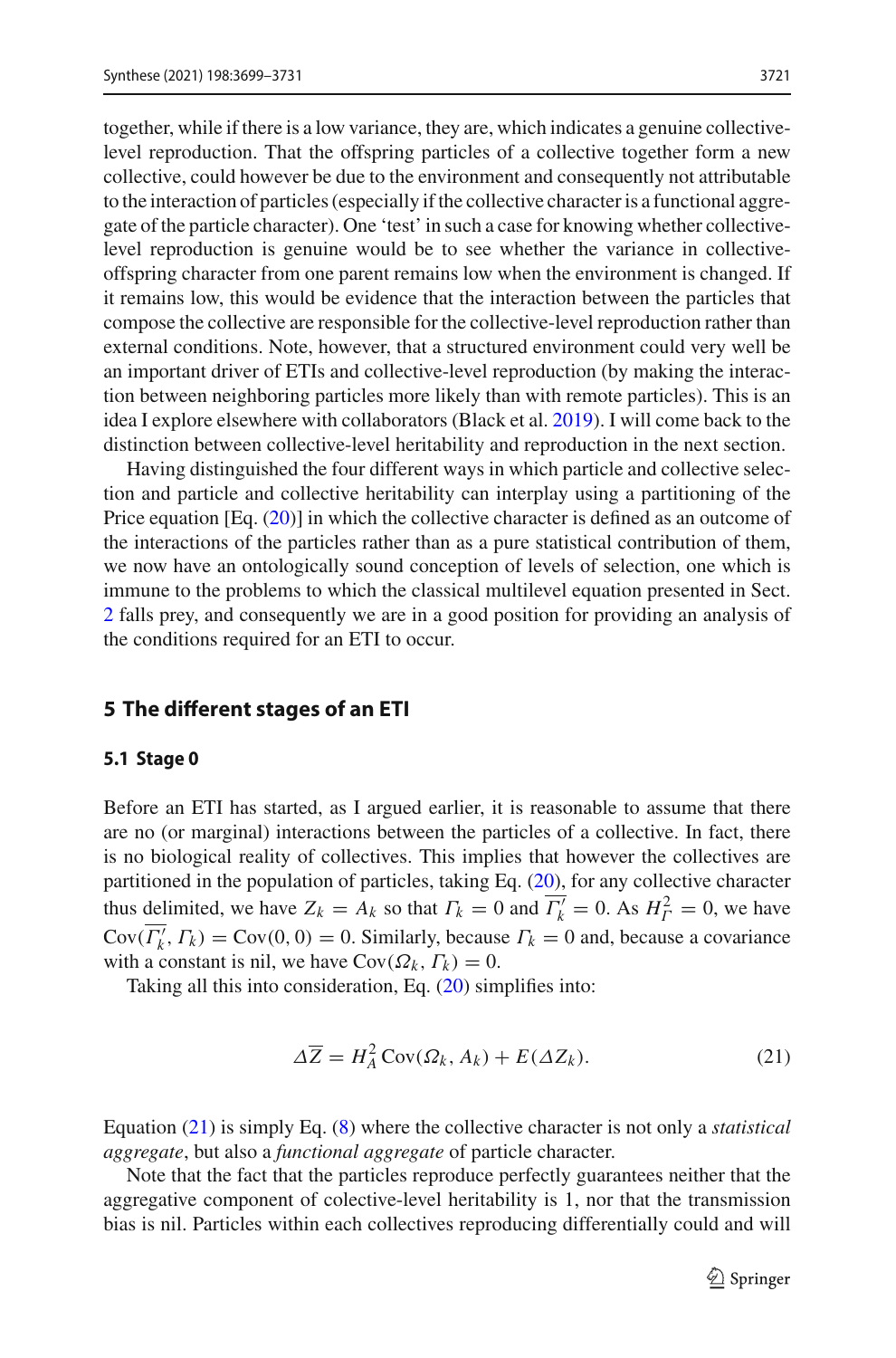typically lead collective-level heritability being lower than 1 and to a non-nil collectivelevel transmission bias.

Modern biological situations matching Stage 0 will be any case in which the individuals of a population interact in such a way that no non-aggregative components of character are produced one hierarchical level above. For instance, to take an example in the taxonomic group most studied in the context of ETIs, namely the family of volvocine green algae (see Herro[n](#page-30-25) [2016,](#page-30-25) for a discussion of the transition to multicellularity in this family). One might want to take a population of *Chlamydomonas reinhardtii* which are unicellular organisms belonging to this family, and carve it into different collectives. Yet, because the collective character exhibited at the collective level, in this case, would not be different from the aggregate of each cell taken independently,  $\Gamma$  would be nil in each collective, vindicating no individuality at that level. Any other example of *arbitrary* collectives created by the observer will lead to the same outcome.

#### **5.2 Stages 1 and 2**

### <span id="page-23-2"></span>**5.2.1 Genuine collective character**

One first-stage candidate of an ETI is the formation of collectives with characters which are not merely the functional aggregate of the particle characters. Formally, this implies that the non-additive component of the collective character  $(\Gamma)$  is different from 0. However, that  $\Gamma$  is different from 0 implies neither that the covariance between the collective character and the collective fitness is positive, nor that the covariance between the collective parental character and the average offspring character is positive, so that  $H^2_\Gamma$  is positive. Suppose for now that  $Cov(\Omega_k, \Gamma_k) \neq 0$  and that  $H^2_\Gamma = 0$ . This latter assumption could be justified on the grounds that, if a particular sort of interaction has a functional effect on the collective in a situation in which offspring particles are dispersed randomly in the offspring population (there is no mechanism of collective-level reproduction), then the probability that this interaction is reformed at the next generation is not higher than for any other interaction.<sup>30</sup> With these assumptions Eq.  $(20)$  simplifies into:

<span id="page-23-1"></span>
$$
\Delta \overline{Z} = H_A^2 \operatorname{Cov}(\Omega_k, A_k) + \operatorname{OCov}(\Omega_k, A_k) + H_A^2 \operatorname{Cov}(\Omega_k, \Gamma_k) + \operatorname{OCov}(\Omega_k, \Gamma_k) + \operatorname{E}(\Delta Z_k)
$$
\n
$$
= \underbrace{H_A^2 \operatorname{Cov}(\Omega_k, A_k)}_{\text{Particle response to}} + \underbrace{H_A^2 \operatorname{Cov}(\Omega_k, \Gamma_k)}_{\text{Particle response to}} + \underbrace{E(\Delta Z_k)}_{\text{transmission bias}}.
$$
\n(22)

Under these assumptions, we thus have a response due to the particle contribution to collective heritability to both particle and collective selection ( $Cov(\Omega_k, A_k)$ ) and Cov( $\Omega_k$ ,  $\Gamma_k$ ), respectively). A possible interpretation of Eq. [\(22\)](#page-23-1) is that during the first stage of an ETI, one component of the overall selection process is independent from the particles being organized in collectives, while the other component of selection is due

<span id="page-23-0"></span><sup>30</sup> This, of course, relies on the assumption that the population is infinitely large. In a population with a finite size, the number and frequency of interactions of particles will always be limited.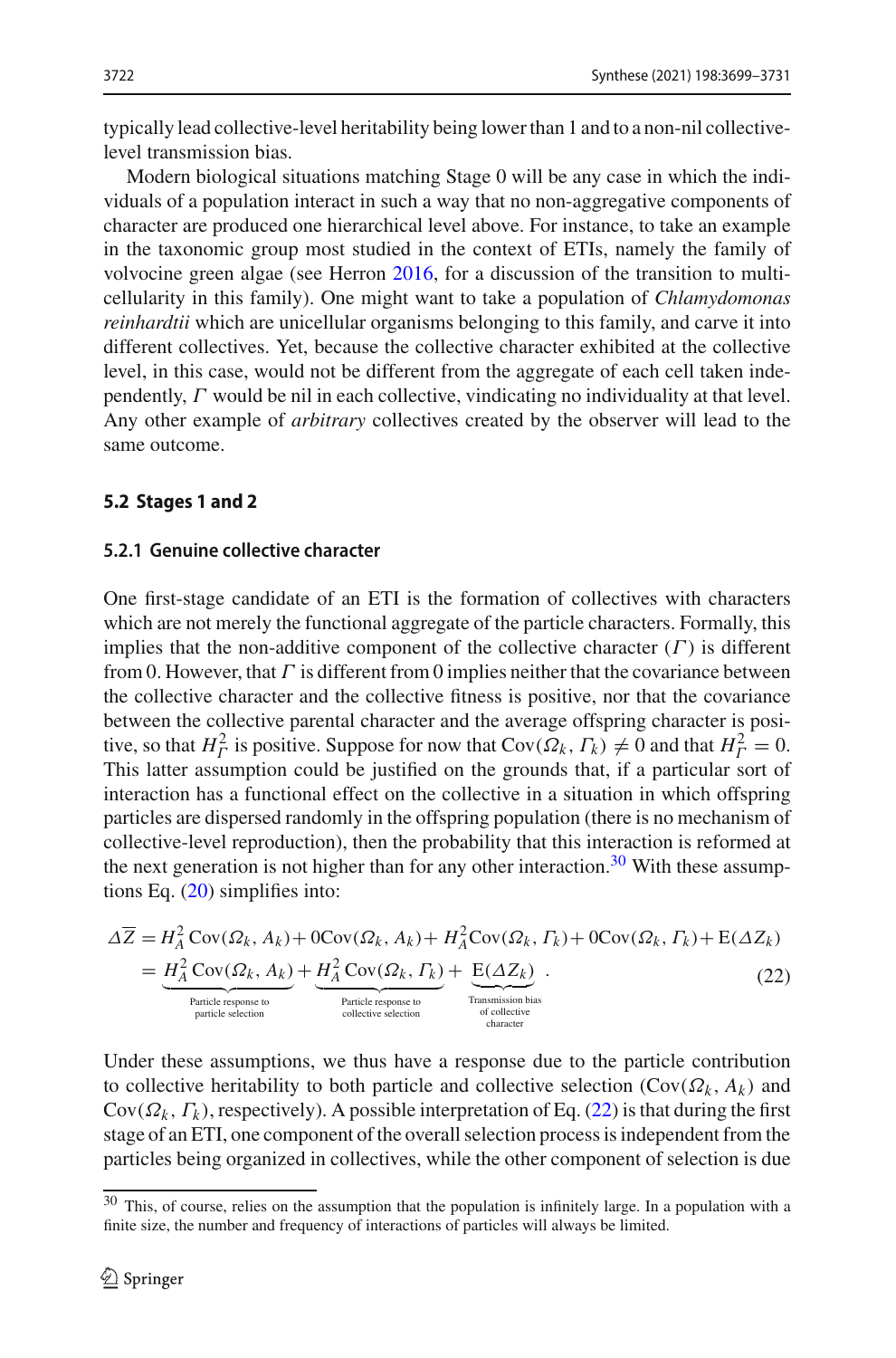to the particles being organized in collectives. Because there is no genuine collective reproduction and therefore a nil non-aggregative component of collective heritability, any change in collective-level character can only be the result of the reproductive activities of particles.

Modern biological examples matching this case could be the case of the biofilm or the squid-vibrio symbiosis mentioned in Sect. [3,](#page-8-0) in which there definitely is a nonaggregative component of collective-level character—which will vary depending on focal trait—but for which the pattern of reproduction at the collective level is not different from the pattern of reproduction of each cell (for example, composing the biofilm taken independently). Of course, due to the fact that the different partners of a biofilm do not, strictly speaking, disperse randomly—although we might imagine situations in which this might nearly be the case—the  $H^2_\Gamma$  might not be nil. Yet this stage, like any of the stages presented in this section, is an idealized situation which will only partly describe the biological complexity. Furthermore, recall that the nonaggregative-component of collective-level heritability is only a proxy for collectivelevel reproduction.

#### <span id="page-24-1"></span>**5.2.2 Genuine collective reproduction and inheritance**

A second first stage candidate for ETIs, which could occur independently of whether there is genuine collective-level selection ( $Cov(\Omega_k, \Gamma_k) \neq 0$ ) (that is, independently from the previous candidate for the first stage), is that the reproduction of collectives becomes more than the mere aggregative reproduction of the particles forming each collective (I assume here that collective reproduction and inheritance go hand in hand).

As a result of the positive covariance between parental character and average offspring character, we have  $H^2_\Gamma > 0$ . If we now assume, contrary to what we assumed in Sect. [5.2.1,](#page-23-2) that there is no collective selection since the non-aggregative component of collective-level character might be neutral so that  $Cov(\Omega_k, \Gamma_k) = 0$ , we can rewrite Eq.  $(20)$  as:

<span id="page-24-0"></span>
$$
\Delta \overline{Z} = H_A^2 \operatorname{Cov}(\Omega_k, A_k) + H_\Gamma^2 \operatorname{Cov}(\Omega_k, A_k) + H_A^2 0 + H_\Gamma^2 0 + \operatorname{E}(\Delta Z_k)
$$
  
=  $H_A^2 \operatorname{Cov}(\Omega_k, A_k) + H_\Gamma^2 \operatorname{Cov}(\Omega_k, A_k) + \operatorname{E}(\Delta Z_k).$  (23)

Under the assumptions of no genuine collective-level selection, but where collective-level reproduction is present, the two terms of Eq. [\(23\)](#page-24-0),  $H_A^2 \text{Cov}(\Omega_k, A_k)$ and  $H^2_\Gamma$  Cov( $\Omega_k$ ,  $A_k$ ) represent respectively, the particle-level and the collective-level components of the response to the particle-level component of selection. As mentioned earlier, this would imply a first stage of ETIs in which the non-aggregative component of a collective-level character is neutral.

A modern biological example matching this situation is harder to find than with the other first stage-candidate. We might nevertheless imagine a situation close to the wrinkly spreader model studied by Rainey and collaborators (Rainey and Raine[y](#page-31-26) [2003;](#page-31-26) Rainey and Ker[r](#page-31-27) [2010](#page-31-27); Hammerschmidt et al[.](#page-30-26) [2014;](#page-30-26) Rose et al[.](#page-31-28) [2019\)](#page-31-28). In this model, a strain of the bacteria *Pseudomonas fluorescens* produces a mutant that is able to secrete a sticky polymer. When this polymer is produced in large quantity, this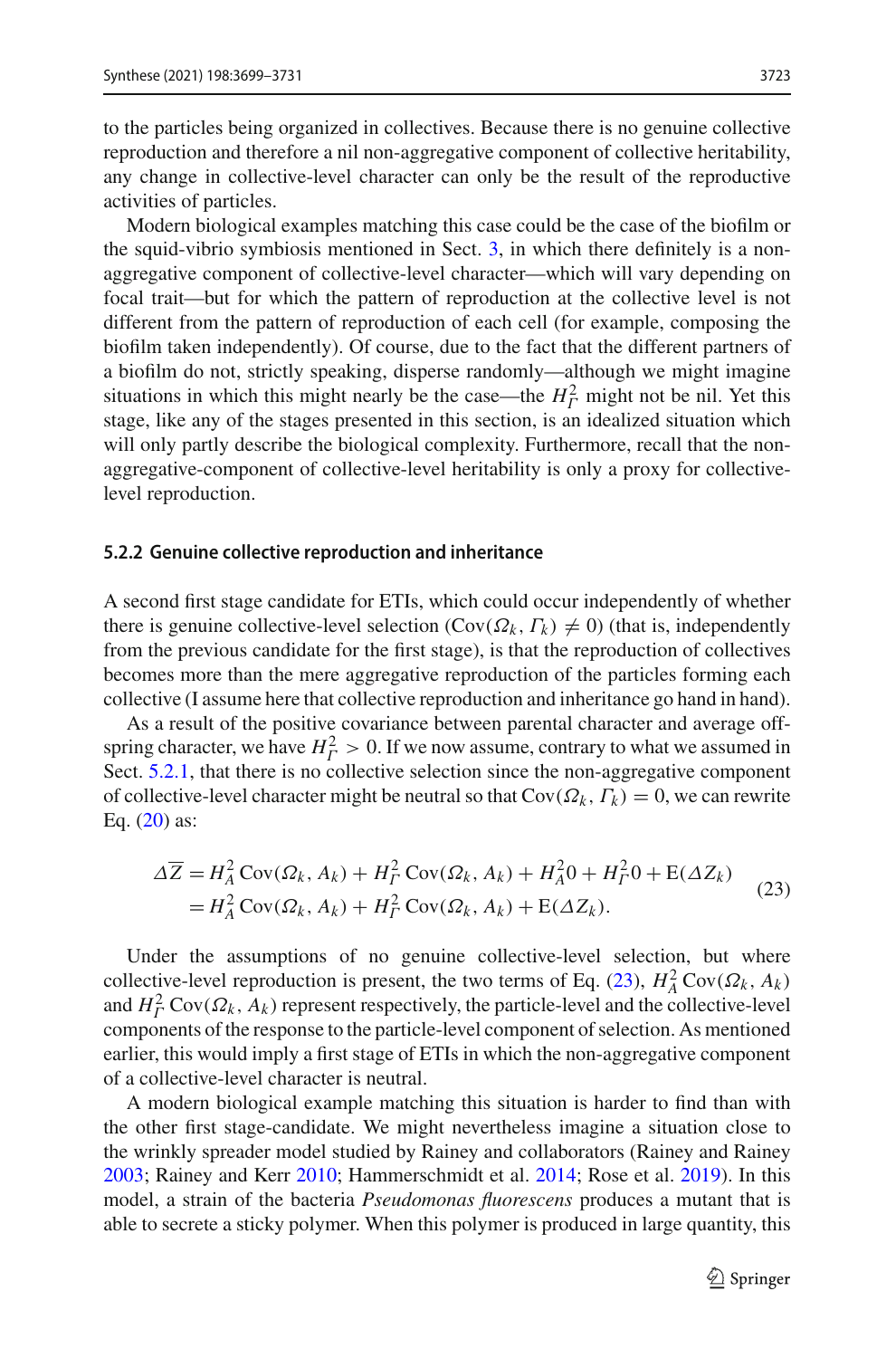leads to the formation of a mat at the air-liquid interface of a test tube which, in turn, gives a growth advantage to the bacteria trapped within the mat, since there is more oxygen—a limiting factor for growth—at the air-liquid interface than in the solution. The polymer is costly to produce but the advantage provided outweighs the cost. Of course, as studied by Rainey and collaborators, this situation leads ultimately to the evolution of individuals (cheaters) benefiting from the mat but without producing the costly polymer. We could, starting from this biological model, imagine a situation in which the production of a sticky polymer is a by-product of another trait that is strictly beneficial to the cell producing it and with no cost involved when cells are sticking to one another. After a certain size, which could be a function of the stickiness of the polymer, the collective would fragment into smaller collectives. In this situation, there would a number of collective-level traits having a neutral non-aggregative component and yet which are heritable due to the fact that fragmentation would not, by and large, mix the population of bacteria. Note that, in this situation, the assumption I made of the cells and collective reproducing at the same time would be violated. In fact, collectivelevel reproduction would occur by a means different from particle-level reproduction. In effect, collective-level reproduction by fragmentation does not require (in the short term), the reproduction of particles. This demonstrates one more time that the model I assume is an idealization from real biological situations. I discuss this type of limitation in the next section.

#### **5.2.3 Genuine collective selection and reproduction**

A likely scenario is that collective-level selection and collective-level reproduction occur jointly, rather than separately, during ETIs as assumed in the previous two subsections. Taking the insights of both Eqs. [\(22\)](#page-23-1) and [\(23\)](#page-24-0) presented earlier, this leads to a form of Eq. [\(20\)](#page-19-4) in which all four response to selection terms are different from 0.

A modern biological situation matching this stage is cyanobacteria colonies of the genus *Nostoc*, which have non-aggregative components of collective-level properties, such as an extracellular polymeric substance which provides specific UV absorption properties to the colony (Pott[s](#page-31-29) [2002\)](#page-31-29), the latter of which is certainly correlated with fitness (contrary to the hypothetical case mentioned in Sect. [5.2.2\)](#page-24-1). Another point worth mentioning is that some cells of *Nostoc* colonies are differentiated cells which are able to fix nitrogen, a limiting factor for growth. These cells are called 'heterocysts'. Which cell of the colony becomes a heterocyst is determined by a complex mechanism at the colony level (Wol[k](#page-32-4) [1996\)](#page-32-4) and is thus subject to selection at that level, since these cells would not have a heterocyst phenotype had their phenotype been measured independently from the colony. In many species of *Nostoc* the reproduction of the colony can occur by fragmentation of a colony filament—although for some species this represents only a minor mode of reproduction. As mentioned in Sect. [5.2.2,](#page-24-1) the fragmentation mode of reproduction leaves many of the cell-cell interactions intact and consequently permits the non-aggregative component of collective-level heritability to be potentially high.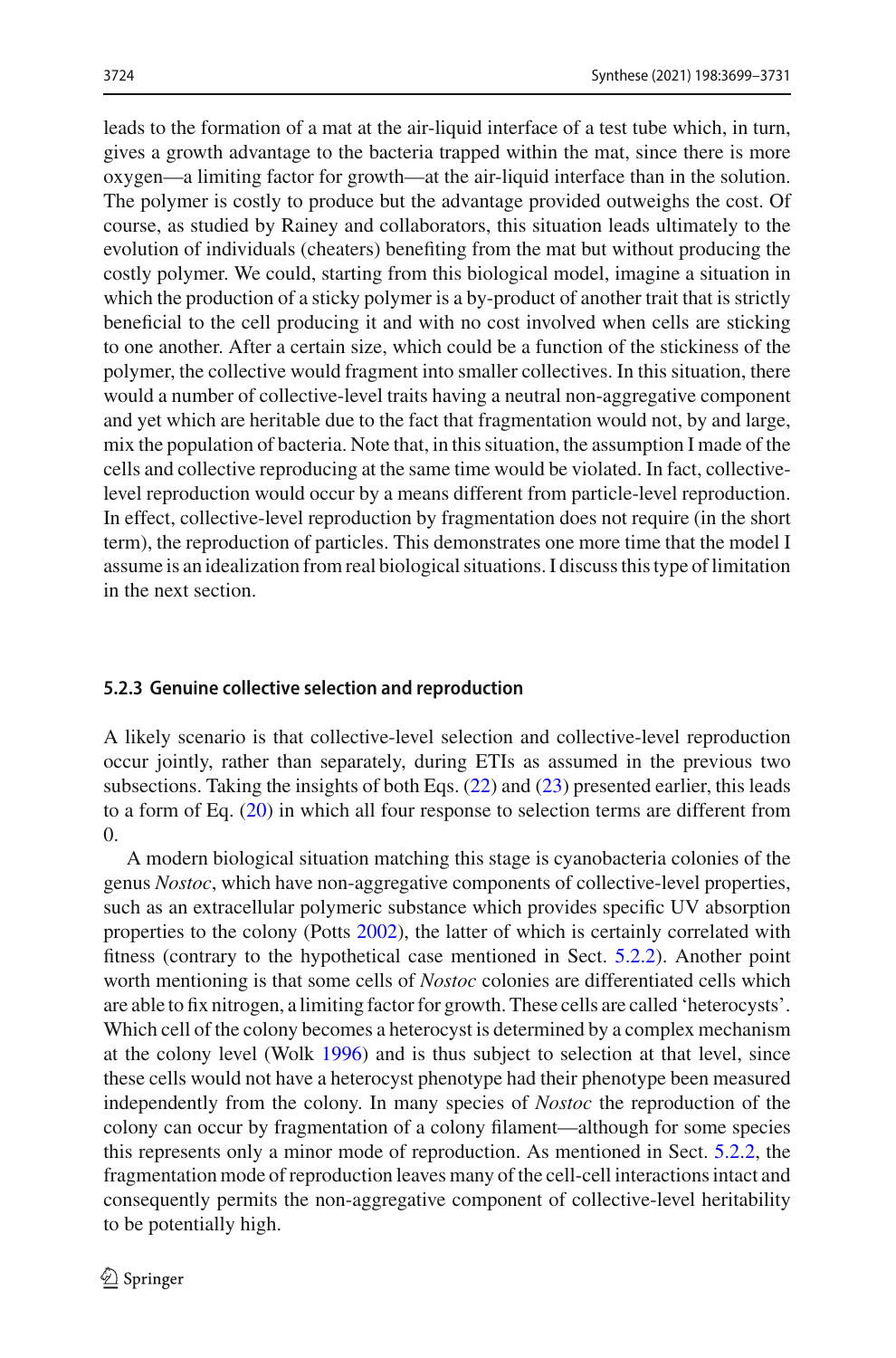#### **5.3 Stage 3: elimination of particle-level selection and inheritance**

At the end of an ETI, it is reasonable to assume that the collective-level character becomes a pure non-additive function (or nearly so) of the particle properties, which would imply that the functional additive component of the collective character is nil. Note that this phenomenon could occur in a single mutational step. We have:

$$
Z_k = \Gamma_k,\tag{24}
$$

If we replace this in Eq.  $(20)$ , assuming there is some collective-level heritability, we get:

<span id="page-26-0"></span>
$$
\Delta \overline{Z} = 0 \text{Cov}(\Omega_k, 0) + H_\Gamma^2 \text{Cov}(\Omega_k, 0) + 0 \text{Cov}(\Omega_k, \Gamma_k) + H_\Gamma^2 \text{Cov}(\Omega_k, \Gamma_k) + \text{E}(\Delta \Gamma_k)
$$
\n
$$
= \underbrace{H_\Gamma^2 \text{Cov}(\Omega_k, \Gamma_k)}_{\text{collective response to}\atop \text{colorive selection}} + \underbrace{\text{E}(\Delta Z_k)}_{\text{of collective selection}}.
$$
\n(25)

Equation [\(25\)](#page-26-0) has the same form as Eq. [\(9\)](#page-15-3). In fact we have  $H^2 = H^2$ , and since  $A = 0$ , we have  $Cov(\Omega_k, Z_k) = Cov(\Omega_k, \Gamma_k)$ . Although an alternative equation to Eq. [\(25\)](#page-26-0) from a particle-level perspective can be given since we assumed that *Z* is a statistical aggregate of particle character, Eq. [\(25\)](#page-26-0) represents a better causal decomposition granted that the aggregative/non-aggregative distinction captures the distinction between a unit and an arbitrary collective.

There are a plethora of biological situations matching this stage at different levels of organization. Different models of the evolution of the eukaryotic cell are good examples of processes leading to a situation in which the aggregative component of the collective-level character (the collective here is the eukaryotic cell or its ancestors) becomes nil. For instance, a recent version of the endosymbiotic theory for the origin of the eukaryotic cell (for a history of the different endosymbiotic theories see Martin et al[.](#page-30-27) [2015](#page-30-27)), called the 'inside-out theory' (Baum and Bau[m](#page-29-30) [2014](#page-29-30)), proposes that an archaea (the host) extruded its membrane over generations around 'proto-mitocondria' symbionts living on its surface in order to achieve a higher level of contact with the symbionts, increasing the performance of both partners. The progressively larger and larger extrusions, according to the theory, led to the formation of blebs that engulfed the symbionts. Finally the blebs fused and formed what was becoming a modern eukaryotic cell. Following such a scenario, the aggregative component of a trait such as 'rate of nucleoside synthesis'<sup>[31](#page-26-1)</sup> decreased as the symbiosis became increasingly obligatory, to the point of vanishing when each partner is unable to survive without the other. This consequently left only the non-aggregative component of selection and response to selection as being different from 0.

<span id="page-26-1"></span><sup>31</sup> The trait must be the same at both levels, and consequently for the different types of particles, even if they belong to different species. This poses some practical problems which, in many cases, can be overcome by standardizing the particle-level trait.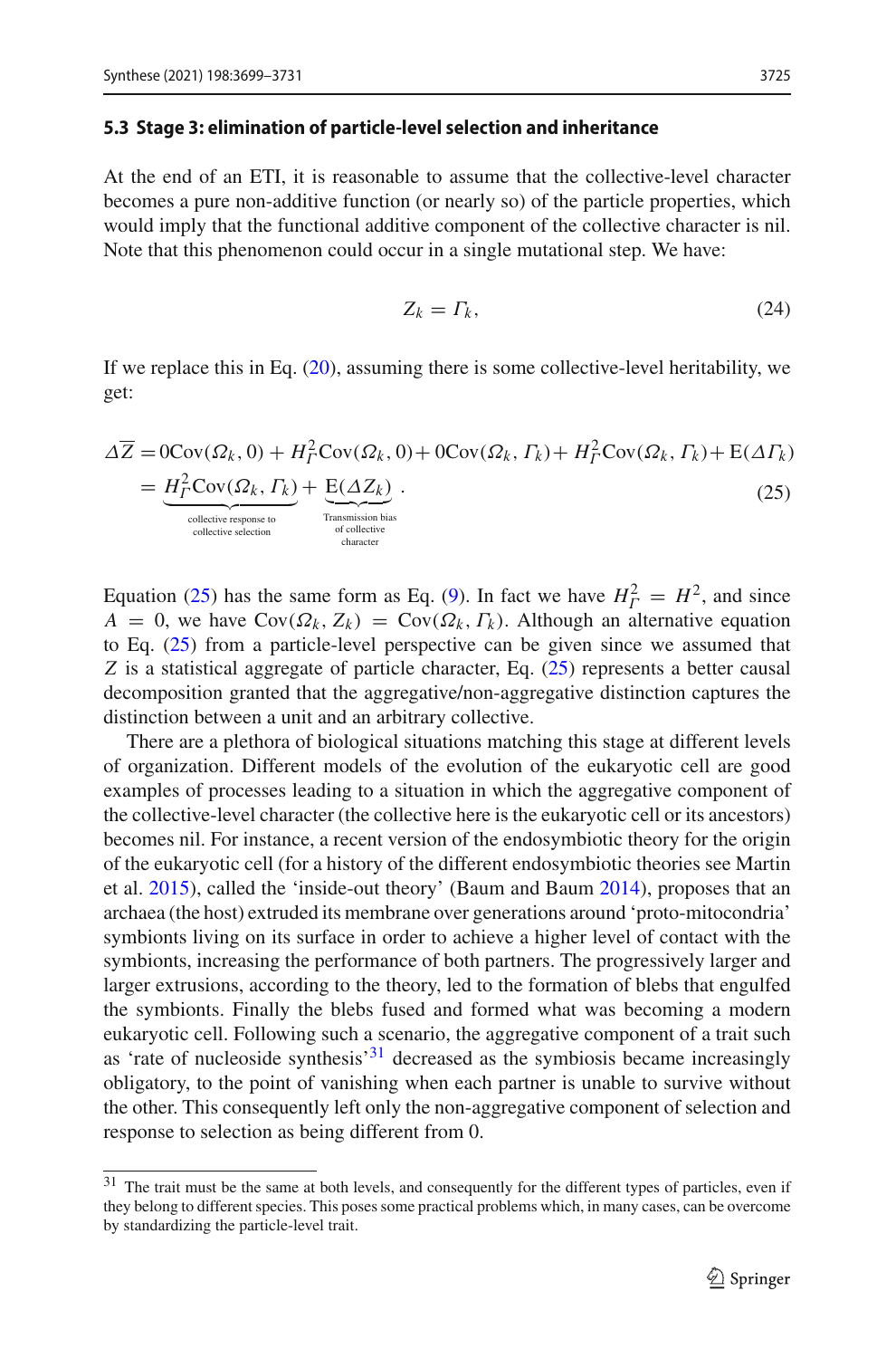# **6 Limitations and conclusions**

The version of the Price equation I proposed in terms of functional additive (aggregative) and non-additive (non-aggregative) components of collective character and heritability should not be regarded as a full model for ETIs, but rather as an approach that gives some insights on the processes involved in ETIs. There are several reasons for that. The first and foremost is perhaps that the Price equation is primarily a visualization tool, not a model permitting us to predict the dynamics of a population of particles. Using the Price equation can give us snapshots at different stages of an ETI and point to some important differences at these stages.

A second type of limitation is that during an ETI, the generation time of the particles and that of the collective they compose typically become decoupled, as was mentioned above when presenting biological examples matching the different stages of an ETI. In other words, development comes into play. Yet, in my assumptions I have proposed that particle-level reproduction and collective-level reproduction coincide, an assumption which, even if it is legitimate at Stage 0 since any collective is just an aggregation of the particles that compose it, will typically not be at a later stage. Taking the example of a multicellular organism such as a zebra, between two events of zebra reproduction, there are a high number of cell divisions which constitute development, and which my equation does not account for. This is a significant limitation, of the model I proposed, to keep in mind, especially when referring to the fitness of a collective and that of a particle, which are typically measured over different periods of absolute time (generations of particles and collectives, respectively) (Bourra[t](#page-29-26) [2015c](#page-29-26)). Related to this limitation is the fact that I have assumed no migration of particles between collectives—this is implicit with the assumption that generations of particles and collectives coincide perfectly. This is also a strong idealization. In most biological situations, migration between collectives with fuzzy boundaries might be the norm rather than the exception.<sup>[32](#page-27-0)</sup> That said, the general equation I proposed could be modified or qualified for these phenomena to be taken into consideration. I leave this for future work.

A third limitation is that the notions of aggregativity and non-aggregativity I have proposed are very abstract ones. Non-aggregativity does not point to a particular mechanism enabling collectives to be formed. This is not a problem in and of itself since it points towards the kind (albeit abstractly) of relationship one should look for to explain ETIs, but by no means does it represent a substitute for the precise mechanisms realizing those collective-level properties. If my analysis is correct, however, any mechanism of ETIs should be about the transformation from collectives which score low on aggregativity to collectives which score high for multiple traits.

A further limitation of my model is that collectives at all stages of the ETI are pure compositions of their particles. Yet, it is reasonable to suppose that at least in some cases of ETIs, the entities considered as collectives at the end of the ETI, are not purely made of the types of particles which started to interact at the beginning of the ETI. What was then their environment might be endogenized and become

<span id="page-27-0"></span>Although under some particular ecological conditions sharp separations between collectives might arise for free.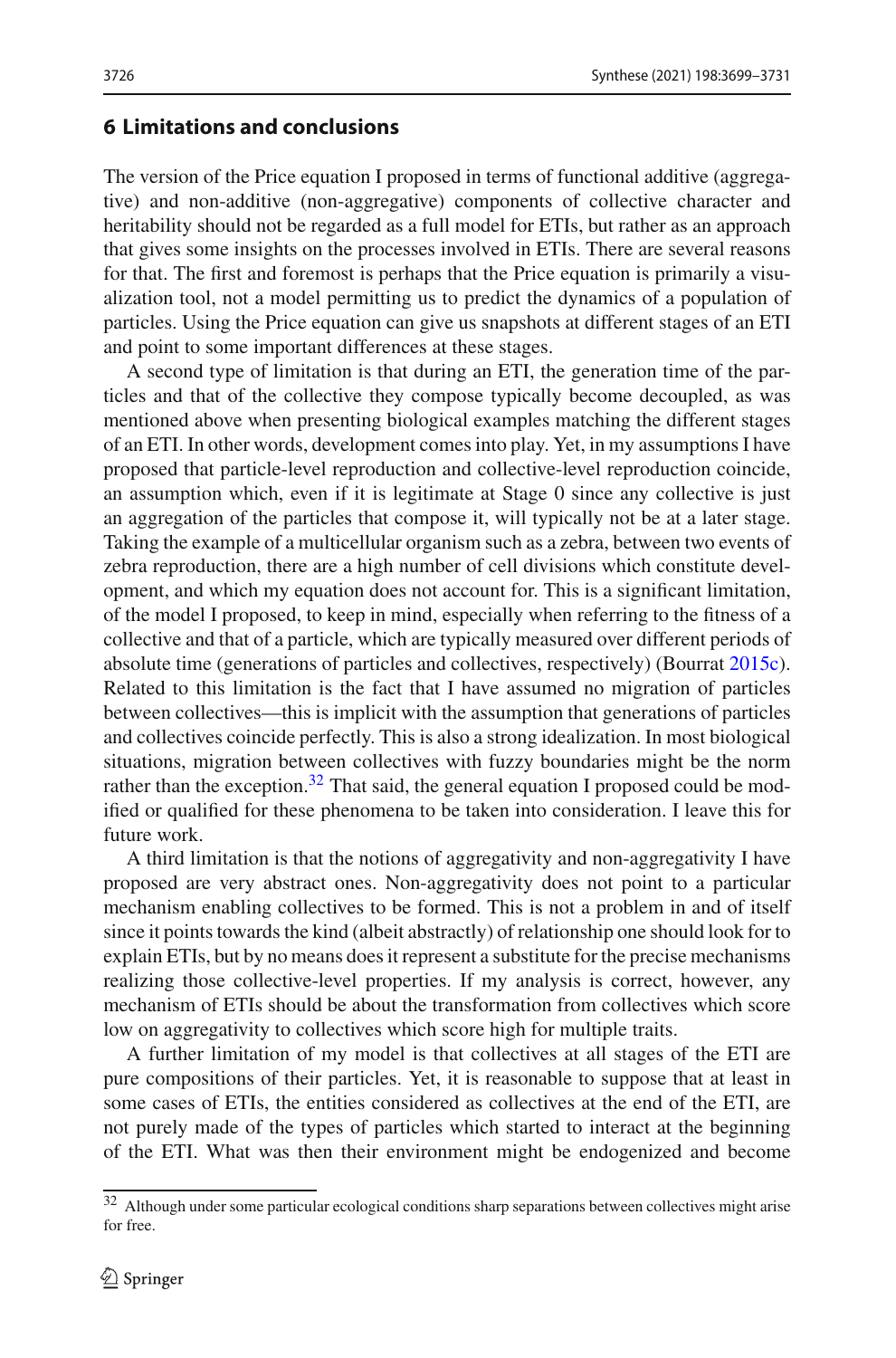fully part of the collective entity. Here again, in principle this could be accounted for from a Pricean perspective, by considering the evolution of more than one trait using covariance matrices, instead of a single trait, following the method proposed by Land[e](#page-30-28) [\(1979\)](#page-30-28). This leads to a related limitation which I have already alluded to, namely that it is trait based, while individuals are collections of interacting traits. Here again moving to covariance matrices, where the aggregativity of multiple traits is taken into consideration (including any existing covariance between traits), as well as the aggregativity of their reproduction (via  $H^2$ ), could mitigate the problem.

This last remark is also relevant for addressing yet another limitation of my analysis. Recall that I have distinguished *functional* aggregative traits from *statistical* aggregative traits. For a multilevel analysis of the Price equation to be carried, the collective trait must be a statistical aggregate trait of the particle traits. Yet, there are collectivelevel traits, as mentioned earlier, which are not a statistical aggregate of a particle-level trait. This is the case, for instance, with the collective trait 'density of particles' or the trait 'degree of particle phenotypic differentiation.<sup>33</sup> The reason these traits are not statistical aggregates of a particle-level trait is that they involve variables that are not properties of the particles but rather of their environment, such as the physical space or resources available. One way to address this issue would be to take into account all the variables and their relevant relationships for producing the collective-level trait (once again using covariance matrices), so that once this is taken into consideration the collective-level trait ends up as a collective-level statistical aggregate of the particles that compose the collective, and all other relevant variables.

Finally, an important limitation of my approach is that I have addressed collectivelevel reproduction only indirectly with the non-aggregative component of collectivelevel heritability. I regard the implementation of the concept of collective-level reproduction in a diachronic formal approach to levels of selection, as an urgent and important problem to be addressed. The sole focus on heritability in recent approaches (e.g., Herron et al[.](#page-30-29) [2018](#page-30-29); Bourra[t](#page-29-31) [in press](#page-29-31)), although a welcome improvement over approaches that completely neglect it, is nevertheless not enough, since the notion of collective-level heritability typically invoked takes collective-level reproduction for granted, rather than explains it as a result of evolution.

These different limitations—and others that I have not mentioned—mean that the formal analysis presented here will be limited in scope, so that not all ETIs will strictly fit it. Nevertheless, in spite of these limitations, I have set the stage for future work, both experimental and theoretical, in this area.

**Acknowledgements** I am thankful to the Theory and Method in Biosciences group at the University of Sydney and two anonymous reviewers who provided useful feedback on previous versions of this manuscript. I am more particularly thankful to Stefan Gawronski who proofread the final manuscript. I also thank Katrin Hammerschmidt and Ellen Clarke for discussions on the topic. This research was supported by a Macquarie University Research Fellowship and a Large Grant from the John Templeton Foundation (Grant ID 60811).

<span id="page-28-0"></span><sup>33</sup> Such traits are typically called 'emergent', a term I find too vague. These traits are simply not easily definable at the particle level, rather than emergent.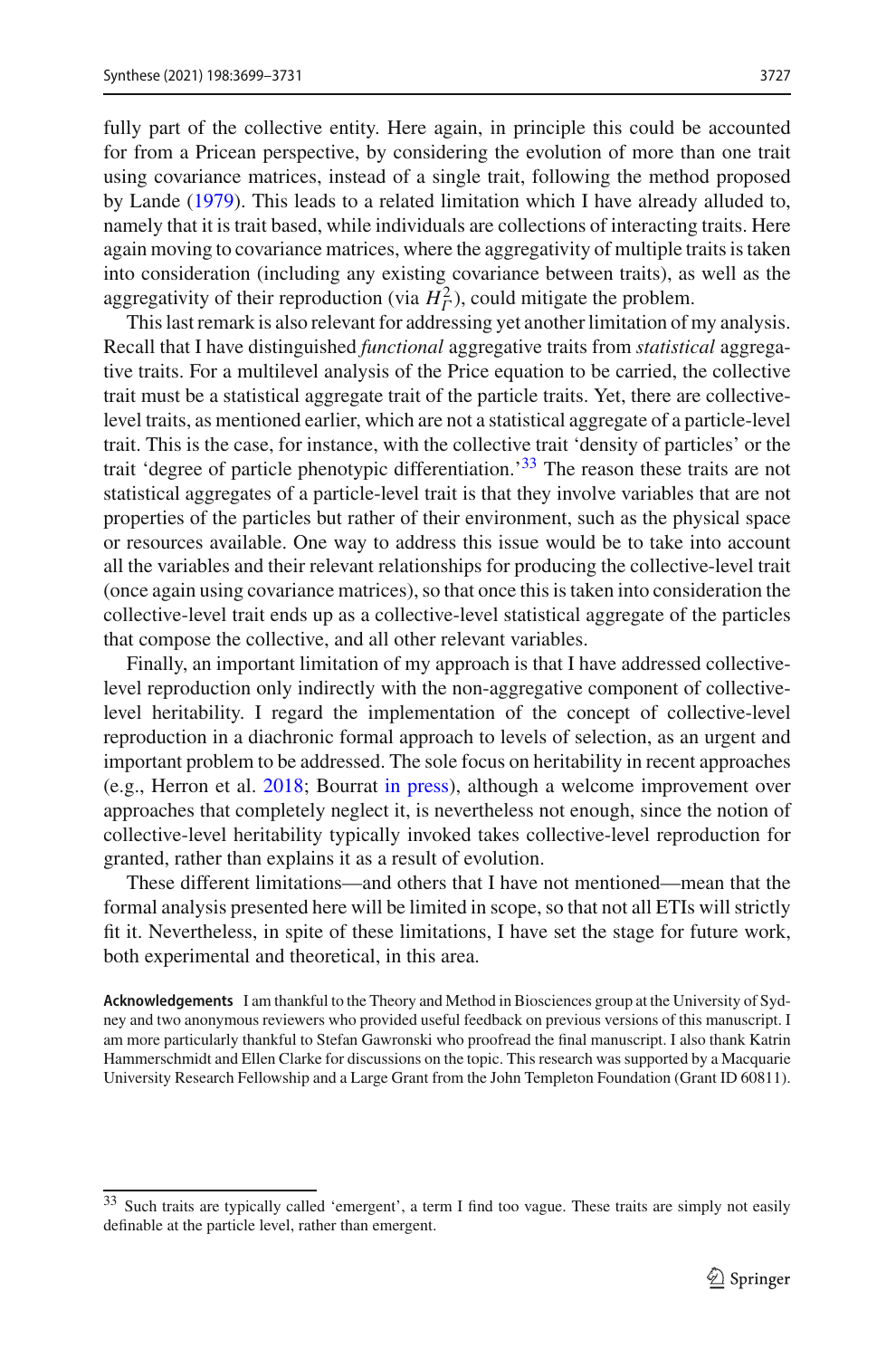# **References**

- <span id="page-29-25"></span>Ariew, A., & Lewontin, R. C. (2004). The confusions of fitness. *The British Journal for the Philosophy of Science*, *55*(2), 347–363.
- <span id="page-29-30"></span>Baum, D. A., & Baum, B. (2014). An inside-out origin for the eukaryotic cell. *BMC Biology*, *12*(1), 76.

<span id="page-29-10"></span>Birch, J. (2017). *The philosophy of social evolution*. Oxford: Oxford University Press.

- <span id="page-29-29"></span>Black, A. J., Bourrat, P., & Rainey, P. B. (2019). Ecological scaffolding and the evolution of individuality: The transition from cells to multicellular life. bioRxiv p. 656660. [https://doi.org/10.1101/656660.](https://doi.org/10.1101/656660)
- <span id="page-29-16"></span>Bouchard, F. (2008). Causal processes, fitness, and the differential persistence of lineages. *Philosophy of Science*, *75*(5), 560–570.
- <span id="page-29-23"></span>Bouchard, F. (2010). Symbiosis, lateral function transfer and the (many) saplings of life. *Biology & Philosophy*, *25*(4), 623–641.
- <span id="page-29-17"></span>Bouchard, F. (2011). Darwinism without populations: A more inclusive understanding of the "Survival of the Fittest". *Studies in History and Philosophy of Science Part C: Studies in History and Philosophy of Biological and Biomedical Sciences*, *42*(1), 106–114.
- <span id="page-29-24"></span>Bouchard, F. (2018). Symbiosis, transient biological individuality, and evolutionary processes. In D. J. Nicholson & J. Dupré (Eds.), *Everything flows: Towards a processual philosophy of biology* (pp. 186–198). Oxford: Oxford University Press.
- <span id="page-29-2"></span>Bouchard, F., & Huneman, P. (Eds.). (2013). *From groups to individuals: Evolution and emerging individuality*. Vienna Series in Theoretical Biology Cambridge, MA: The MIT Press.
- <span id="page-29-4"></span>Bourke, A. F. (2011). *Principles of social evolution*. Oxford: Oxford University Press.
- <span id="page-29-15"></span>Bourrat, P. (2014). From survivors to replicators: Evolution by natural selection revisited. *Biology & Philosophy*, *29*(4), 517–538.
- <span id="page-29-9"></span>Bourrat, P. (2015a). How to read 'Heritability' in the recipe approach to natural selection. *The British Journal for the Philosophy of Science*, *66*(4), 883–903.
- <span id="page-29-12"></span>Bourrat, P. (2015b). Levels of selection are artefacts of different fitness temporal measures. *Ratio*, *28*(1), 40–50.
- <span id="page-29-26"></span>Bourrat, P. (2015c). Levels, time and fitness in evolutionary transitions in individuality. *Philosophy & Theory in Biology*,. [https://doi.org/10.3998/ptb.6959004.0007.001.](https://doi.org/10.3998/ptb.6959004.0007.001)
- <span id="page-29-13"></span>Bourrat, P. (2016). Generalizing contextual analysis. *Acta Biotheoretica*, *64*(2), 197–217.
- <span id="page-29-7"></span>Bourrat, P., & Griffiths, P. E. (2018). Multispecies individuals. *History and Philosophy of the Life Sciences*. [https://doi.org/10.1007/s40656-018-0194-1.](https://doi.org/10.1007/s40656-018-0194-1)
- <span id="page-29-31"></span>Bourrat, P. (in press). Evolutionary transitions in heritability and individuality. *Theory in Biosciences*. [https://](https://doi.org/10.1007/s12064-019-00294-2) [doi.org/10.1007/s12064-019-00294-2.](https://doi.org/10.1007/s12064-019-00294-2)
- <span id="page-29-3"></span>Buss, L. W. (1987). *The evolution of individuality*. Princeton, NJ: Princeton University Press.
- <span id="page-29-1"></span>Calcott, B., & Sterelny, K. (Eds.). (2011). *The major transitions in evolution revisited*., Vienna Series in Theoretical Biology Cambridge, MA: MIT Press.
- <span id="page-29-5"></span>Clarke, E. (2014). Origins of evolutionary transitions. *Journal of Biosciences*, *39*(2), 303–317.
- <span id="page-29-6"></span>Clarke, E. (2016). A levels-of-selection approach to evolutionary individuality. *Biology & Philosophy*, *31*(6), 893–911.
- <span id="page-29-20"></span>Corning, P. (2003). *Nature's magic: Synergy in evolution and the fate of humankind*. Cambridge: Cambridge University Press.
- <span id="page-29-21"></span>Corning, P. (2010). *Holistic Darwinism: Synergy, cybernetics, and the bioeconomics of evolution*. Chicago, IL: University of Chicago Press.
- <span id="page-29-11"></span>Damuth, J., & Heisler, I. L. (1988). Alternative formulations of multilevel selection. *Biology and Philosophy*, *3*(4), 407–430. [https://doi.org/10.1007/BF00647962.](https://doi.org/10.1007/BF00647962)
- <span id="page-29-19"></span>Dawkins, R. (1976). *The selfish gene*. Oxford: Oxford University Press.
- <span id="page-29-22"></span>Donlan, R. M. (2002). Biofilms: Microbial life on surfaces. *Emerging Infectious Diseases*, *8*(9), 881–890.
- <span id="page-29-0"></span>Dugatkin, L. A., & Reeves, H. K. (1994). Behavioral ecology and levels of selection: Dissolving the group selection controversy. *Advances in the Study of Behavior*, *23*, 101–133.
- <span id="page-29-28"></span>Earnshaw, E. (2015). Group selection and contextual analysis. *Synthese*, *192*(1), 305–316.
- <span id="page-29-14"></span>Falconer, D. S., & Mackay, T. F. (1996). *Introduction to quantitative genetics* (4th ed.). Essex: Longman.
- <span id="page-29-8"></span>Frank, S. A. (1998). *Foundations of social evolution*. Princeton, NJ: Princeton University Press.
- <span id="page-29-27"></span>Godfrey-Smith, P. (2008). Varieties of population structure and the levels of selection. *The British Journal for the Philosophy of Science*, *59*(1), 25–50.
- <span id="page-29-18"></span>Godfrey-Smith, P. (2009). *Darwinian populations and natural selection*. New York, NY: Oxford University Press, Oxford.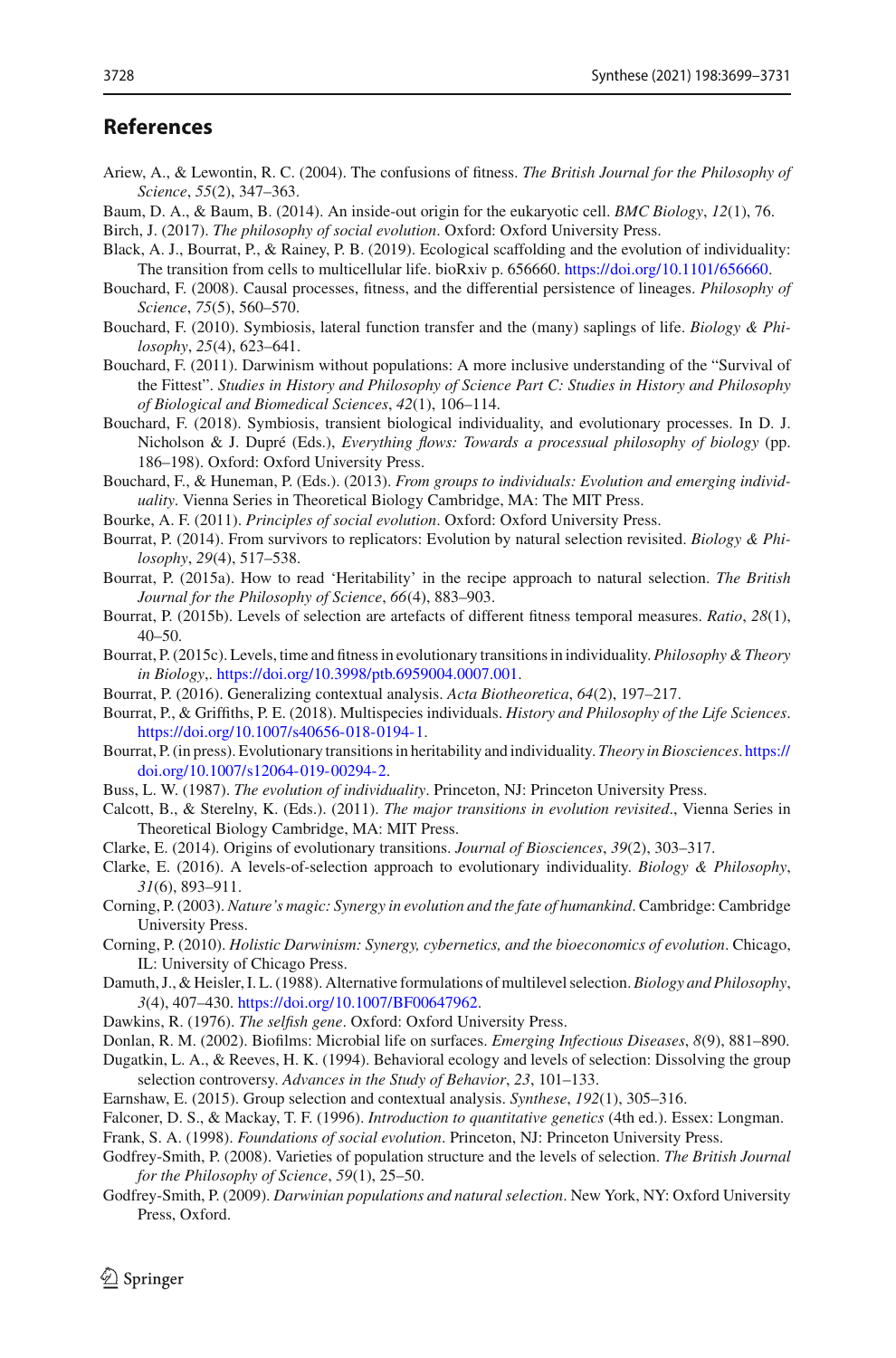- <span id="page-30-10"></span>Godfrey-Smith, P. (2011). Darwinian populations and transitions in individuality. In B. Calcott & K. Sterelny (Eds.), *The major transitions in evolution revisited*. Cambridge, MA: MIT Press.
- <span id="page-30-13"></span>Godfrey-Smith, P. (2015). Reproduction, symbiosis, and the eukaryotic cell. *Proceedings of the National Academy of Sciences*, *112*(33), 10120–10125. [https://doi.org/10.1073/pnas.1421378112.](https://doi.org/10.1073/pnas.1421378112)
- <span id="page-30-6"></span>Godfrey-Smith, P., & Kerr, B. (2013). Gestalt-switching and the evolutionary transitions. *The British Journal for the Philosophy of Science*, *64*(1), 205–222. [https://doi.org/10.1093/bjps/axr051.](https://doi.org/10.1093/bjps/axr051)
- <span id="page-30-24"></span>Goodnight, C. J. (1988). Epistasis and the effect of founder events on the additive genetic variance.*Evolution*, *42*(3), 441–454.
- <span id="page-30-22"></span>Goodnight, C. J., & Stevens, L. (1997). Experimental studies of group selection: What do they tell us about group selection in nature? *The American Naturalist*, *150*, s59–s79.
- <span id="page-30-21"></span>Goodnight, C. J., Schwartz, J. M., & Stevens, L. (1992). Contextual analysis of models of group selection, soft selection, hard selection and the evolution of altruism. *American Naturalist*, *140*, 743–761.
- <span id="page-30-1"></span>Griesemer, J. (2000). *The units of evolutionary transition. Selection*, *1*(1–3), 67–80. [https://doi.org/10.1556/](https://doi.org/10.1556/Select.1.2000.1-3.7) [Select.1.2000.1-3.7.](https://doi.org/10.1556/Select.1.2000.1-3.7)
- <span id="page-30-7"></span>Hamilton, W. D. (1975). Innate social aptitudes of man: An approach from evolutionary genetics. In R. Fox (Ed.), *Biosocial anthropology* (pp. 133–153). London: Malaby Press.
- <span id="page-30-26"></span>Hammerschmidt, K., Rose, C. J., Kerr, B., & Rainey, P. B. (2014). Life cycles, fitness decoupling and the evolution of multicellularity. *Nature*, *515*(7525), 75–79.
- <span id="page-30-8"></span>Heisler, I. L., & Damuth, J. (1987). A method for analyzing selection in hierarchically structured populations. *The American Naturalist*, *130*(4), 582–602.
- <span id="page-30-25"></span>Herron, M. D. (2016). Origins of multicellular complexity: Volvox and the volvocine algae. *Molecular Ecology*, *25*(6), 1213–1223.
- <span id="page-30-29"></span>Herron, M. D., Zamani-Dahaj, S. A., & Ratcliff, W. C. (2018). Trait heritability in major transitions. *BMC Biology*, *16*(1), 145. [https://doi.org/10.1186/s12915-018-0612-6.](https://doi.org/10.1186/s12915-018-0612-6)
- <span id="page-30-12"></span>Hull, D. L. (1980). Individuality and selection. *Annual Review of Ecology and Systematics*, *11*, 311–332.
- <span id="page-30-18"></span>Humphreys, P. (2016). *Emergence: A philosophical account*. New York, NY: Oxford University Press.
- <span id="page-30-23"></span>Jeler, C. (2014). Is there such a thing as "group selection" in the contextual analysis framework? *History and Philosophy of the Life Sciences*, *36*(4), 484–502.
- <span id="page-30-0"></span>Keller, L. (1999). *Levels of selection in evolution*. Princeton, NJ: Princeton University Press.
- <span id="page-30-2"></span>Kerr, B., & Godfrey-Smith, P. (2002). Individualist and multi-level perspectives on selection in structured populations. *Biology and Philosophy*, *17*, 477–517.
- <span id="page-30-3"></span>Kim, J. (2005). *Physicalism, or something near enough*. Princeton, NJ: Princeton University Press.
- <span id="page-30-28"></span>Lande, R. (1979). Quantitative genetic analysis of multivariate evolution, applied to brain: Body size allometry. *Evolution*, *33*(1), 402–416.
- <span id="page-30-20"></span>Lewontin, R. C. (1970). The units of selection. *Annual Review of Ecology and Systematics*, *1*(1), 1–18.
- <span id="page-30-19"></span>Lewontin, R. C. (1991). The structure and confirmation of evolution theory. *Biology and Philosophy*, *6*(4), 461–466.
- <span id="page-30-14"></span>Mah, T. F. C., & O'Toole, G. A. (2001). Mechanisms of biofilm resistance to antimicrobial agents. *Trends in Microbiology*, *9*(1), 34–39. [https://doi.org/10.1016/S0966-842X\(00\)01913-2.](https://doi.org/10.1016/S0966-842X(00)01913-2)
- <span id="page-30-27"></span>Martin, W. F., Garg, S., & Zimorski, V. (2015). *Endosymbiotic theories for eukaryote origin*. Biological Sciences: Philosophical Transactions of the Royal Society B. [https://doi.org/10.1098/rstb.2014.0330.](https://doi.org/10.1098/rstb.2014.0330)
- <span id="page-30-4"></span>Maynard Smith, J., & Szathmary, E. (1995). *The major transitions in evolution*. New York, NY: OUP Oxford, Oxford.
- <span id="page-30-16"></span>McFall-Ngai, M. (2014). Divining the essence of symbiosis: Insights from the Squid-Vibrio model. *PLoS Biology*, *12*(2), e1001,783.
- <span id="page-30-15"></span>Mcfall-Ngai, M. J. (1994). Animal-bacterial interactions in the early life history of marine invertebrates: The Euprymna scolopes/Vibrio fischeri symbiosis. *Integrative and Comparative Biology*, *34*(4), 554–561.
- <span id="page-30-5"></span>Michod, R. E. (1999). *Darwinian dynamics*. Princeton, NJ: Princeton University Press.
- <span id="page-30-9"></span>Michod, R. E. (2005). On the transfer of fitness from the cell to the multicellular organism. *Biology and Philosophy*, *20*, 967–987.
- <span id="page-30-11"></span>Michod, R. E., & Roze, D. (1999). Cooperation and conflict in the evolution of individuality. III. Transitions in the unit of fitness. In C. L. Nehaniv (Ed.), *Mathematical and computational biology: Computational morphogenesis, hierarchical complexity, and digital evolution* (pp. 47–92). Providence, RI: American Mathematical Society.
- <span id="page-30-17"></span>Miyashiro, T., & Ruby, E. G. (2012). Shedding light on bioluminescence regulation in Vibrio fischeri. *Molecular Microbiology*, *84*(5), 795–806.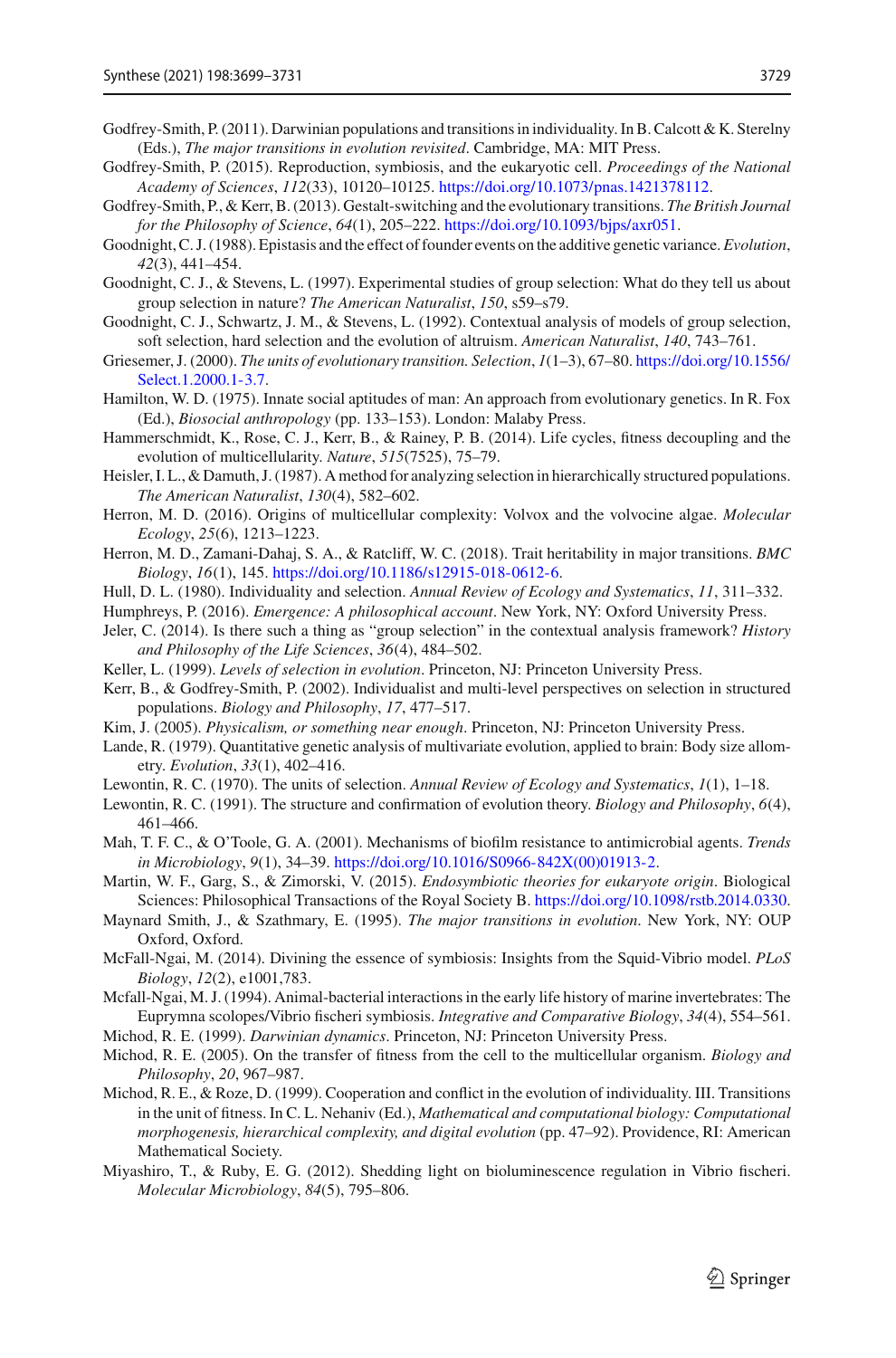- <span id="page-31-13"></span>Nunney, L. (1985). Group selection, altruism, and structured-deme models. *American Naturalist*, *126*, 212–230.
- <span id="page-31-3"></span>Okasha, S. (2006). *Evolution and the levels of selection*. New York, NY: Clarendon Press; Oxford University Press, Oxford: Oxford.
- <span id="page-31-14"></span>Okasha, S. (2016). The relation between Kin and multilevel selection: An approach using causal graphs. *The British Journal for the Philosophy of Science*, *67*(2), 435–470.
- <span id="page-31-7"></span>Okasha, S. (2018). The strategy of endogenization in evolutionary biology. *Synthese*,. [https://doi.org/10.](https://doi.org/10.1007/s11229-018-1832-6) [1007/s11229-018-1832-6.](https://doi.org/10.1007/s11229-018-1832-6)
- <span id="page-31-24"></span>Okasha, S., & Paternotte, C. (2012). Group adaptation, formal darwinism and contextual analysis. *Journal of Evolutionary Biology*, *25*(6), 1127–1139.
- <span id="page-31-12"></span>Pearl, J. (2009). *Causality: Models, reasoning, and inference* (2nd ed.). New York, NY: Cambridge University Press.
- <span id="page-31-29"></span>Potts, M. (2002). Nostoc. In B. A. Whitton & M. Potts (Eds.), *The ecology of cyanobacteria: Their diversity in time and space* (pp. 465–504). Dordrecht: Springer.
- <span id="page-31-18"></span>Prévost, J. (1961). *Écologie Du Manchot Empereur Aptenodytes Forsteri Gray* (Vol. 1291). Hermann.
- <span id="page-31-10"></span>Price, G. R. (1970). Selection and covariance. *Nature*, *227*, 520–21.
- <span id="page-31-11"></span>Price, G. R. (1972). Extension of covariance selection Mathematics. *Annals of Human Genetics*, *35*, 485– 490.
- <span id="page-31-22"></span>Queller, D. C. (1992). Quantitative genetics, inclusive fitness, and group selection. *The American Naturalist*, *139*(3), 540–558.
- <span id="page-31-27"></span>Rainey, P. B., & Kerr, B. (2010). Cheats as first propagules: A new hypothesis for the evolution of individuality during the transition from single cells to multicellularity. *BioEssays*, *32*(10), 872–880.
- <span id="page-31-26"></span>Rainey, P. B., & Rainey, K. (2003). Evolution of cooperation and conflict in experimental bacterial populations. *Nature*, *425*, 72–74.
- <span id="page-31-23"></span>Rice, S. H. (2004). *Evolutionary theory: Mathematical and conceptual foundations*. Sunderland, MA: Sinauer.
- <span id="page-31-28"></span>Rose, C. J., Hammerschmidt, K., & Rainey, P. B. (2019) Meta-population structure and the evolutionary transition to multicellularity. bioRxiv p 407163. [https://doi.org/10.1101/407163.](https://doi.org/10.1101/407163)
- <span id="page-31-21"></span>Rosenberg, A., & Bouchard, F. (2010). Fitness. Stanford encyclopedia of philosophy
- <span id="page-31-15"></span>Scheines, R. (2005). The similarity of causal inference in experimental and non-experimental studies. *Philosophy of Science*, *72*(5), 927–940.
- <span id="page-31-20"></span>Shelton, D. E., & Michod, R. E. (2014). Group selection and group adaptation during a major evolutionary transition: Insights from the evolution of multicellularity in the Volvocine Algae. *Biological Theory*, *9*(4), 452–469.
- <span id="page-31-17"></span>Sober, E. (1984). *The nature of selection*. Cambridge, MA: MIT Press.
- <span id="page-31-1"></span>Sober, E., & Wilson, D. S. (1994). A critical review of philosophical work on the units of selection problem. *Philosophy of Science*, *61*(4), 534–555.
- <span id="page-31-2"></span>Sober, E., & Wilson, D. S. (1998). *Unto others: The evolution and psychology of unselfish behavior* (Vol. 218). Cambridge, MA: Harvard University Press.
- <span id="page-31-8"></span>van Gestel, J., & Tarnita, C. E. (2017). On the origin of biological construction, with a focus on multicellularity. *Proceedings of the National Academy of Sciences*. [https://doi.org/10.1073/pnas.1704631114.](https://doi.org/10.1073/pnas.1704631114)
- <span id="page-31-25"></span>Wade, M. J. (2016). Adaptation in metapopulations: How interaction changes evolution. University of Chicago Press.
- <span id="page-31-19"></span>Waters, C. M., & Bassler, B. L. (2005). Quorum sensing: Cell-to-cell communication in bacteria. *Annual Review of Cell and Developmental Biology*, *21*(1), 319–346.
- <span id="page-31-16"></span>Waters, K. C. (2011). Okasha's Unintended argument for toolbox theorizing. *Philosophy and Phenomenological Research*, *82*(1), 232–240.
- <span id="page-31-4"></span>West, S. A., Griffin, A. S., & Gardner, A. (2007). Social semantics: Altruism, cooperation, mutualism, strong reciprocity and group selection. *Journal of Evolutionary Biology*, *20*(2), 415–432.
- <span id="page-31-0"></span>Williams, G. C. (1966). *Adaptation and natural selection: A critique of some current evolutionary thought*. Princeton, NJ: Princeton University Press.
- <span id="page-31-5"></span>Wilson, D. S. (1975). A theory of group selection. *Proceedings of the National Academy of Sciences*, *72*(1), 143–146.
- <span id="page-31-6"></span>Wilson, D. S., & Wilson, E. O. (2007). Rethinking the theoretical foundation of sociobiology. *The Quarterly Review of Biology*, *82*(4), 327–348.
- <span id="page-31-9"></span>Wilson, R. A., & Barker, M. (2019). Biological individuals. The Stanford Encyclopedia of Philosophy.